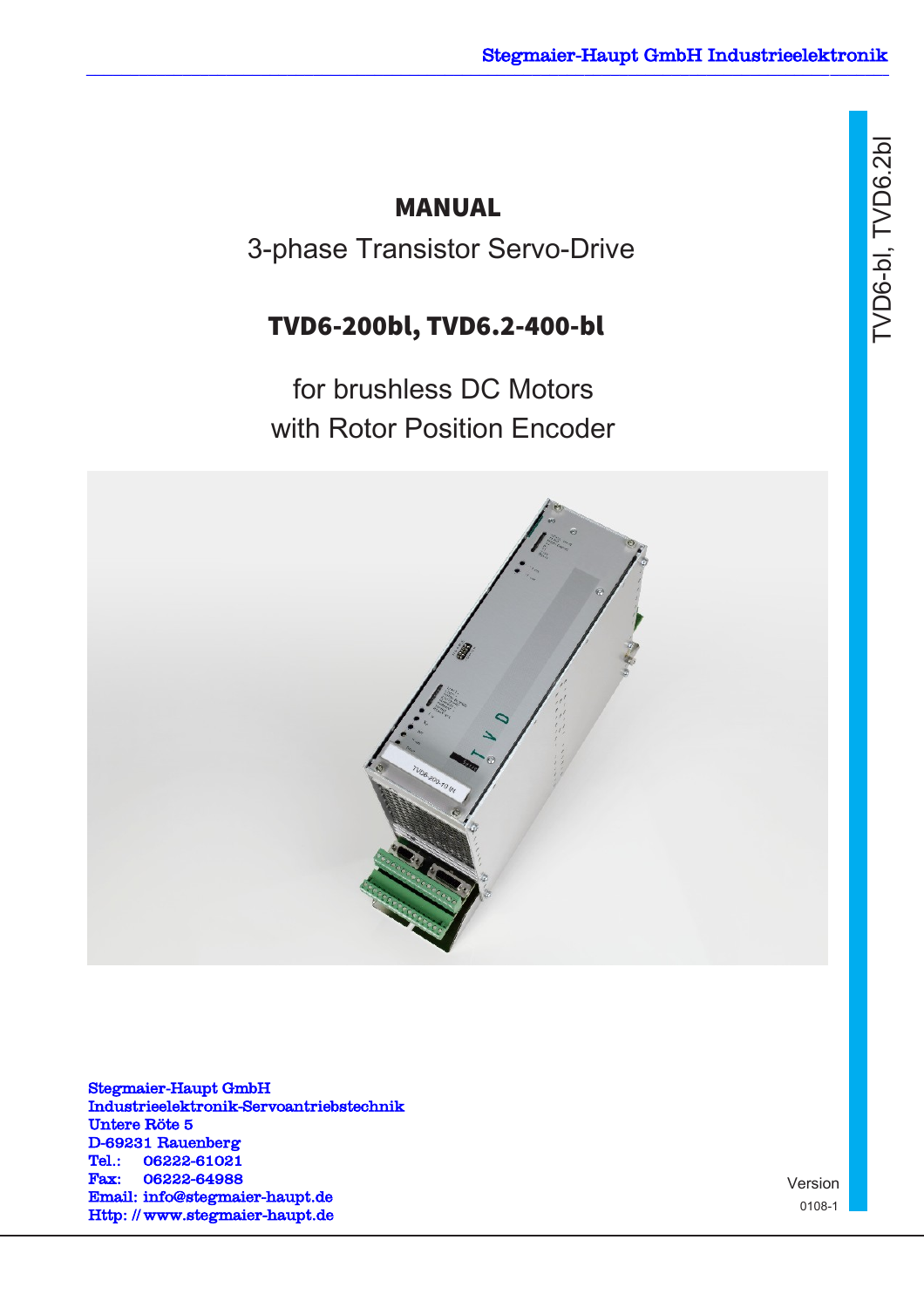|     | <b>Contents</b>                               | Page                     |
|-----|-----------------------------------------------|--------------------------|
| 1.  | <b>Basic Information</b>                      |                          |
|     | Safety advice                                 | 3                        |
|     | Standards and guidelines                      | 3                        |
|     | General information                           | $\overline{\mathcal{A}}$ |
|     | Applications                                  |                          |
|     | <b>Features</b>                               | $\frac{5}{6}$            |
|     | Technical data                                | 7,8                      |
| 2.  | <b>Mechanical installation</b>                |                          |
|     | <b>Dimensions</b>                             | 9,10                     |
|     | <b>Build</b>                                  | 11                       |
|     | Mounting advice                               | 12                       |
| 3.  | <b>Electrical installation</b>                |                          |
|     | Connections                                   | 13,14                    |
|     | Earthing diagram                              | 15                       |
|     | <b>EMC</b> advice                             | 15                       |
|     | Power connections                             | 16,17                    |
|     | Connection to the TT and IT mains             | 18                       |
|     | Motor power connections                       | 19                       |
|     | Control connections                           | $20 - 25$                |
|     | Signal outputs                                | 26, 27                   |
|     | Terminal connections and connectors           | 28, 29                   |
| 4.  | <b>Device overview</b>                        |                          |
|     | Components                                    | 30                       |
|     | Circuit diagram                               | 31                       |
|     | Front panel                                   | 32                       |
|     | Adjustments                                   | 33                       |
|     | <b>LED</b> signals                            | 34                       |
| 5.  | <b>Adjustments</b>                            |                          |
|     | Adjustment advice<br>Command value            | 35                       |
|     |                                               | 36<br>37                 |
|     | Speed actual value<br><b>Current limiting</b> | 38                       |
|     | Speed control loop circuit                    | 39-41                    |
|     |                                               |                          |
| 6.  | <b>Commissioning</b>                          |                          |
|     | Basic set-up                                  | 42                       |
|     | Commissioning                                 | 43                       |
| 7.  | <b>Faults</b>                                 |                          |
|     | LED displays<br>- faults                      | 44                       |
|     | Fault diagnosis                               | 45                       |
|     | Pulse signals - test point connector X4       | 46                       |
|     | Encoder signals                               | 47                       |
| 9.  | <b>Protocol</b>                               | 49, 50                   |
| 10. | <b>Drawings</b>                               | 51, 52                   |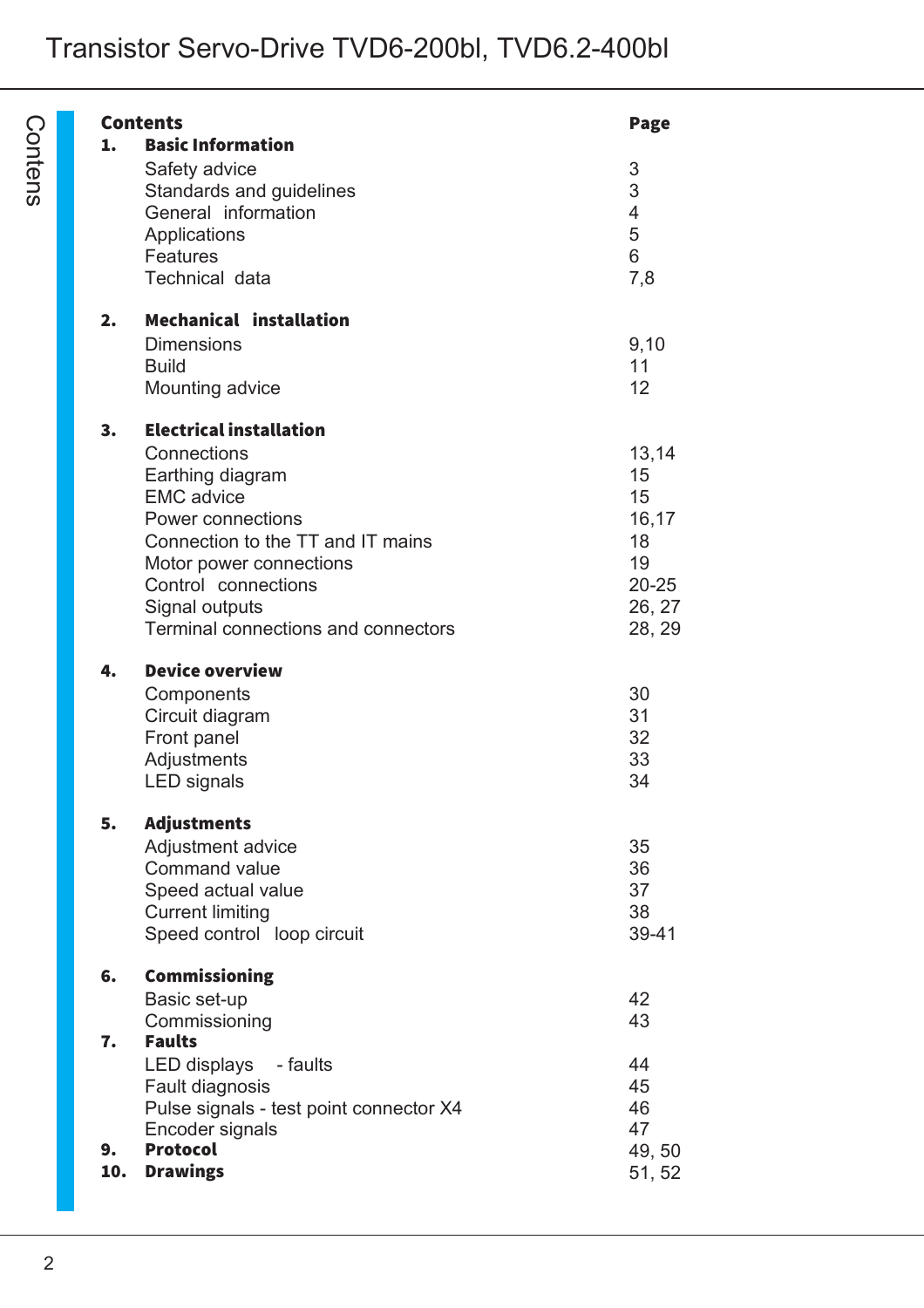Electronic equipment is not fault proof. This fact should be borne in mind for all possible operating conditions.

# **Atention High voltage**

| <b>TVD6bl</b> | $AC 250V \sim$ , DC 420V= |  |
|---------------|---------------------------|--|
| TVD6.2bl      | $AC$ 400V~, DC 800V=      |  |



Before installation or commissioning begins, this manual must be thoroughly read and understood by the technical staff involved.

If any uncertainty arises, the manufacturer or dealer should be contacted. TVD6 devices are power electric parts used for regulating energy flow for power plants. Protection rating IP00.

#### Standards and guidelines

The device and its associated components can only be installed and switched on where the local regulations and technical standards have been strictly adhered to:

- EU Guidelines 89/392/EWG, 84/528/EWG, 86/663/EWG, 72/23/EWG EN60204, EN50178, EN60439-1, EN60146, EN61800-3
- IEC/UL IEC364, IEC 664, UL508C, UL840
- VDE Regulations VDE100, VDE110, VDE160
- TÜV Regulations
- Trade body guidelines: VGB4

#### The user must ensure that in the event of :

- device failure
- incorrect operation
- loss of regulation or control

the axis will be safely de-activated.

It must also be ensured that the machine or equipment are fitted with device in dependent monitoring and safety features.

#### Setting adjustments

- should only be carried out by suitably trained personnel
- should only be carried out in accordance with health and safety guidelines

# Assembly

- should only be carried out when all voltages have been removed.

# QS

Test results are archived with the device serial number by the manufacturer.

### **CE**

The device adheres to the following: Guideline EU 89/336/EWG. EMV standards EN61000-2 and EN61000-4.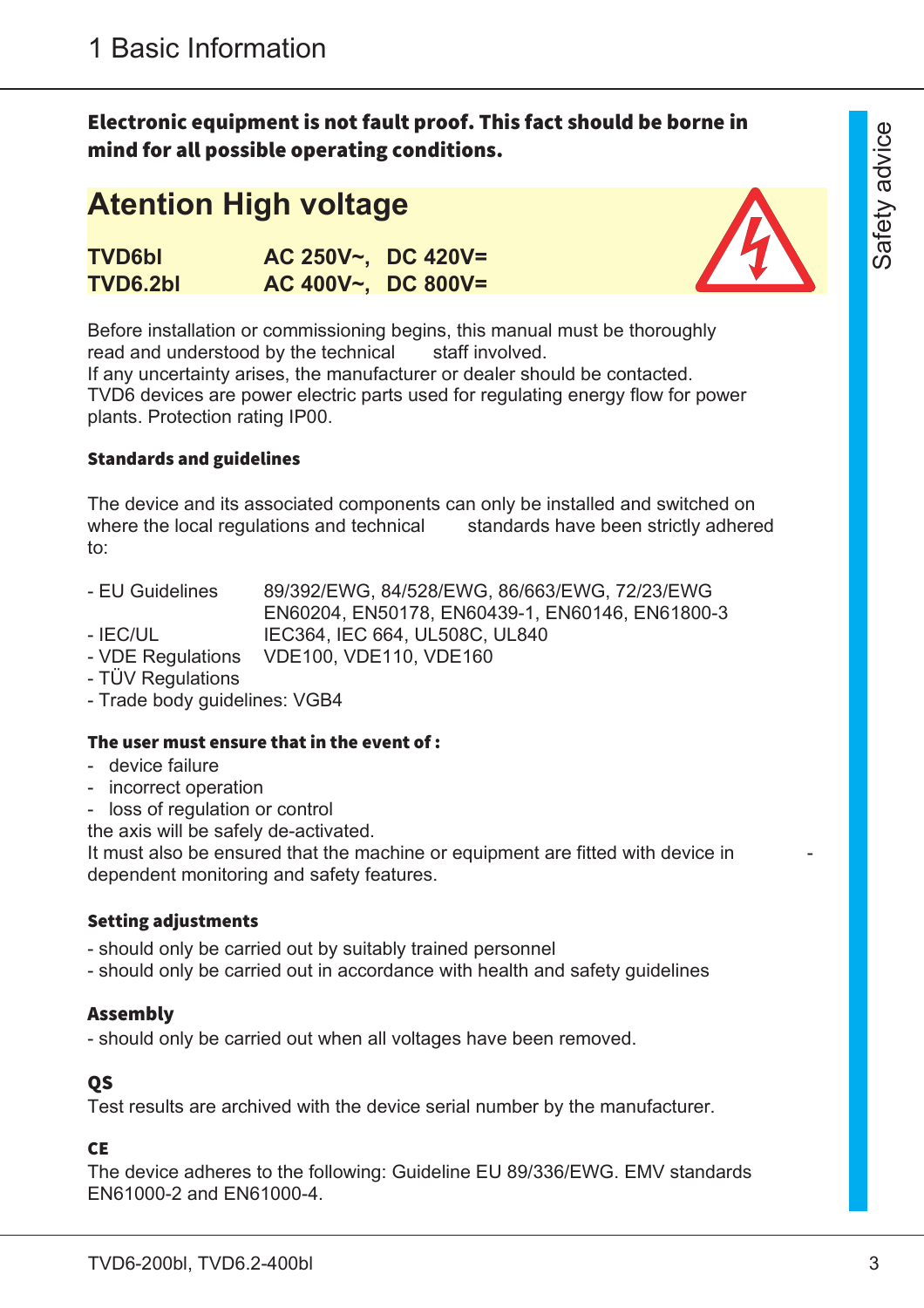#### General Information

The transistor 3-phase current servo amplifier **SERVO-TVD6 and TVD6.2** in combination with the brushless dc motor (synchro servo motor, CE motor) provide a drive solution free of maintenance and with a wide dynamic control range. The drive displays the well-known good control characteristics of dc drives without the disadvantages of the carbon brushes' wear and the commutation limits. The rotor moment of inertia is nota bly lower and the limit power is greater than with equally constructed dc motors. This results in up to 5 times higher acceleration values. The generated heat in the motor only occurs in the stator, therefore, the bl-motors always have the protection rating IP 65.

From the electrical view, the brushless dc motor is a synchro motor with a permanent magnet rotor and a three-phase current stator.

The physical characteristics correspond to those of dc motors, i.e., the current is propor tional to the torque and the voltage is proportional to the speed. Current and voltage are precisely measured, thus the analog circuits are simply constructed.

It is possible to control the speed via the motor voltage, however, in order to achieve the best control precision, a tacho control is always used. The speed actual value is ge nerated in the encoder unit (rotor position encoder plus brushless tacho). The difference of the command value and the actual value is amplified in the speed control loop circuit (P-I-controller) of the servo drive. This results in the current command value, which is transferred to the three phase-current controllers by means of the rotor position signal. In the course of this the stator magnetic field leads the rotor magnetic field by 90° electrically.

This field frequency is not controllable, it is automatically adjusted. The motor currents are trapezoidal.

For dc, ac, or bl-servo amplifiers which are supplied by a dc bus, it must be checked that the energy is fed back into the bus during brake operation (winding machines, lifts, great centrifugal masses).

The ballast circuitry is rated for 3% duty cycle. An extended operating time can be achieved by additional external resistors.

| <b>Information:</b>           |                                                    |         |                                                    |
|-------------------------------|----------------------------------------------------|---------|----------------------------------------------------|
| For motors                    | with incremental<br>with resolver<br>with bl-tacho | encoder | $TVD3-2-xx-IN$<br>TVD3-2-xx-RS<br>$TVD3-2-xx-hl$   |
| For low-voltage applications  |                                                    |         | TVD3-230-xx-bl<br>TVD3-230-xx-IN<br>TVD3-230-xx-RS |
| For high power                |                                                    |         | TVD6-2 -bl, IN, RS<br>200V/400V up to 25/40A       |
| For digital servo controllers |                                                    |         | <b>DS400</b><br>200V/400V up to 50/100A            |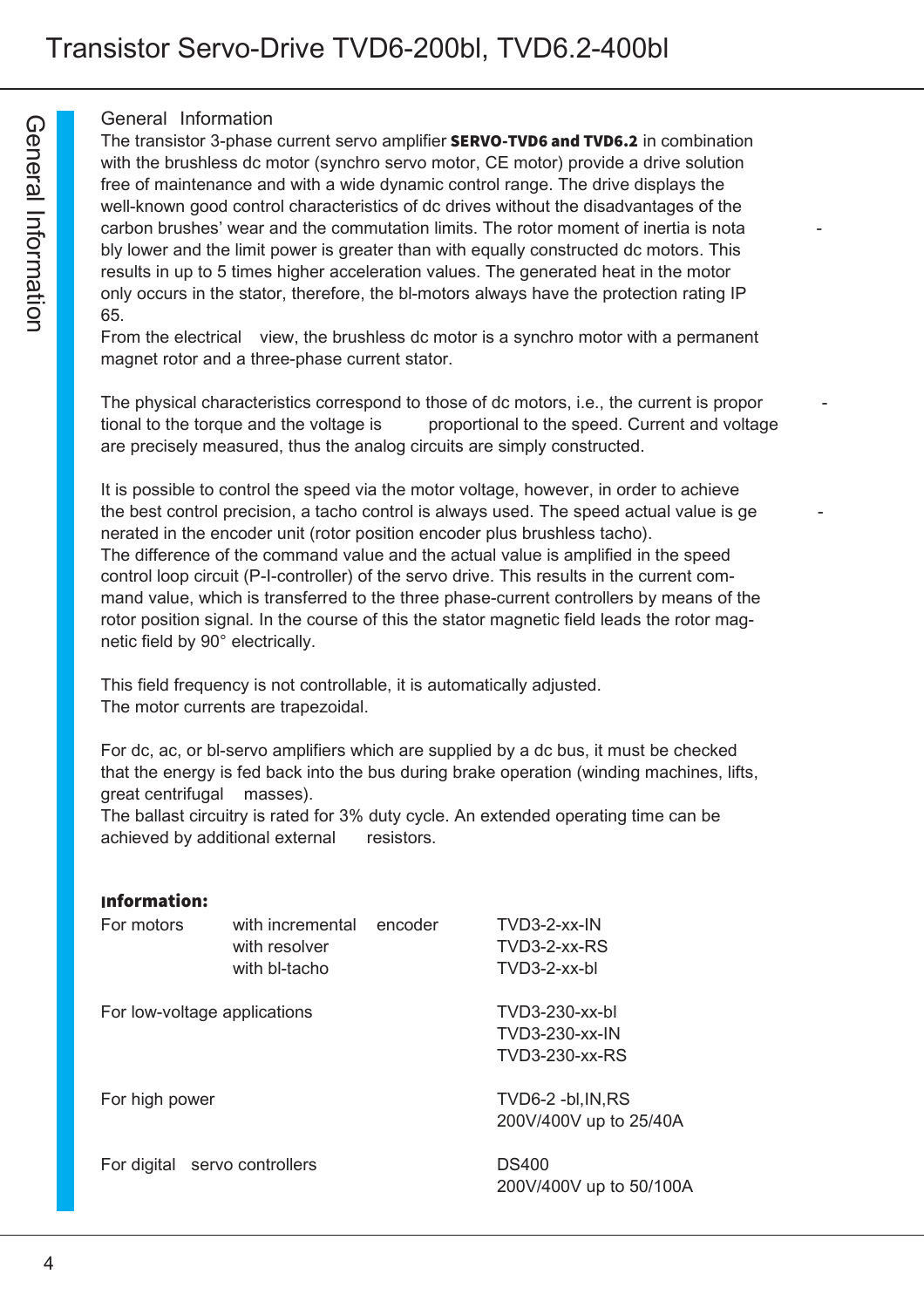# Applications

Machines and installations for all types with a drive power of 4 kW using TVD6-200bl 8 kW using TVD6.2-400bl, especially as 4Q-servo-drive for feed axes where the following is required:

- high dynamic acceleration and braking cycles
- a wide control range
- high efficiency
- small motor dimensions
- highly repeatable, accurate and quiet moves

For speed or torque control or combined speed/torque control incorporated wit hin or independent of position control loops.

Drives with constant speed as in conveyors, spindle drives, pumps, transversal or longitudinal pitch drives.

Synchro-servo-drives are more compact than other electric drives.

# Particularly suitable for:

component equipment inserting machines, sheet-metal working machines, machine tools, plastic working machines, assembly machines,

knitting and sewing machines, textile working machines, grinding machines, wood and stone working machines, metal working machines, food processing machines, robots and handling systems, conveyors, extruders, calenders, and many other machines and installations.

# Note:

BI-drives where braking operations are predominant, e.g. when dece leration is mainly required:



- winding machines, lifts, great centrifugal masses The braking energy is annihilated in the ballast circuitry or fed into the mains through the use of an external dc bus converter. Energy compensation is possible for drives with several axes.

# Motor features

- protection rating IP 65
- compact
- suitable for rough surroundings
- suitable for high dynamic overload
- free of maintenance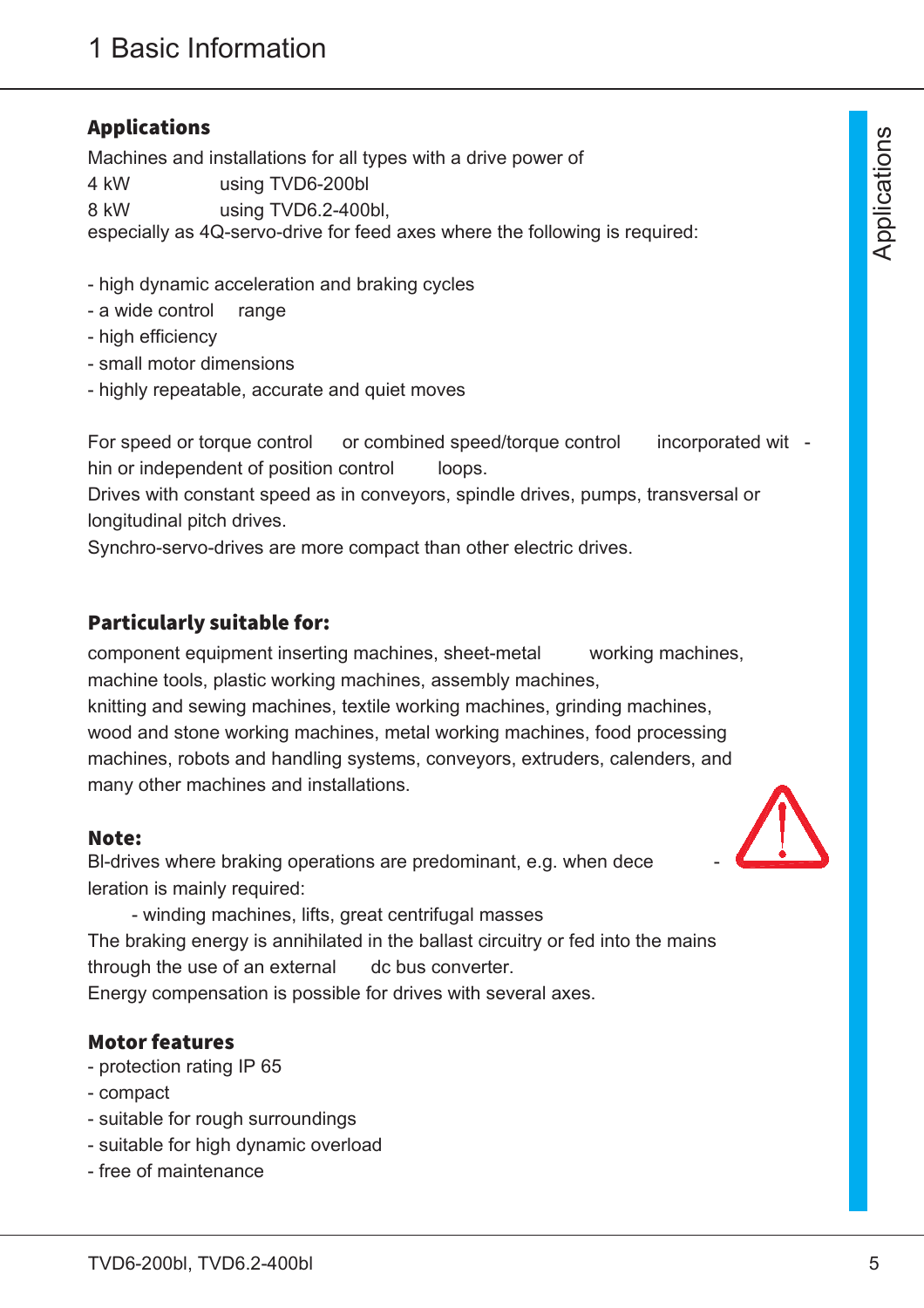#### Build

- switch cabinet mounting or 6HE plug-in device
- according to the VDE, DIN and EU regulations
- standard analog control electronics
- power electronics for 10A, 16A, and 25A
- wide-band chopper power supply unit for the auxiliary voltages
- power section on the rear panel

# Galvanic isolation between

- the power section and the housing
- the power section and the control electronics
- the control electronics and the logic inputs

The distance of air gaps and leakage paths adhere to the VDE standards.

# Components

- fully insulated six-pack IGBT power semiconductors, comfortably over-dimensioned
- only components customary in trade and industrially standardised are used
- high-quality bases for the IC with external connections
- LED displays
- 16-position binary switches for the P-I adjustment of the speed controller
- precision potentiometers for fine adjustments
- plug-in jumpers for the system set-up

# Characteristics

- TVD6-200bl: connection directly to the mains  $230V~$
- TVD6.2-400bl: connection directly to the mains  $400V~$
- electronic limitation of the switch-on current
- 2 differential command value inputs
- start-up and braking ramp for the  $2^{nd}$  command value
- speed and torque control
- static and dynamic current limiting
- current command value output
- measurement points for current and speed
- optically de-coupled logic inputs and outputs
- logic for enable and the output stage switch
- switch-off of the integral function
- emergency stop
- braking in case of a mains failure
- temperature watchdog for the motor and the device
- solderless parameter adjustment
- 10-pin test point connector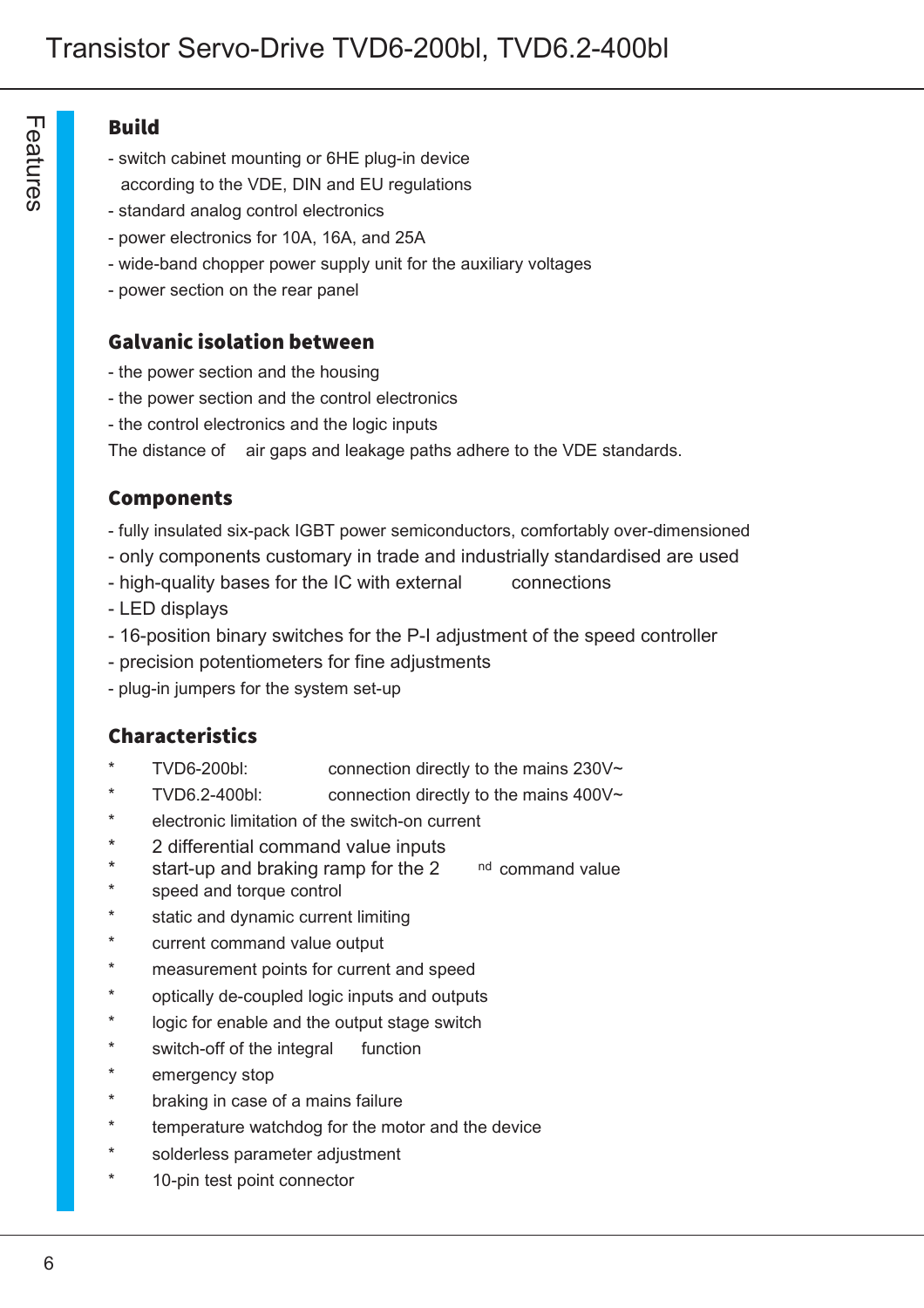# **Technical Data**

Power connection TVD6-200bl: directly to the mains  $1 \times 230V \sim +$ 10% using an auto-transformer 3 x 230V~  $+ 10%$ 

| <b>Specification</b>             |                           |               |                     |          |          |
|----------------------------------|---------------------------|---------------|---------------------|----------|----------|
| <b>Servo amplifier TVD6-200</b>  |                           |               | 10                  | 16       | 25       |
| Output voltage                   |                           | $V \sim$ eff. | 200                 | 200      | 200      |
| <b>Stationary current output</b> | - continuous              | $A=$          | 10                  | 16       | 25       |
|                                  | - peak                    | $A=$          | 20                  | 32       | 40       |
| Max. el. power                   |                           | kW            | $\overline{2}$      | 3.2      | 5        |
|                                  | Integrated quick ZW fuses |               | 20                  | 20       | 20       |
| Dimensions: - compact device     |                           | wxhxd         | see dimension sheet |          |          |
|                                  | - plug-in unit            | wxh           | 16TE/6HE            | 16TE/6HE | 24TE/6HE |
| Cooling                          | 60% duty cycle<br>at      |               | self                | self     | external |
|                                  | at 100% duty cycle        |               | external            | external | external |

#### Power connection TVD6.2-400bl:

directly to the mains  $1 \times 400\sqrt{2}$ 

 $3 \times 400V$ ~

max. 460V~ Option: for voltages < 300V~ >> please inquire

| <b>Specification:</b>                                      |              |                      |                      |                      |                      |  |
|------------------------------------------------------------|--------------|----------------------|----------------------|----------------------|----------------------|--|
| <b>Servo amplifier</b><br><b>TVD6.2-400-</b>               | 16           | 25                   |                      |                      |                      |  |
| Output voltage                                             | $V$ ~eff.    | 400                  | 400                  | 400                  | 400                  |  |
| <b>Stationary current output</b><br>- continuous<br>- peak | $A=$<br>$A=$ | 5<br>10              | 10<br>20             | 16<br>32             | 25<br>40             |  |
| Max. el. power                                             | kW           | $\overline{2}$       | $\overline{4}$       | 6,4                  | 10                   |  |
| Integrated quick ZW fuses                                  | A            | 20                   | 20                   | 20                   | 20                   |  |
| Dimensions - plug-in unit w<br>xh                          | 6HE          | 16TE                 | 16TE                 | 16TE                 | 24TE                 |  |
| 60% duty cycle<br>Cooling<br>at<br>at 100% duty cycle      |              | external<br>external | external<br>external | external<br>external | external<br>external |  |
| Switch cabinet plug-in module                              |              | see dimension sheets |                      |                      |                      |  |

 $\vdash$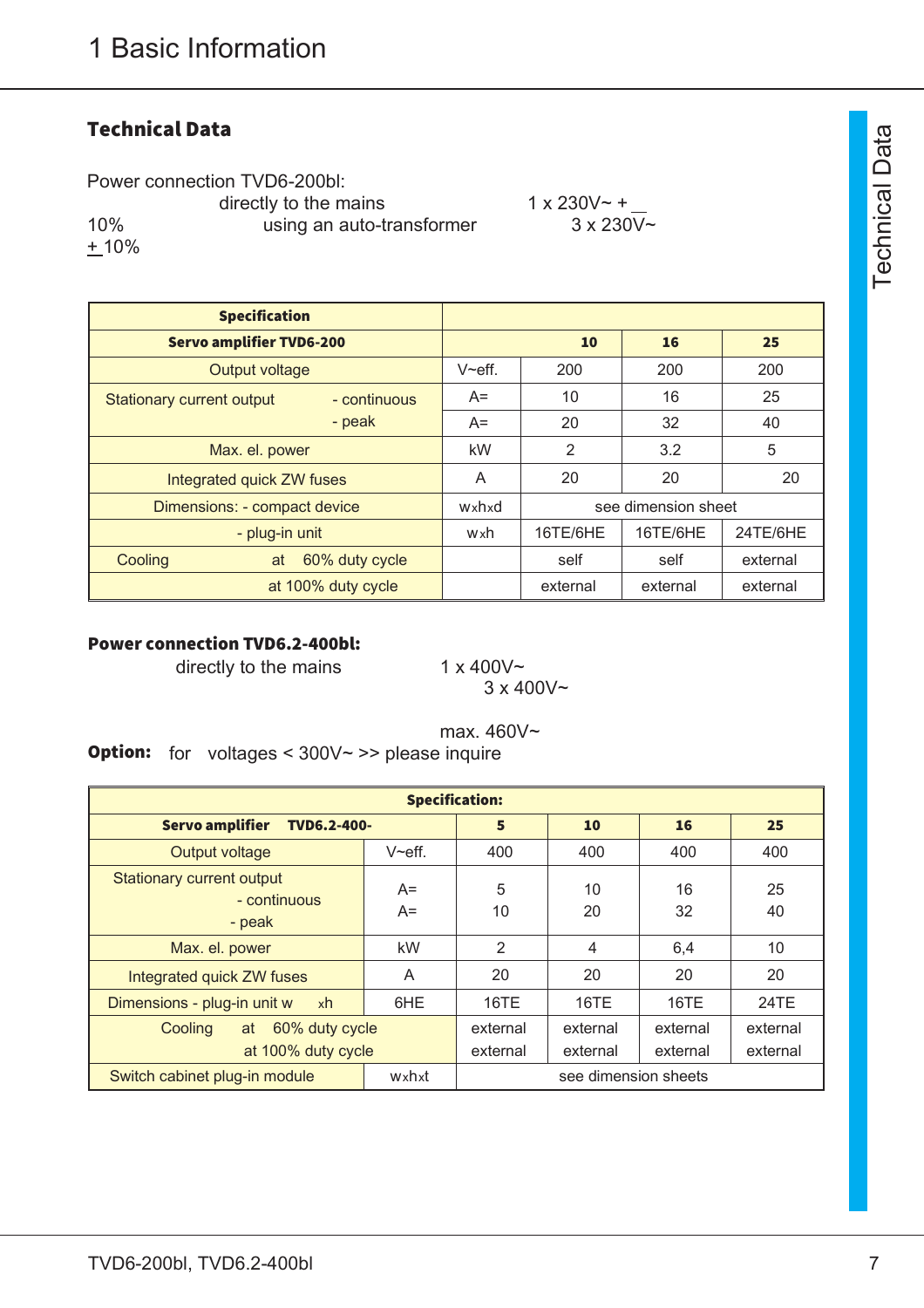### Technical Data

#### Common specification

| Protection rating              | <b>IP 00</b>    |
|--------------------------------|-----------------|
| Format                         | VDE.            |
| Humidity rating                | class           |
| Site of installation           | < 100           |
| Operating temperature range    | $0$ to 4        |
| using external fans)           |                 |
| Extended operating temp. range | up to           |
| Storage temperature range      | $-30^{\circ}$ C |

VDE 0100 group C, VDE 0160 class F acc. to  $\overline{D}$  10040  $<$  1000m above sea level 0 to  $45^{\circ}$ C (0 to  $35^{\circ}$ C when

up to 60°C reduced by 2%/°C -30 $^{\circ}$ C to +80 $^{\circ}$ C

| Speed control loop circuit                |  |                                   |
|-------------------------------------------|--|-----------------------------------|
| control precision without act value error |  | ± 0.1%                            |
| control range                             |  | >1:1000                           |
| Command value inputs                      |  | $± 10V=$                          |
| Logic inputs<br>Logic inputs              |  | $+10$ to $+30V =$<br>$>+14V, 6mA$ |

#### Note:

#### Necessary information to be indicated when ordering TVD6-200bl:

| Check the switch-on time      | >> | external fan for 100% duty cycle          |
|-------------------------------|----|-------------------------------------------|
| Multiple 16A axes on one rack | >> | use an external fan                       |
| Precise torque control        | >> | current controller as P-I loop            |
| circuit                       |    |                                           |
| Large centrifugal mass        | >> | external ballast resistance > 27 $\Omega$ |

#### Necessary information to be indicated when ordering TVD6-400bl:

| Check the switch-on time             | >> | external fan for 100% duty cycle |
|--------------------------------------|----|----------------------------------|
| Multiple axes with >=10A on one rack | >> | use an external fan              |
| Precise torque control               | >> | current controller as P-I loop   |
| circuit                              |    |                                  |
| Large centrifugal mass               | >> | external ballast resistance      |
| Input voltages                       |    |                                  |

 $\overline{\phantom{0}}$ ወ c h ∃.<br>ດ  $\overline{\varpi}$  $\Box$ a<br>B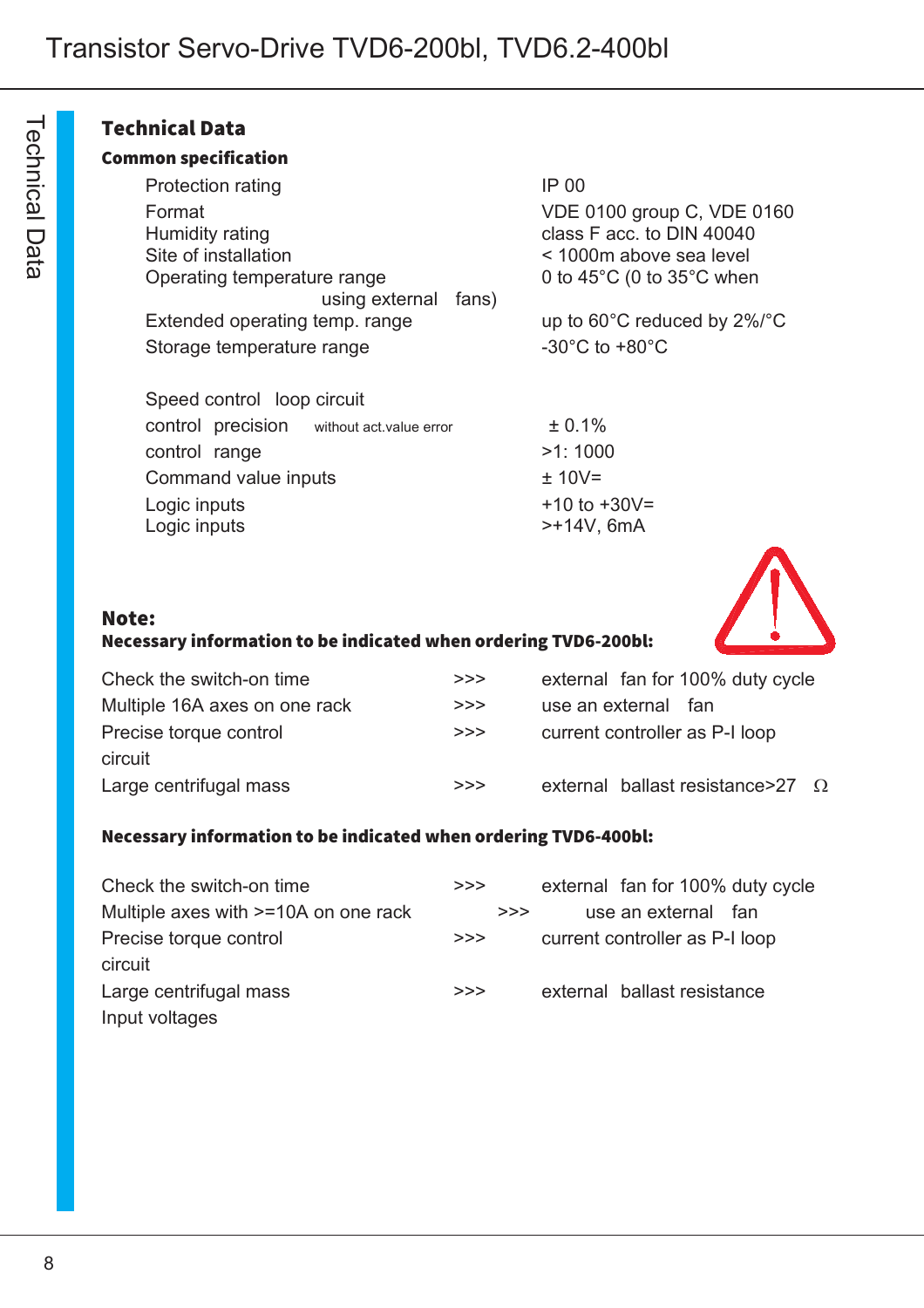

Dim ወ  $\mathsf{\Xi}$ sio  $\mathsf{\Xi}$ 

s

ပ o " ≣  $\mathbf{p}$  $\tilde{\mathbf{a}}$ 

devic e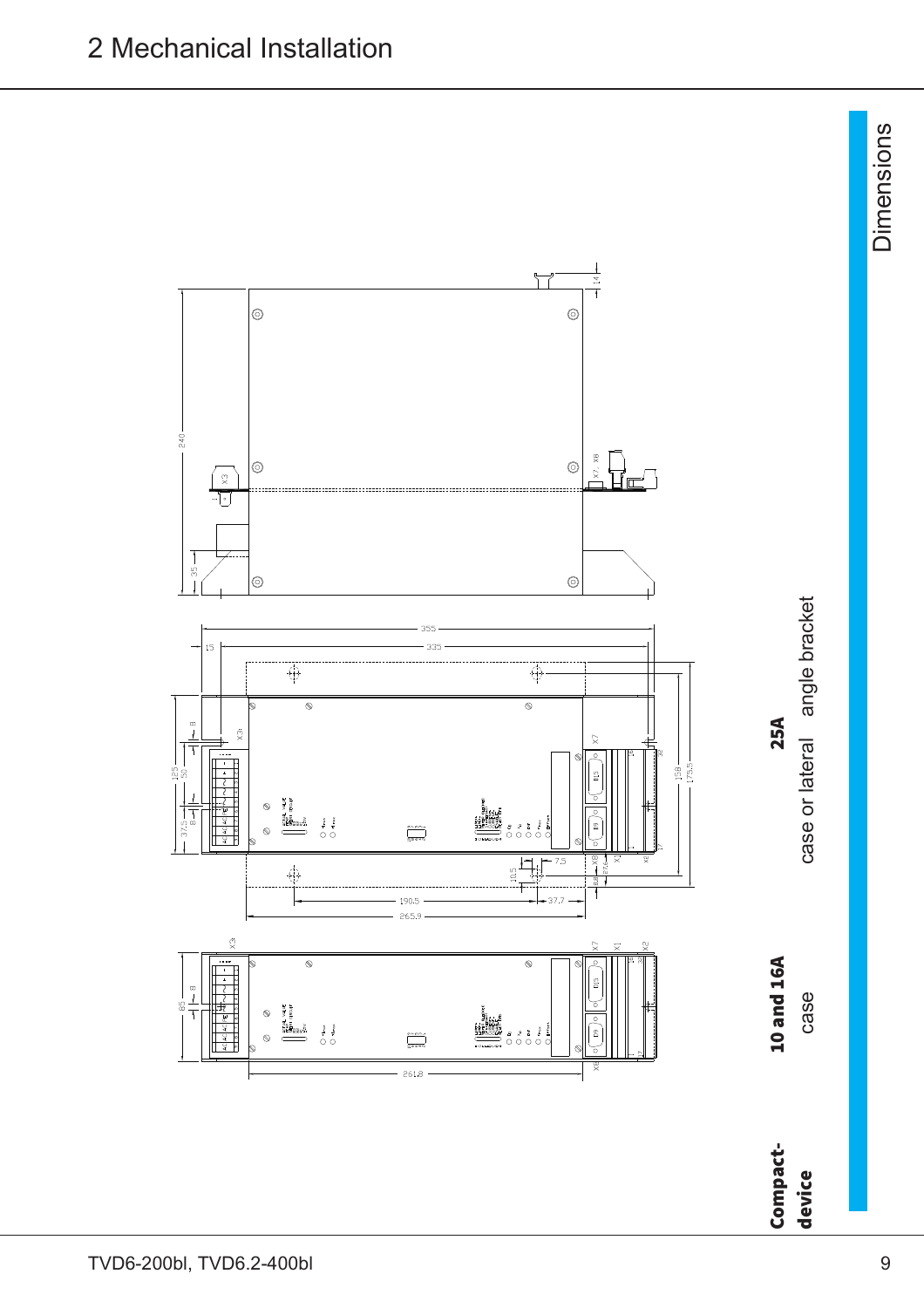# Transistor Servo-Drive TVD6-200bl, TVD6.2-400bl

# Multiple - axes combination



| <b>Dimensions 6HE [mm]</b>              |          |              |          |          |          |  |  |
|-----------------------------------------|----------|--------------|----------|----------|----------|--|--|
| <b>Dimensions of the modules</b>        |          | $\mathbf{2}$ | 3        | 4        | 5        |  |  |
| A                                       | $1xE+3$  | $2xE+3$      | $3xE+3$  | $4xE+3$  | $5xE+3$  |  |  |
| B                                       | $1xE+40$ | $2xE+40$     | $3xE+40$ | $4xE+40$ | $5xE+40$ |  |  |
| С                                       | $1xE+55$ | $2xE+55$     | $3xE+55$ | $4xE+55$ | $5xE+55$ |  |  |
| <b>Device frame</b>                     |          |              |          |          |          |  |  |
| F<br>for $\le$ 16 A $\ge$ ><br>81.28 mm |          |              |          |          |          |  |  |
| F<br>121.92 mm<br>for $25A$<br>>>       |          |              |          |          |          |  |  |
| <b>Mounting depth 255 mm</b>            |          |              |          |          |          |  |  |

For front mounting the lateral angle bracket is to be fixed on the front side, for wall mounting it is to be fixed on the rear side.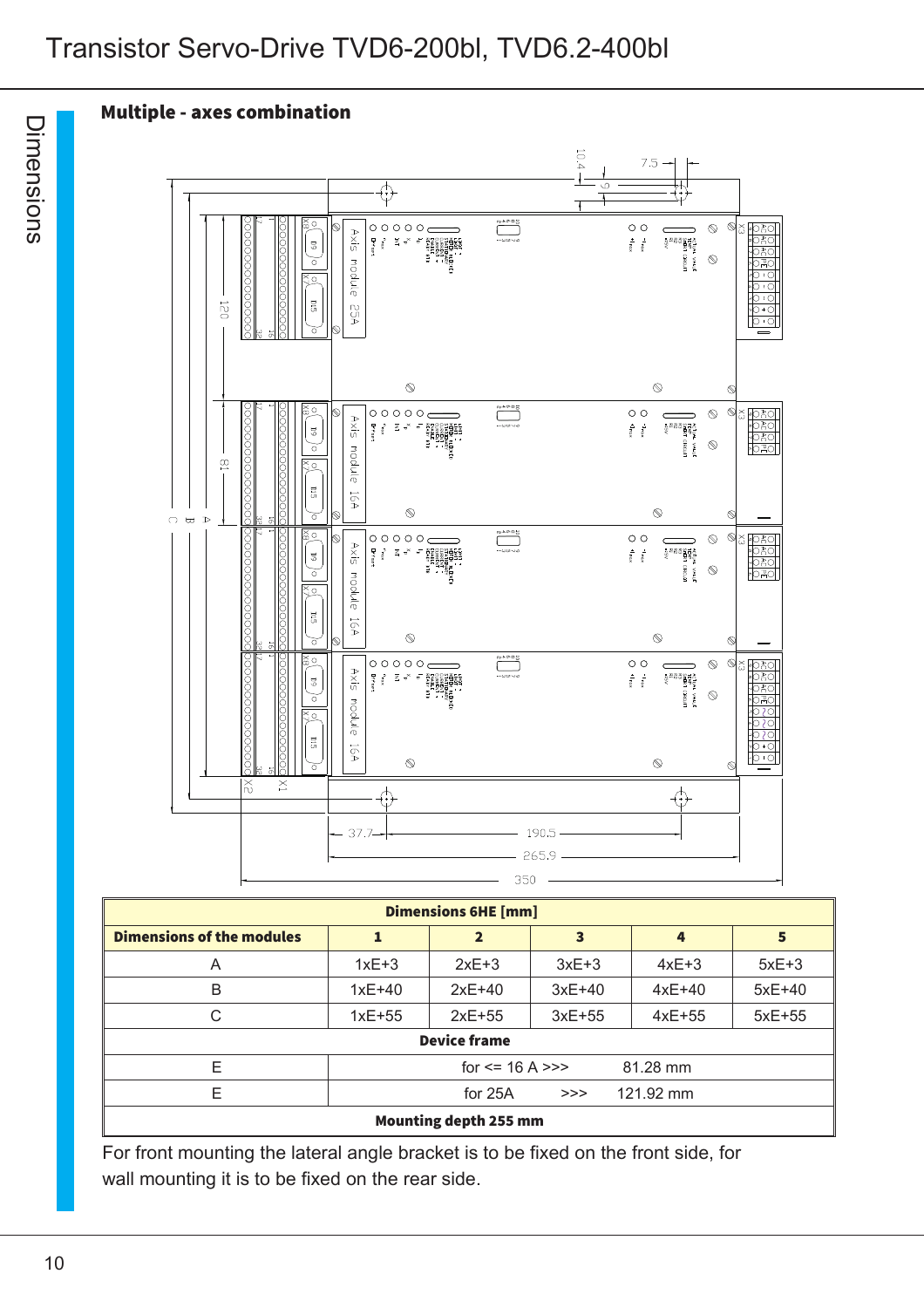

#### Rear panel of the mains module

with the module insertion (without supporting frame)

| Mains module adjustments    |                |
|-----------------------------|----------------|
| external ballast resistance | bridge D1 open |

#### Supporting frame

Height units: 6HE Mixed 6HE, 3HE (TVD3.2): supporting frame on request

Splitting units: 10/16A = 16TE, 25A = 24TE

മ o<br>Giu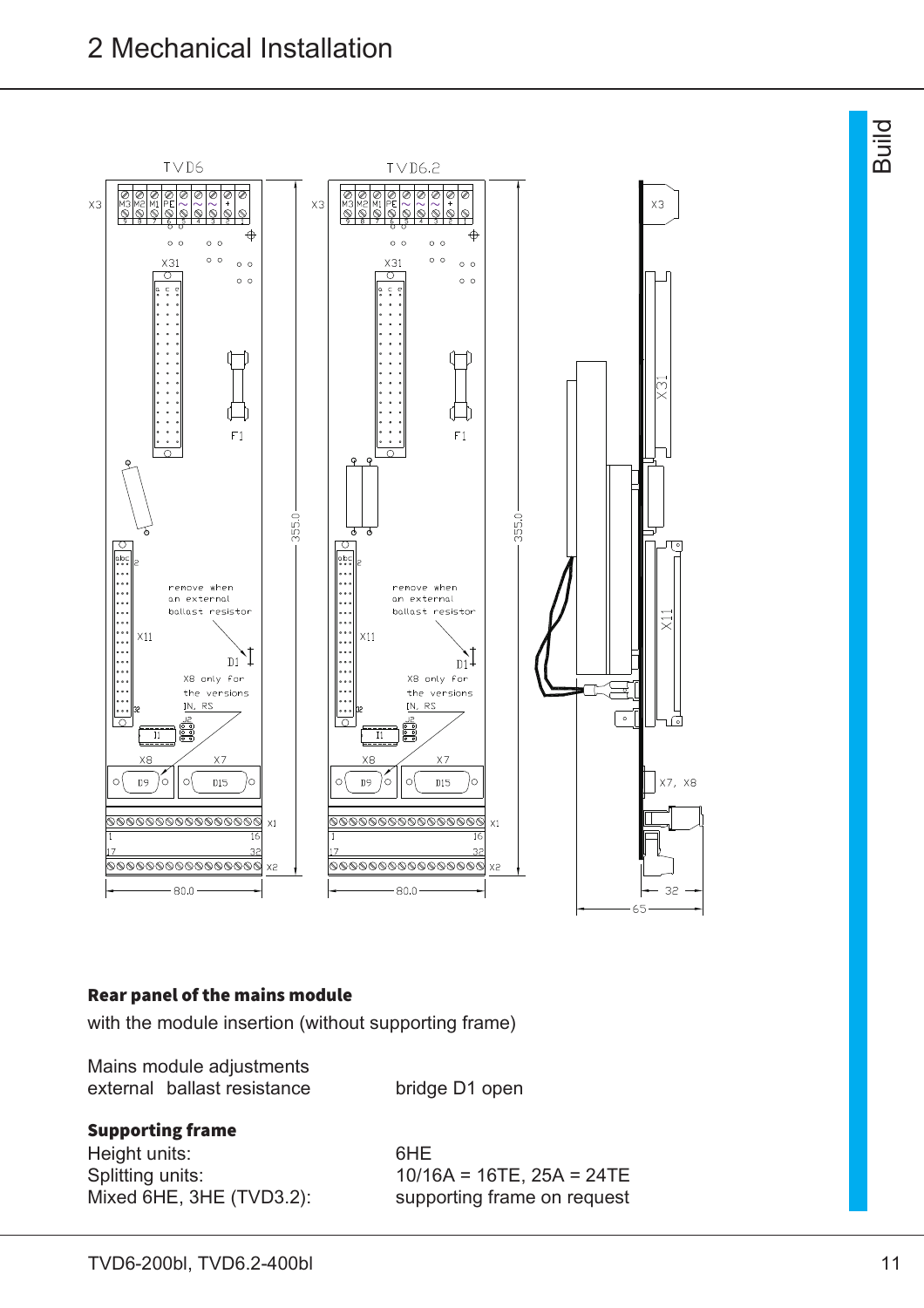

| Bore hole dimensions of the compact devices [mm] |     |     |     |       |    |              |  |  |
|--------------------------------------------------|-----|-----|-----|-------|----|--------------|--|--|
| <b>Current</b>                                   | A   | в   |     | D     |    | <b>Screw</b> |  |  |
| 10, 16 case                                      | 95  | 335 |     |       |    | M4           |  |  |
| 25-w case                                        | 135 | 335 |     |       |    | M4           |  |  |
| 25-sw lat.angle bracket                          | 180 |     | 158 | 190.5 | 55 | M5           |  |  |

| Bore hole dimensions of the multiple axes combinations [mm] |                                     |                   |       |    |              |  |
|-------------------------------------------------------------|-------------------------------------|-------------------|-------|----|--------------|--|
| <b>Lateral angle bracket</b>                                | A                                   |                   | D     | Е  | <b>Screw</b> |  |
| Wall mouting                                                | $n \times E + 60$                   | $n \times E + 40$ | 190,5 | 55 | M5           |  |
|                                                             | Front mounting bei 19" systemen     |                   |       |    |              |  |
|                                                             | $\epsilon$ =16A = 81.28 mm<br>E for |                   |       |    |              |  |
| $25A = 121.92$ mm<br>E for                                  |                                     |                   |       |    |              |  |
| $n = No$ . of axis modules                                  |                                     |                   |       |    |              |  |

| <b>Power loss at max. power</b> |                                           |                     |             |                |               |
|---------------------------------|-------------------------------------------|---------------------|-------------|----------------|---------------|
| <b>Device</b><br>current        | <b>Power loss [W]</b><br><b>Amplifier</b> | <b>Mains module</b> | <b>Fuse</b> | <b>M-choke</b> | <b>Filter</b> |
| 5A                              | 70                                        | 20                  | XX          | XX             | <b>XX</b>     |
| 10A                             | 90                                        | 20                  | XX          | XX             | <b>XX</b>     |
| 16A                             | 125                                       | 30                  | <b>XX</b>   | XX             | <b>XX</b>     |
| 25A                             | 180                                       | 43                  | XX          | XX             | XX            |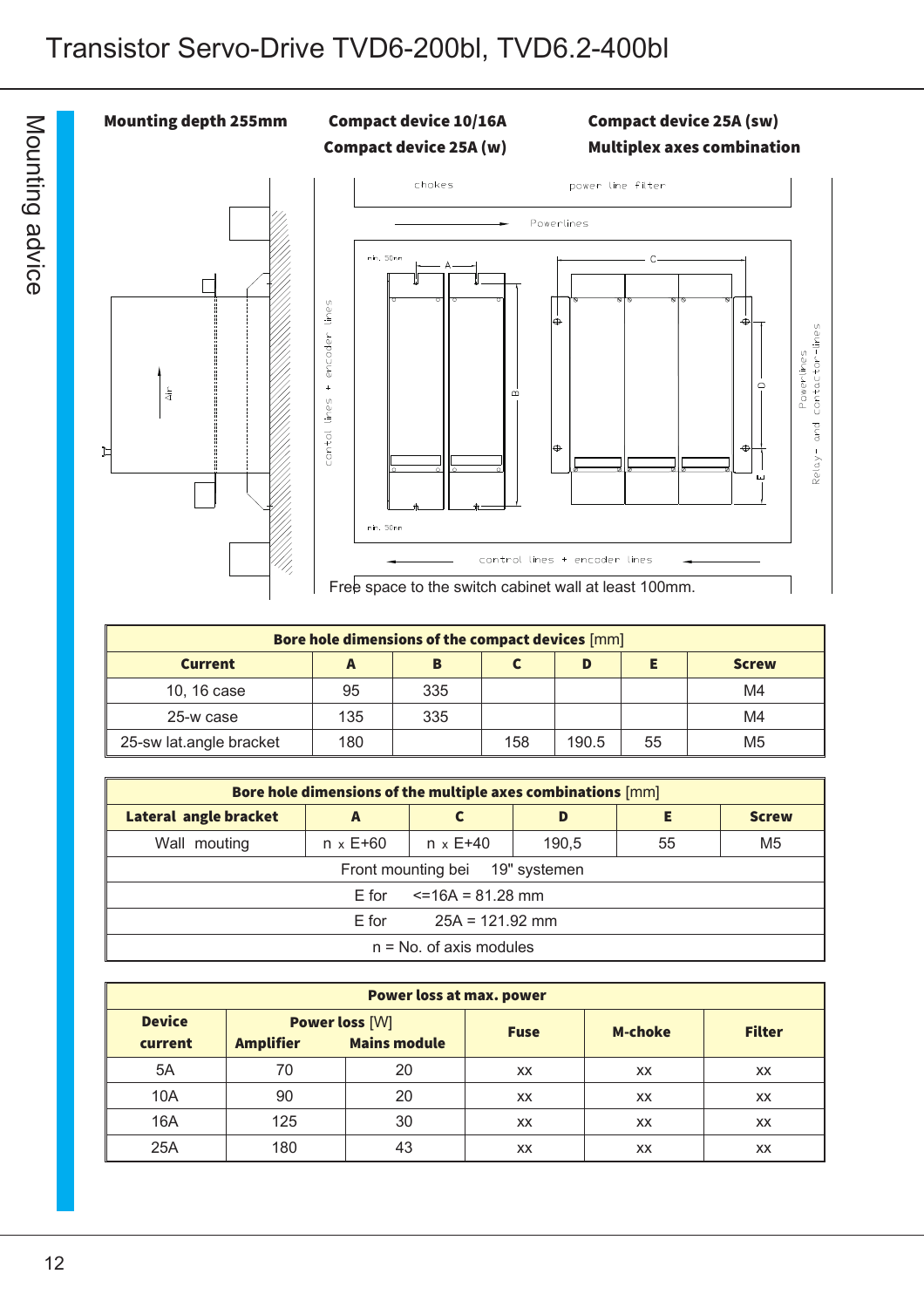3 Electrical Installation



| <b>Choke</b>          |                                 |        |                                       |                                        |                      |  |
|-----------------------|---------------------------------|--------|---------------------------------------|----------------------------------------|----------------------|--|
| <b>Device current</b> | <b>Power line filter</b><br>1ph | 3ph    | <b>Motor choke</b><br><b>TVD6-200</b> | <b>Motorchoke</b><br><b>TVD6.2-400</b> | <b>Magnetic core</b> |  |
| 5A                    | FE1-10                          | FE3-10 | $\overline{\phantom{0}}$              | MDD 1,3a                               | EMI742 70107         |  |
| 10A                   | FE1-16                          | FE3-16 | MD78-10                               | MDD 1,6a                               | EMI742 70107         |  |
| 16A                   | FE1-16                          | FE3-16 | MD84-20                               | MDD 2 b                                | EMI742 70107         |  |
| 25A                   |                                 | FE3-25 | MD84-30                               | $MDD$ 2,5b                             | EMI742 70107         |  |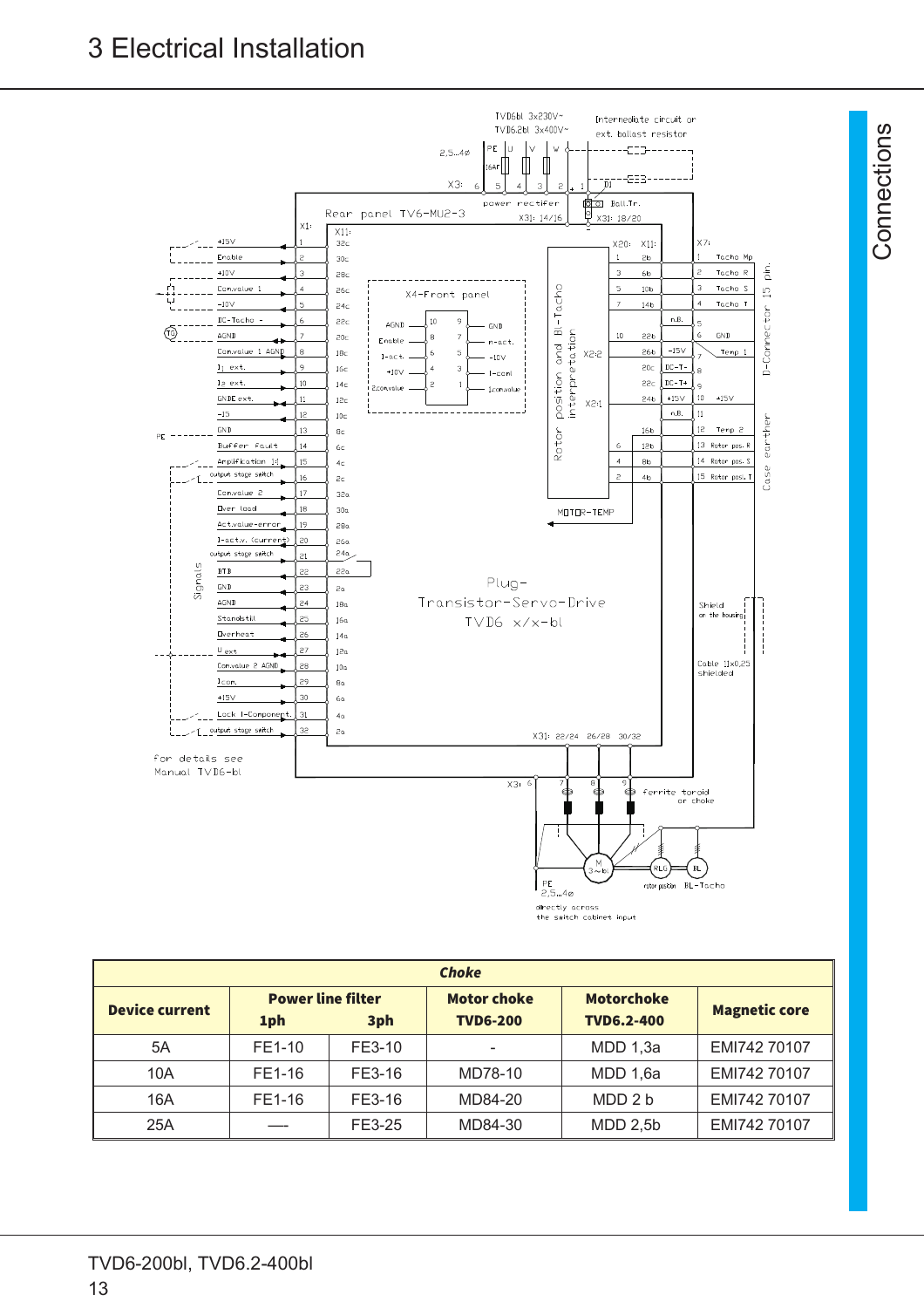# Transistor Servo-Drive TVD6-200bl, TVD6.2-400bl

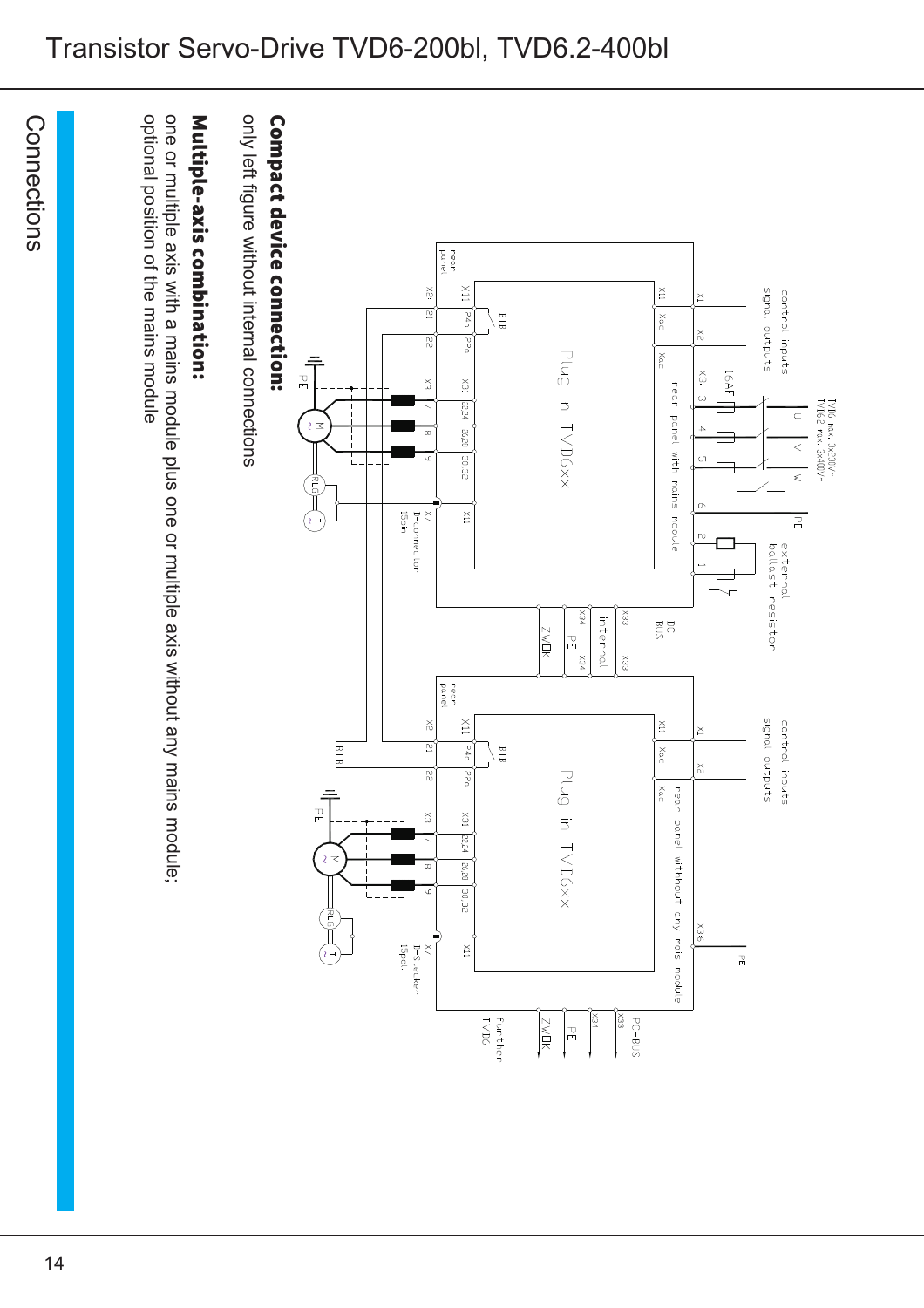

#### The devices adhere to the EU guidelines 89/336/EWG and the technical standards EN 610001-2 and 61000-4 provided that the following conditions are observed:

- The device, the transformer, motor chokes and power line filter are conductively mounted on a 500x500x2 mm mounting plate.

- The mounting plate must be connected to ground using a 10mm<sup>2</sup> wire.

- The motor housing must be connected to ground using a 10mm<sup>2</sup> wire.

- The device ground X1:13 must be connected to the mounting plate using a 2.5mm<sup>2</sup> wire.

- Device PE screw must be connected to the mounting plate using a 4mm<sup>2</sup> wire, I=50mm.

#### Single-phase connection:

Power line filter type : up to 16A = FE1-16

Conductor length between the device and the power line filter <100mm

#### Three-phase connection:

Power line filter type : up to 16A = FE3-16

up to 
$$
25A = FE3-25
$$

Conductor between the transformer and the power line filter <500mm. Conductor between the device and the power line filter <100mm.

#### Motor connection:

| <b>Types of motor lines chokes</b>       |         |             |  |  |
|------------------------------------------|---------|-------------|--|--|
| <b>TVD6-200bl</b><br><b>TVD6.2-400bl</b> |         |             |  |  |
| <b>5A</b>                                |         | MDD 1.6b-10 |  |  |
| <b>10A</b>                               | MD78-10 | MDD 1.6b-10 |  |  |
| 16A                                      | MD84-20 | MDD 2 b-20  |  |  |
| 25A                                      | MD84-30 | MDD 2.5b-30 |  |  |

Motor conductor I = 1.5m, 4-core, shielded.

Shield must be connected to the mounting plate on the device side as well as to the ground on the motor side.

#### Connection of the control conductors:

control conductors must be shielded, 1.5m. Shield must be connected to the ground.

 $\frac{1}{2}$ ወ

 $\sqcup$ ത rtin gdia

ල<br>ට  $\Xi$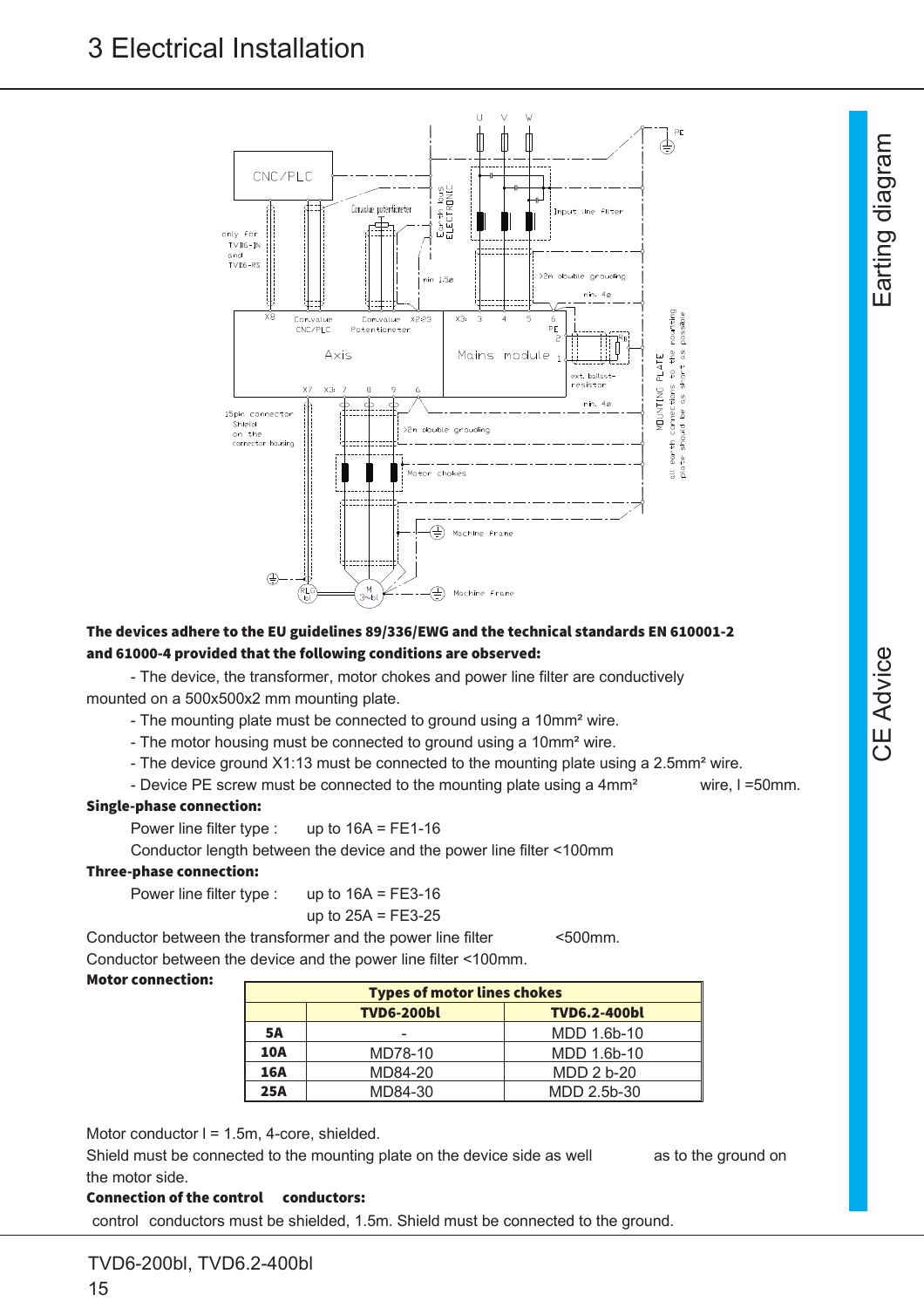#### Attention:

#### The order of the connections to the connector numbers or screw terminals is ob ligatory. All further advice is non-obligatory.

The input and output conductors may be altered or supplemented in accordance with the electrical standards.

#### Note:

- connection and operating instructions
- local regulations
- EU guideline 89/392/EWG
- VDE and TÜV regulations and Trade body guidelines

#### Input filter:



rf. to the CE advice, page 16 Short conductor length to be used between the input filter and the device or a shielded conductor to be used.

#### FI switch:

- layout acc. to the DIN standard VDE 0664
- release current >200mA
- only in combination with further protection measures

| <b>TVD-200bl</b> | Connection to the 230V~ mains |  |
|------------------|-------------------------------|--|
|------------------|-------------------------------|--|

#### AC voltage connection 1 x 230V~, 50/60Hz

Compact device up to 10A

Multiple axes combination up to 20A

#### Three-phase voltage connection 3 x 230V~, 50/60Hz

for >10A the multiple axes rack 20A is required

#### TVD.2-400bl Connection to the 400V~ mains (T-NC mains power supply system)

for asymmetrical or unearthed power supply systems the connection must only be effected via an isolating transformer

#### AC voltage connection 1 x 400V~, 50/60Hz

Compact device up to 10A

Multiple axes combination up to 20A

#### Three-phase voltage connection 3 x 400V~, 50/60Hz

for >10A the multiple axes rack 20A is required

| <b>Dimensioning</b>                     |                                          | <b>10A</b> | <b>16A</b> | 25A      | <b>max. 30A</b> |
|-----------------------------------------|------------------------------------------|------------|------------|----------|-----------------|
| Conductor cross-section mm <sup>2</sup> |                                          | 0.75       | 1.5        | 2.5      | 2.5             |
| Fuses                                   | - safety fuse Aff<br>- automatic cut-out | 10<br>10   | 16<br>16   | 25<br>25 | 30<br>25        |
| (release feature A, acc. to EN60898)    |                                          |            |            |          |                 |

Input fuses >>> semi-conductor fuses or semi-conductor automatic cut-outs

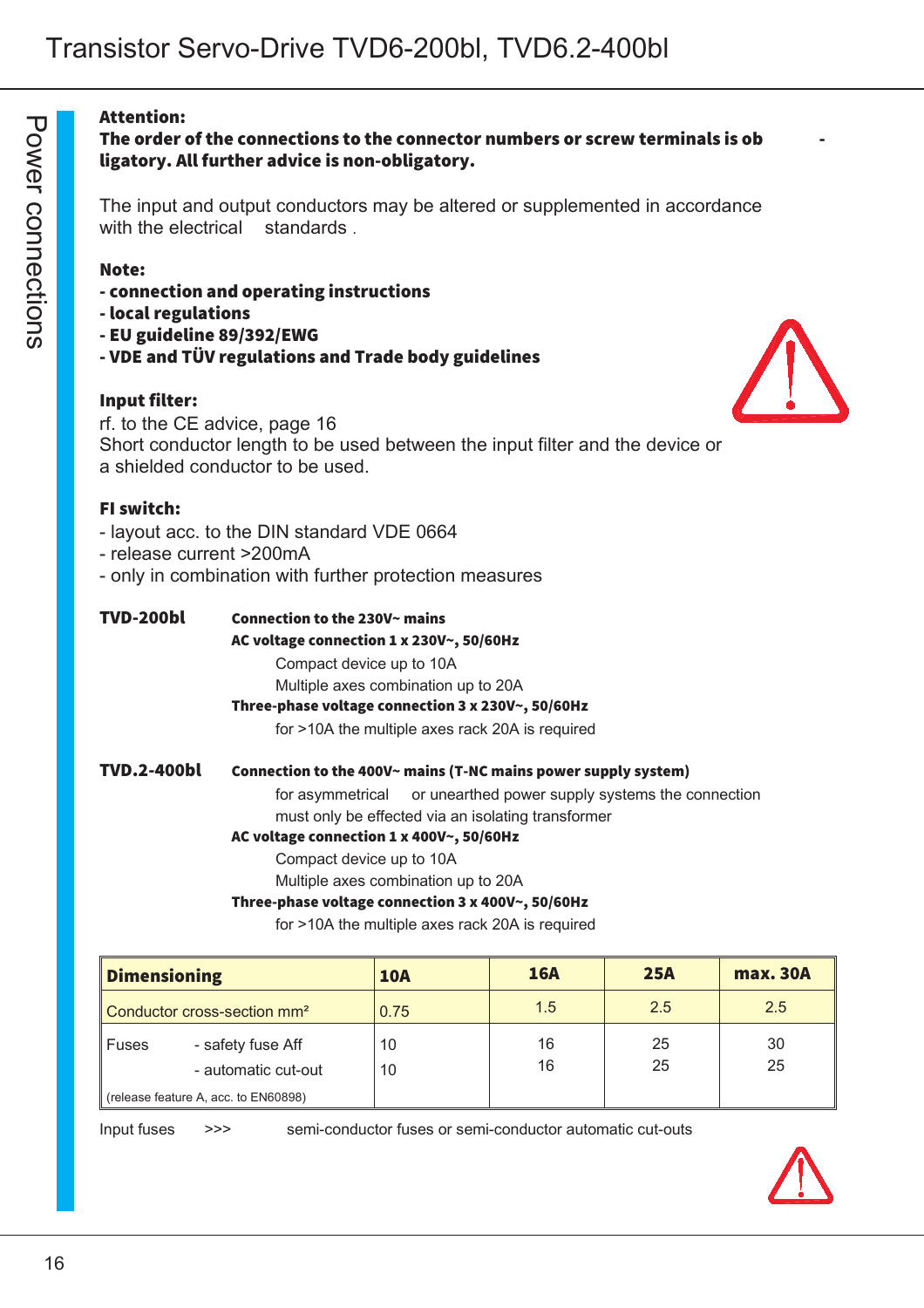#### Connection with a transformer

- AC or three-phase voltage connection
- Auto-transformer or isolating transformer (additional over-voltage protection provided)
- One transformer for multiple devices

#### Note:

- The relay contacts must be rated according to the transformer switch-on current.
- Slow fuses must be installed at the input of the transformer
- The fuses must be rated according to the transformer current
- Quick fuses must be used at the output of the transformer
- The fuse value for each mains module is max. 30AF

| <b>Transformer power: examples</b>                                                                          |                                        |  |  |  |
|-------------------------------------------------------------------------------------------------------------|----------------------------------------|--|--|--|
| <b>TVD6-200bl</b>                                                                                           | <b>TVD6.2-400bl</b>                    |  |  |  |
| <b>Autotransformer</b>                                                                                      | <b>Autotransformer</b>                 |  |  |  |
| Transformer rated power [VA]=                                                                               | Transformer rated power [VA]=          |  |  |  |
| $0.6 \times 230 \times$ IM $\times$ GLF $\times$ nF                                                         | $0.2 \times 400 \times$ IM x GLF x nF  |  |  |  |
| <b>Isolating transformer</b>                                                                                | <b>Isolating transformer</b>           |  |  |  |
| Transformer rated power [VA]=                                                                               | Transformer rated power [VA]=          |  |  |  |
| $1.42 \times 230 \times$ IM x GLF x nF                                                                      | $1.25 \times 400 \times$ IM x GLF x nF |  |  |  |
| = Sum of the motor currents (effective)<br>IM.<br>$GLF =$ simultaenity factor<br>= speed ratio factor<br>nF |                                        |  |  |  |
| GI F =                                                                                                      |                                        |  |  |  |

| ULF –    |                            |                        | пг –            |
|----------|----------------------------|------------------------|-----------------|
| $\sim$ 1 |                            | with 1 motor           | effective speed |
|          |                            | $0.50.7$ with 2 motors | maximum speed   |
|          | $0.40.6$ with $> 2$ motors |                        |                 |





# ac voltage three-phase voltage three-phase voltage

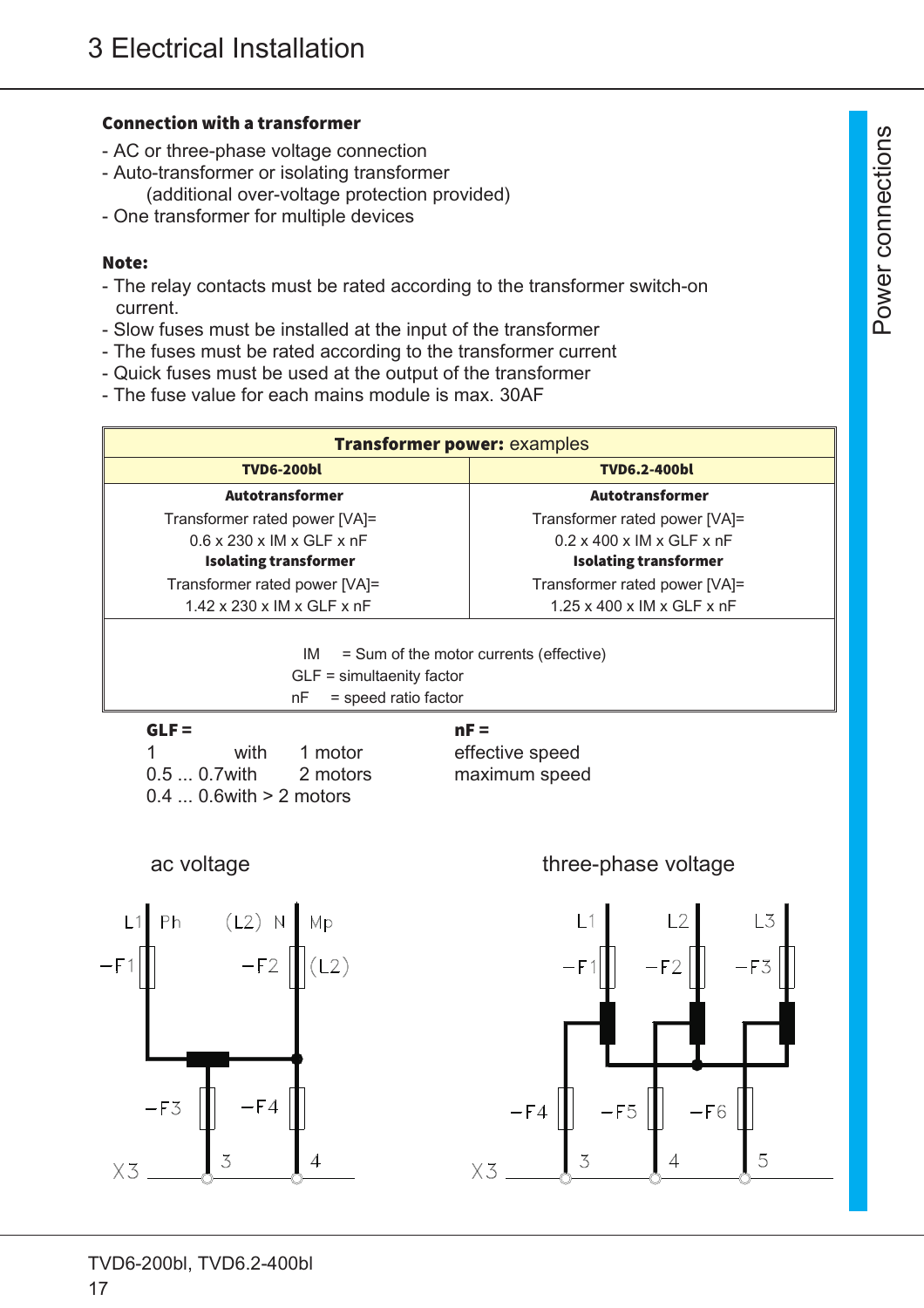#### Note:

For power supply systems without protective conductors the connection must only be effected via an isolating transformer!!!

### Connection to the TT mains





#### TT mains:

Symmetrical three or four con ductor three-phase mains with direct earthing.

Device PE via the earthing con nection.

#### Connection to the IT mains





#### IT mains:

Symmetrical three or four con ductor three-phase mains wit hout direct earthing.

Device PE via the earthing con nection.

#### Attention:

If the TVD6-Servo is directly connected and the transformer primarily switched, it is neces sary to connect an additional over-voltage protection device (e.g. TRABTECH).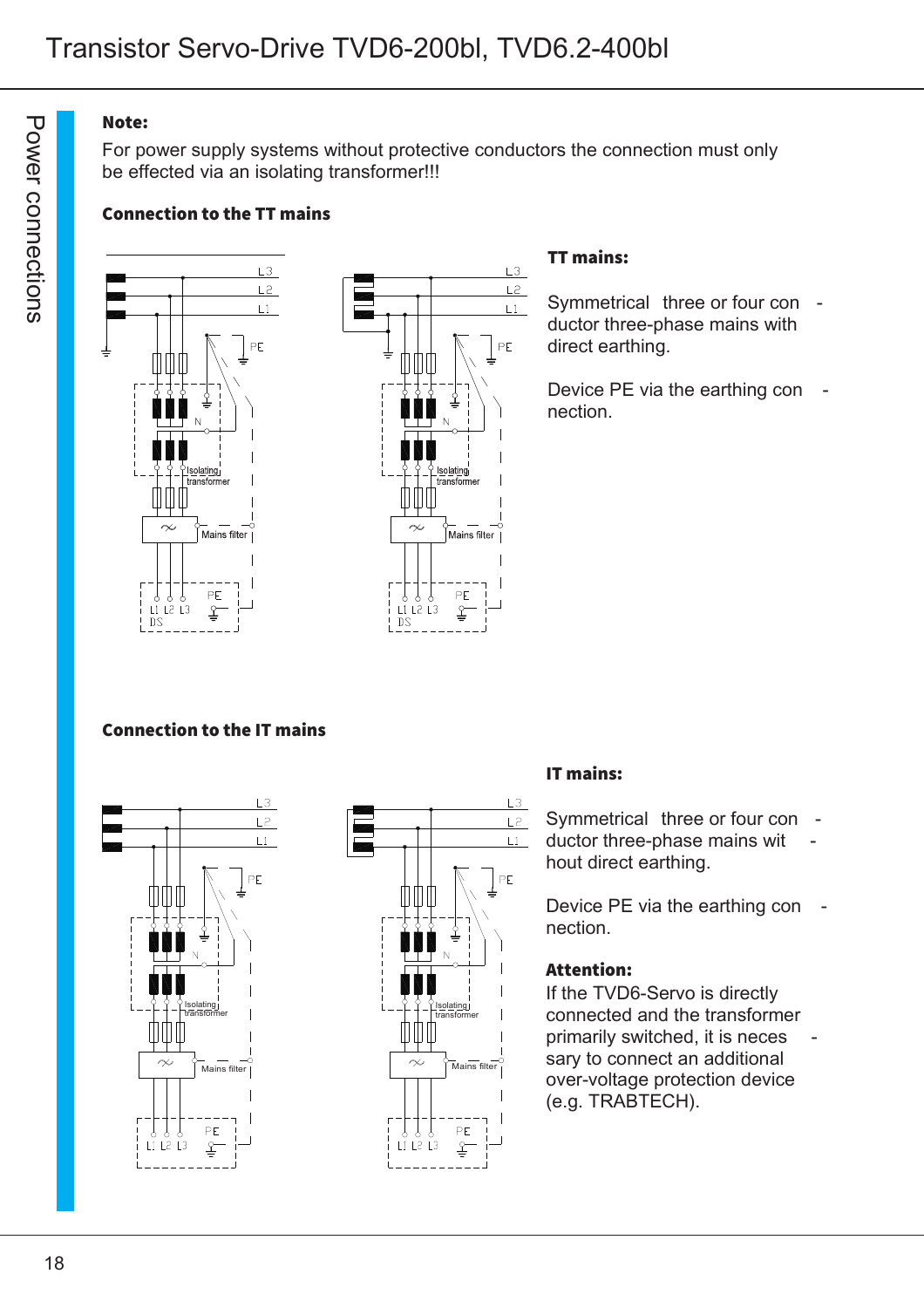#### Motor power connection

| Cable no.                                                                     | <b>PE</b> | M1   | M <sub>2</sub> | M <sub>3</sub> |  |
|-------------------------------------------------------------------------------|-----------|------|----------------|----------------|--|
| Connection X3                                                                 | X3:6      | X3:7 | X3:8           | X3:9           |  |
| Terminal X3:6 is internally connected to the PE connection bolt of the device |           |      |                |                |  |

| <b>Motor cable for</b> | <b>5A</b>                                   | <b>10A</b> | <b>16A</b> | <b>25A</b> | <b>Thermo</b> | <b>Brake</b> |
|------------------------|---------------------------------------------|------------|------------|------------|---------------|--------------|
| ∥ Cross-section        | 0.75                                        | 1.5        | 1.5        | 2.5        | 0.75          | 0.75         |
| ∥ Cable type           | 3 x shielded motor conductor + PE           |            |            |            |               |              |
|                        | $(+$ if required: 2 x thermo $+$ 2 x brake) |            |            |            |               |              |

 $\frac{M1}{7}$ 

 $X3$ 

Magnetic core  $\epsilon$ 

Motor chokes

M2<br>8

 $M_9$ 

#### Shielding

- with earth clamp
- directly to be connected to the switch cabinet input and to the motor
- multiple earthing in case of long conductor cables

#### Magnetic cores

- against HF failures

#### Motor chokes

- against LF failures
- against high leakage currents
- for motor efficiency
- for motor life

# External ballast resistance

Dimensioning:

|                  |                          | Mean value of the braking power per axis               |               |                                           |  |
|------------------|--------------------------|--------------------------------------------------------|---------------|-------------------------------------------|--|
|                  |                          | $1 \times$ Jg $\times$ n <sup>2</sup>                  | $Jg2$ x a x n |                                           |  |
|                  | P <sub>Ballast</sub> [W] |                                                        | Mм            |                                           |  |
| Jg<br>n<br>$M_M$ | = max. speed             | = reduced motor and load moment<br>= max. motor torque |               | [kgm <sup>2</sup> ]<br>$[s^{-1}]$<br>[Nm] |  |

| a | $=$ delay time | $[s^{-2}]$ |
|---|----------------|------------|
|   |                |            |

| $=$ repetition frequency of the braking | $[s^{-1}]$ |
|-----------------------------------------|------------|
|                                         |            |

| Modify on the rear panel of the mains module: |                                           |                                           |  |  |
|-----------------------------------------------|-------------------------------------------|-------------------------------------------|--|--|
| Remove soldered bridge D                      |                                           |                                           |  |  |
| <b>TVD6-200bl</b><br><b>TVD6.2-400bl</b>      |                                           |                                           |  |  |
| External ballast resistor                     | smallest resistance value 22 $\Omega$     | smallest resistance value 40 $\Omega$     |  |  |
| Installed ballast resistor                    | $20 \Omega$ 50W, for 3%d.cyc. = 1.5<br>kW | $42\Omega/50W$ , for 3%d.cyc. = 1.5<br>kW |  |  |

 $\geq$ 

 $PE$ 

 $\overline{6}$ 

PE- $\widetilde{(\equiv)}$  switch cabinet input

PE  $\overset{\circ}{\oplus}$ 

 $PE$ ⊜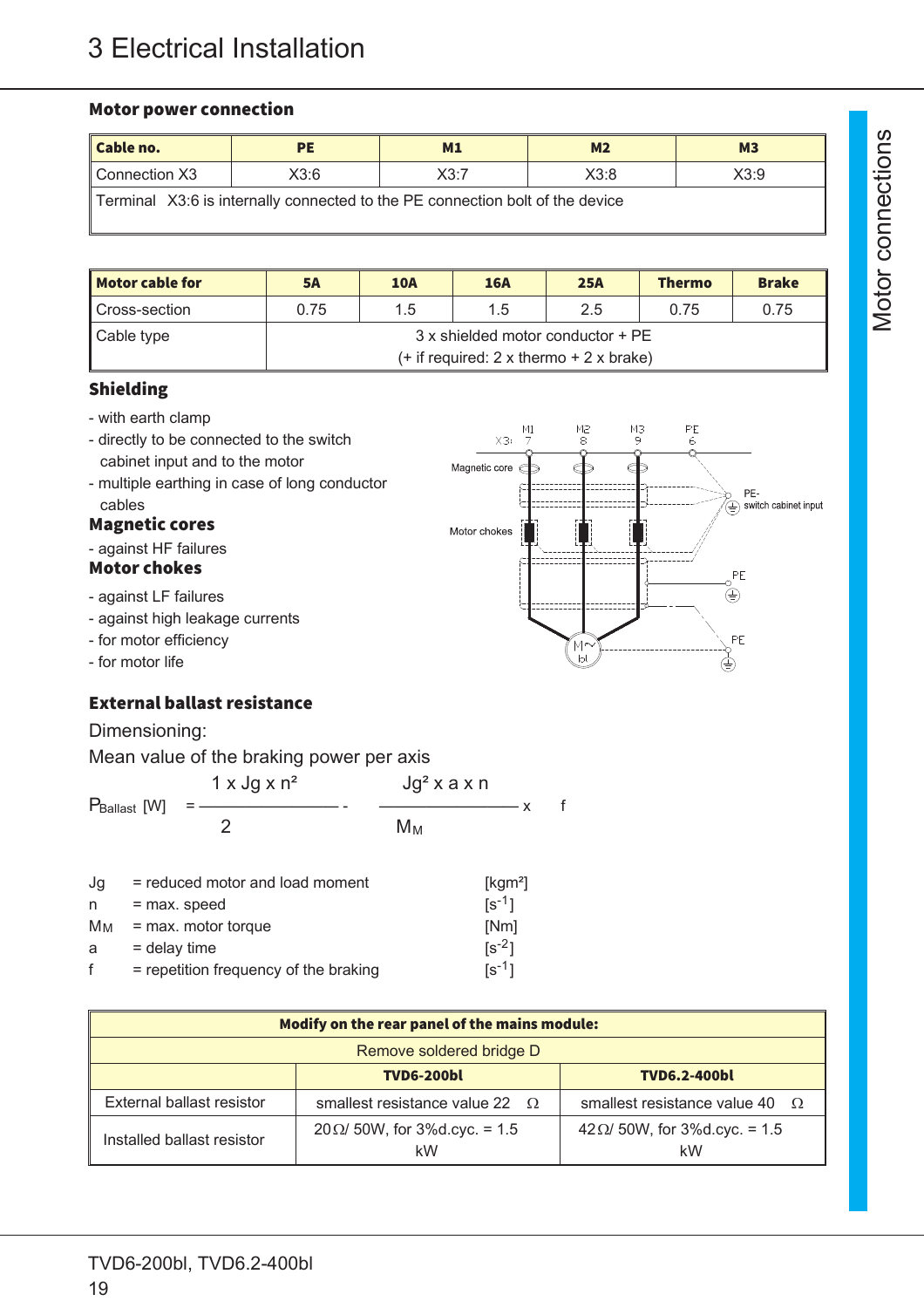#### The connection advice is a general information and it is non-obligatory.

#### Adhere to :

 $\bigcirc$ o ntr<br>1  $\underline{\circ}$  $\mathsf{\Omega}$ o コ  $\overline{\phantom{0}}$ ወ ctio  $\overline{\phantom{0}}$ s

- connection and operating instructions
- local regulations
- EU guideline 89/392/EWG
- VDE and TÜV regulations and Trade body guidelines

Connection no. of the terminal connectors X1:1 to X1:16 and X2:17 to X2:32

#### Signal conductors

Shielded and separated from power conductors, command value pairs twisted and shielded.

#### Logic connections

Relays with gold contacts or reed relays. Contact current 6mA.

#### Internal logic voltage 15V=

- Potential connection
- for relay control
- Jumpers J1 and J3 plugged-in

#### External logic voltage

- Potential isolation
- for PLC or CNC
- UEXT +15V to 30V= across terminal X2:27

- GNDE across terminal X1:11
- Jumpers J1 and J3 not plugged-in
- residual ripple of the logic voltage <20%

**Basic set-up:** Jumpers J1 and J3 are plugged-in. Inputs and outputs via an optocoupler.



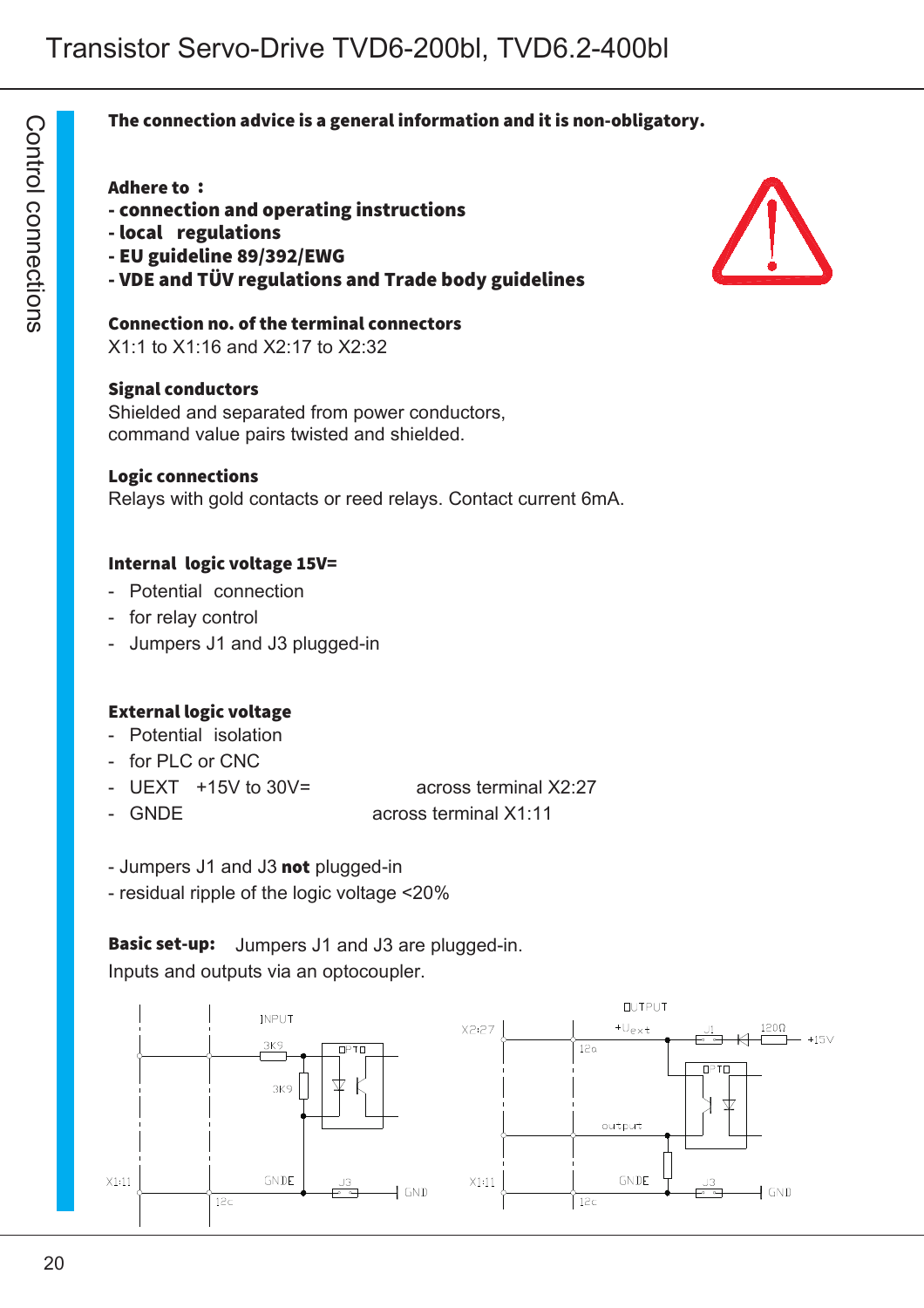# 3 Electrical Installation

| <b>Drive enable</b><br>- Jumper SW1 in position 2-3                                                                                                            | >>>           | active with a positive voltage<br>(basic set-up)                                                                                                            |                                                |  |  |
|----------------------------------------------------------------------------------------------------------------------------------------------------------------|---------------|-------------------------------------------------------------------------------------------------------------------------------------------------------------|------------------------------------------------|--|--|
| Drive enable - internal logic voltage<br>- internal logic voltage<br>- contact circuit between                                                                 |               | $X1:1 + 15V/10mA$<br>$X1:1$ and $X1:2$                                                                                                                      | X1:<br>-1<br>$+15$<br>Enable<br>d <sub>1</sub> |  |  |
| Drive enable - external<br>- drive enable voltage +10 to +30V                                                                                                  | logic voltage | X1:2                                                                                                                                                        | X1:2<br>11<br><b>GND</b><br>+10  +30V          |  |  |
| Drive enable >> active at zero<br>- Jumper SW1 in position 1-2                                                                                                 |               | (US version)                                                                                                                                                | Drive enable voltage<br>X1:<br>2<br>11         |  |  |
| Drive enable - internal logic voltage<br>- logic zero<br>- contact circuit between                                                                             |               | X1:11<br>X1:2 and X1:11                                                                                                                                     | GNDE<br>d <sub>1</sub>                         |  |  |
| <b>Drive enable - external</b><br>logic voltage<br>11<br>X1:<br>-2<br>GND<br>X1:2<br>- drive enable voltage 0V<br>neg.enable                                   |               |                                                                                                                                                             |                                                |  |  |
| ≃<br><b>Drive enabled</b><br>loop circuit are immediately active<br>- command value and speed control<br>- LED D1B bright                                      |               |                                                                                                                                                             |                                                |  |  |
| <b>Drive disabled</b><br>Jumper J2 plugged-in (emergency stop)<br>- command value internally immediately to 0 (braking)<br>- LED D1B dark<br>- after 5 seconds |               | (basic set-up)<br>>>> speed controller de-activated                                                                                                         |                                                |  |  |
| Jumper J2 open (decelerates without braking)<br>- speed controller is immediately de-activated<br>- LED D1BB dark                                              |               |                                                                                                                                                             |                                                |  |  |
| <b>Note:</b><br><b>Jumper SW1</b><br>Pos. 2-3<br>Pos. 1-2<br><b>Jumper J2</b><br>plugged-in<br>open                                                            |               | >>> Drive enable active at >+10V (basic set-up)<br>>>> Drive enable active at zero<br>>>> emergency stop (basic set-up)<br>>>> deceleration without braking |                                                |  |  |

o

o $\mathsf{\Xi}$  $\mathsf{\Xi}$ ወ

 $\mathsf{\Xi}$ ທ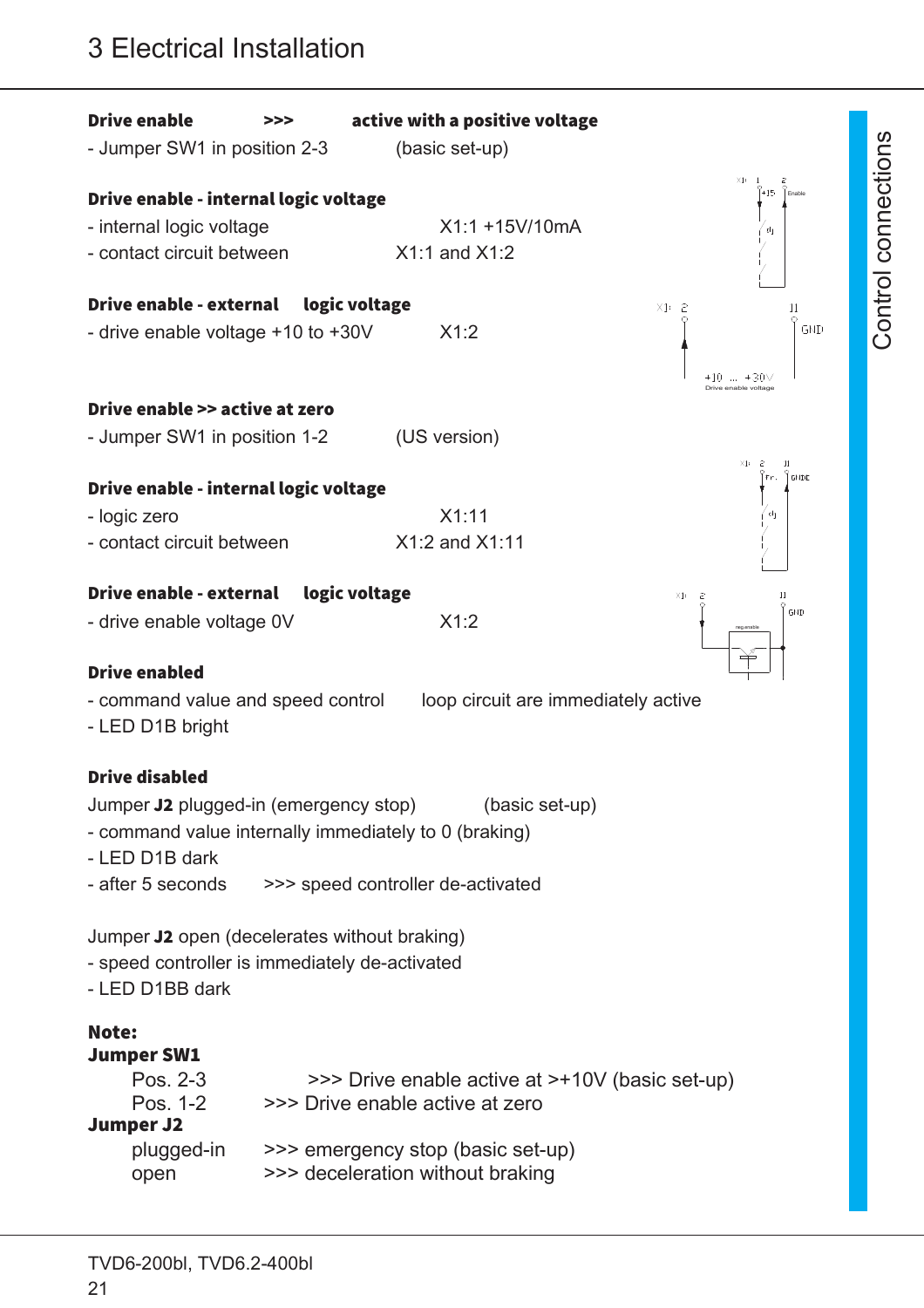# Control connections

#### Output stage switch

Switch inputs

Drive enable for - positive command value direction LED 1D >>> contact between X2:27 and X1:16 - negative command value direction LED 1H >>> contact between X2:27 and X2:32



#### Attention:

without output stage switch >> connection between X2:27, X2:32, and X1:16

| <b>Integral switch-off function</b>         |  |  |  |
|---------------------------------------------|--|--|--|
| <b>Function - Relay contact</b>             |  |  |  |
| Speed control loop<br><b>Contatc</b>        |  |  |  |
| P-I control<br>open                         |  |  |  |
| closed<br>P- control                        |  |  |  |
| <b>Function - external</b><br>logic voltage |  |  |  |
| Speed control loop<br>Voltage X2:31         |  |  |  |
| < 2V<br>P-I control                         |  |  |  |



#### Note: Please observe the optimisation advice

Braking in case of a mains failure Braking function - command value in case of a mains failure

Feed-back to the bus circuit

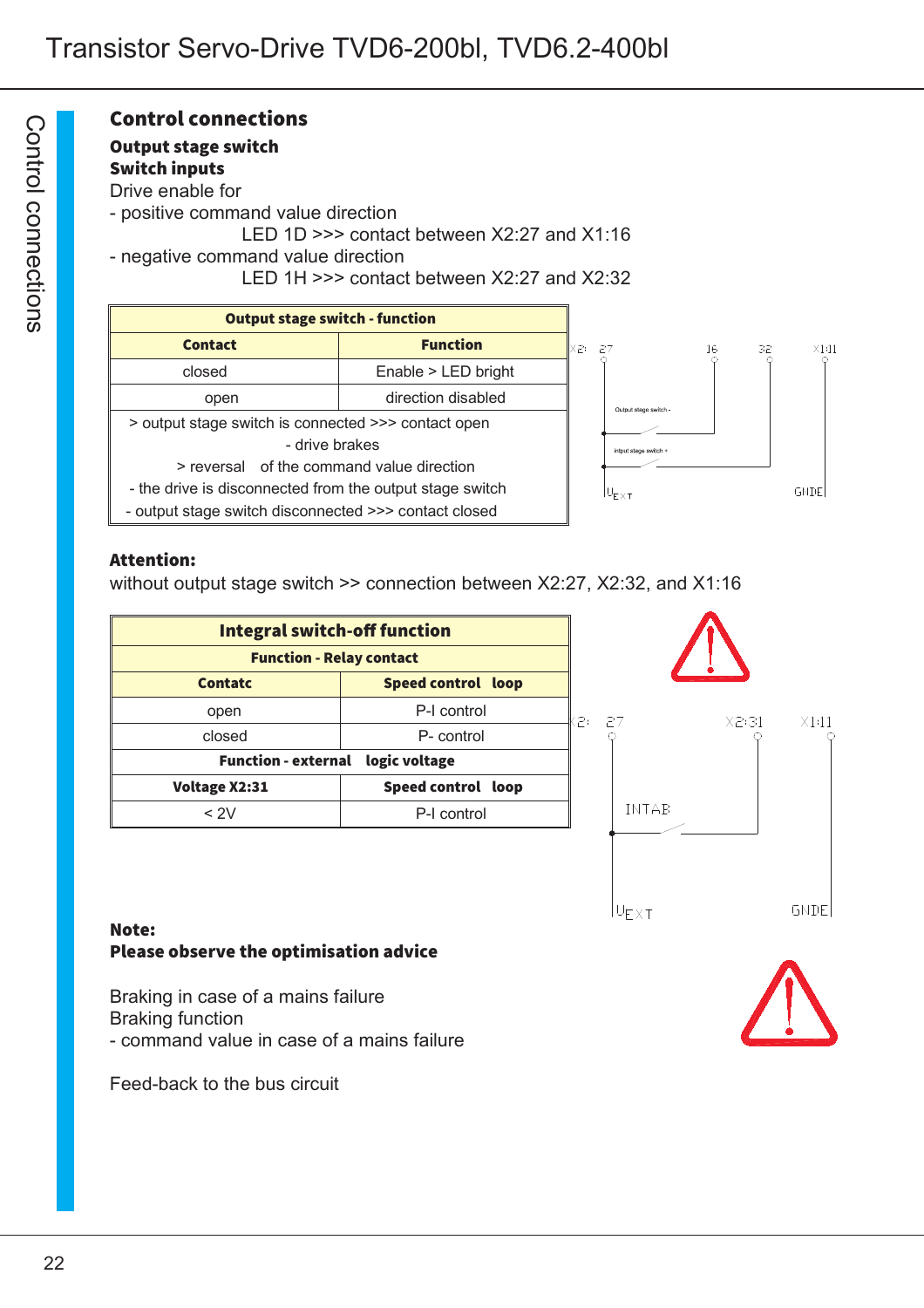#### Speed command value

Voltage source for command values ±10V, 10mA

| $+10V$     | X1:3 |
|------------|------|
| -10V       | X1:5 |
| <b>GND</b> | X1:8 |

with internal voltage source >> Jumper S11, S12 plugged-in

#### Command value inputs

- Command value voltage max. ±10V=

- Input resistance 50 k  $\Omega$
- Relay contacts: use gold or reed contacts
- Command value pairs should be twisted and shielded.

The shield should be connected on one side.

| <b>Connections</b>   |                  |                     |                 |                        |  |
|----------------------|------------------|---------------------|-----------------|------------------------|--|
| <b>Command value</b> | <b>Connector</b> | <b>Jumper</b>       | <b>Function</b> | <b>Measuring point</b> |  |
| Command value 1      | $X1:4$ (signal)  |                     | directly        | X4:1                   |  |
|                      | $X1:8$ (GND)     |                     |                 | X4:10                  |  |
| Command value 2      | $X2:17$ (signal) | SW <sub>2</sub> 1-2 | directly        | X4:2                   |  |
|                      |                  | SW <sub>2</sub> 2-3 | ramp            | X4:2                   |  |
|                      | $X2:28$ (GND)    |                     |                 | X4:10                  |  |

| <b>Jumper positions</b>               |                              |                 |                 |                        |  |
|---------------------------------------|------------------------------|-----------------|-----------------|------------------------|--|
| <b>Function</b>                       |                              | <b>Jumper</b>   | <b>Position</b> | <b>Basic</b><br>set-up |  |
| <b>Command value 1</b>                | Differential input           | S <sub>12</sub> | open            |                        |  |
|                                       | with internal voltage source | S <sub>12</sub> | plugged         | $***$                  |  |
| Command value 2<br>Differential input |                              | S <sub>11</sub> | open            |                        |  |
| with internal voltage source          |                              | S <sub>11</sub> | plugged         | $***$                  |  |
| with ramp (in tegrator)               |                              | SW <sub>2</sub> | Pos. 2-3        | $***$                  |  |
| without ramp                          |                              | SW <sub>3</sub> | Pos. 1-2        |                        |  |
|                                       | without command value 2      | SW <sub>2</sub> | open            |                        |  |

Resistors for a current command value of 0 to ±20mA Command value 1  $R121$  500  $\Omega$ Command value 2  $R4$  500  $\Omega$ 

#### Internal supply CNC/PLC Current command value



 $\mathsf{\Xi}$ ທ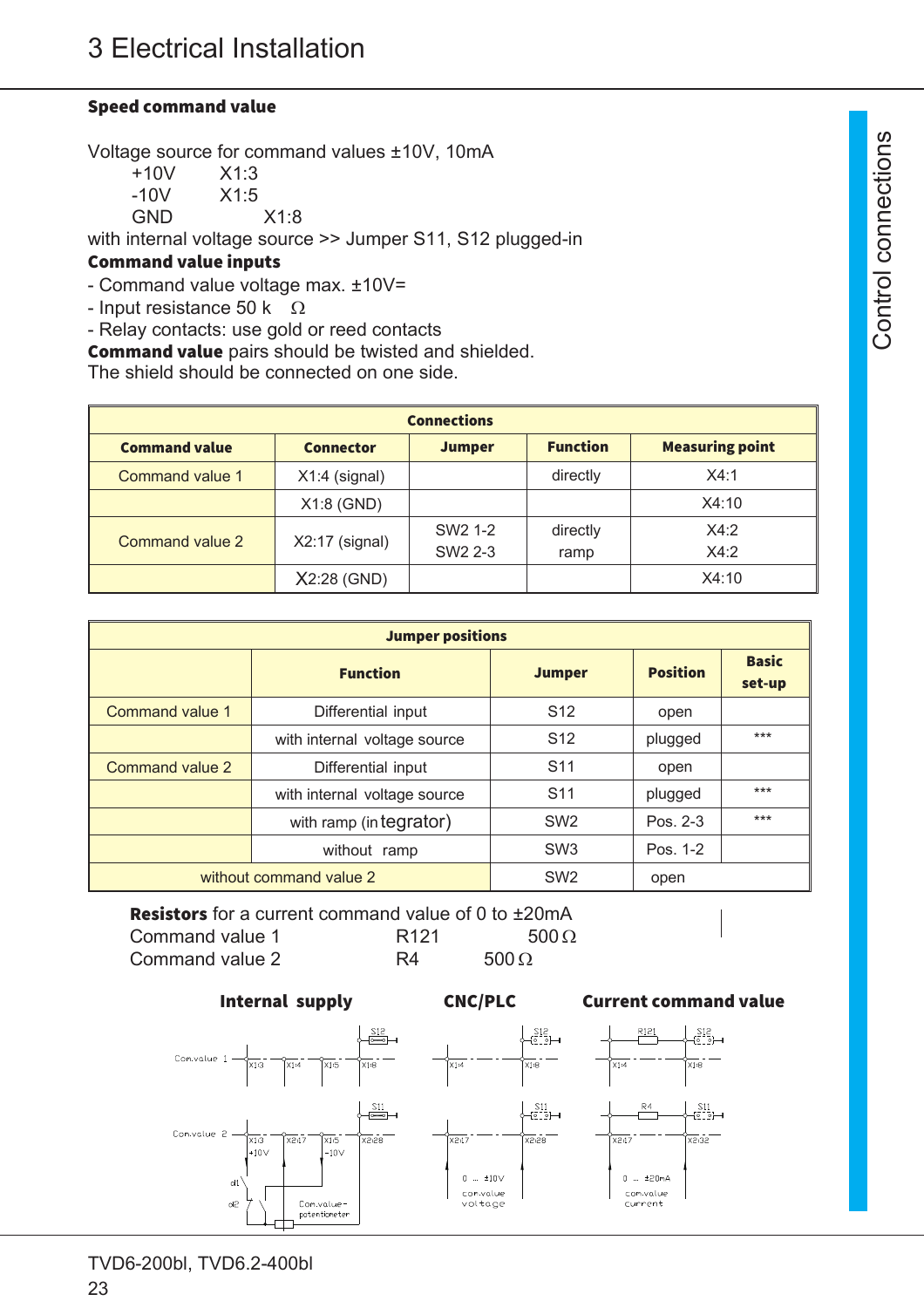#### External current limiting

Voltage source for external current limits +10V/10mA X1:3

#### Control range

| $0 + 5V$  | >>> | 0 to 100% rated current of the device |
|-----------|-----|---------------------------------------|
| $0 + 10V$ | >>> | 0 to 200% rated current of the device |

internal over-current watchdog  $\rightarrow$ >> max. 5s

#### Inputs

Maximum input voltage +10V Input resistance 10 k  $\Omega$ Internal reduction using the potentiometers I max1, I max2 Relay contacts: gold or reed contacts

| <b>Connections</b>                                                                  |                  |                      |       |  |  |
|-------------------------------------------------------------------------------------|------------------|----------------------|-------|--|--|
| <b>Measuring point</b><br><b>Current limit</b><br><b>Jumper</b><br><b>Connector</b> |                  |                      |       |  |  |
| positive                                                                            | $X1:9$ (signal)  | S <sub>19</sub> open | X4:3  |  |  |
|                                                                                     | $X1:7$ (GND)     |                      | X4:10 |  |  |
| negative                                                                            | $X1:10$ (signal) | S20 open             | X4:3  |  |  |
|                                                                                     | X1:7 (GND)       |                      | X4:10 |  |  |

Internal supply **CNC/PLC** Current command value







#### Attention:

If the current limit is internally adjusted  $\rightarrow$ >> Jumper S19, S20 plug ged-in.



 $\bigcirc$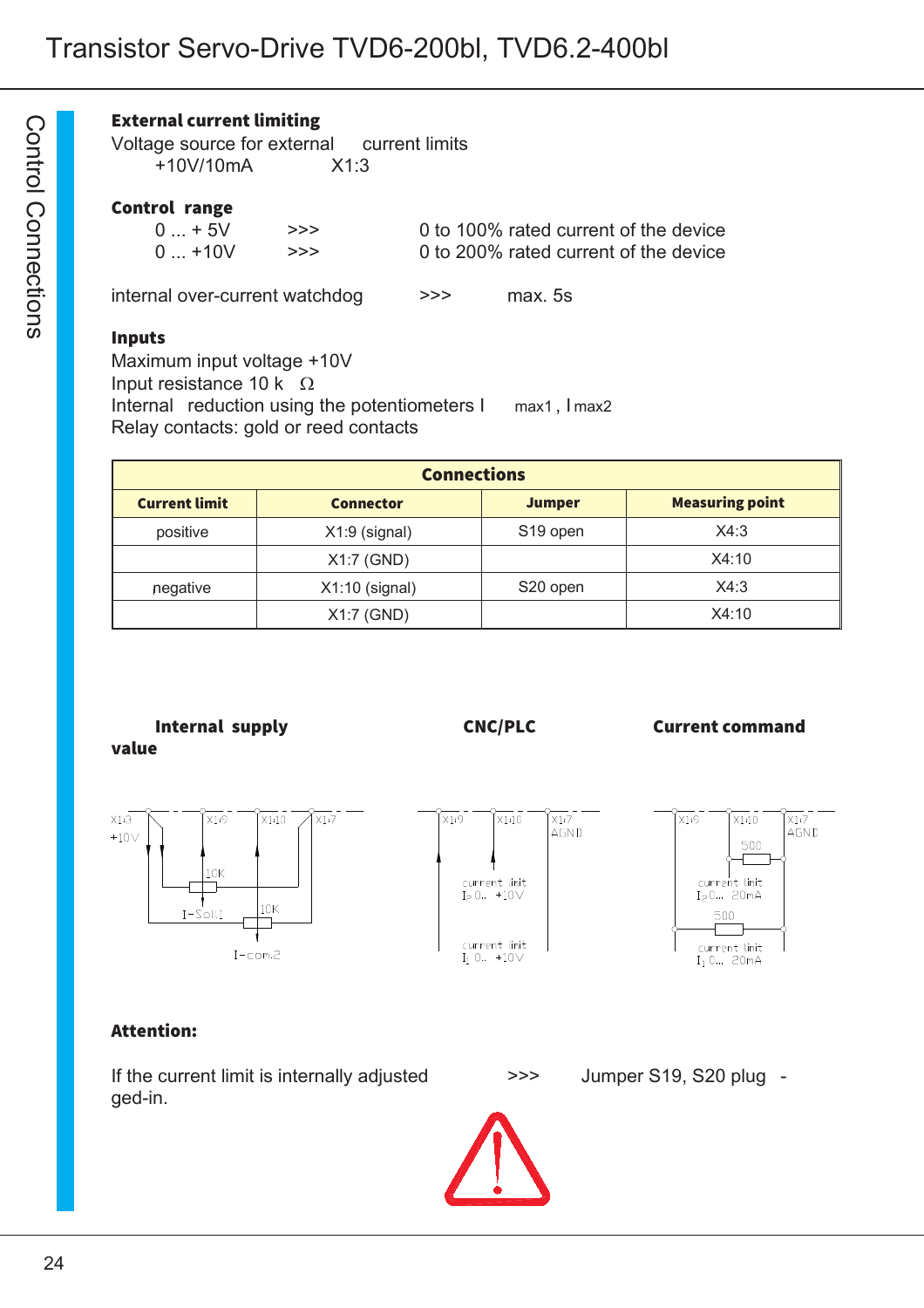# Actual value connection

#### Connector X7

- 15-pin D-connector
- metallized plastic housing
- shield connected to the housing

| Cable | up to 10m | $12 \times 0.14$ | shielded |
|-------|-----------|------------------|----------|
|       | >10m      | $12 \times 0.25$ | shielded |

| <b>Connections</b>                                        |        |                |  |  |
|-----------------------------------------------------------|--------|----------------|--|--|
| <b>Function</b><br>Pin no.<br><b>Colour</b> (recommended) |        |                |  |  |
| bl-tacho mp                                               | grey   | 1              |  |  |
| bl-tacho phase 1                                          | yellow | $\overline{2}$ |  |  |
| bl-tacho phase 2                                          | black  | 3              |  |  |
| bl-tacho phase 3                                          | white  | 4              |  |  |
| <b>GND</b>                                                | blue   | 6              |  |  |
| $+15V$                                                    | violet | 10             |  |  |
| Thermo sensor                                             | pink   | 6              |  |  |
| Thermo sensor                                             | orange | 12             |  |  |
| Rotor position 1                                          | brown  | 13             |  |  |
| Rotor position 2                                          | green  | 14             |  |  |
| Rotor position 3                                          | red    | 15             |  |  |
| Additional connections when using a dc tacho:             |        |                |  |  |
| $-15V$                                                    | grey   | $\overline{7}$ |  |  |
| dc tacho signal                                           | yellow | 9              |  |  |
| dc tacho GND                                              | black  | 8              |  |  |

(The BL-tacho connections at pin no. 1 to 4 are removed ) Pin no. 6 is double-coated. For motors without thermal sensor >>> bridge between pin

no. 6 and 12

Attention: It is absolutely necessary to observe the motor-specific connection data sheets (Appendix A).

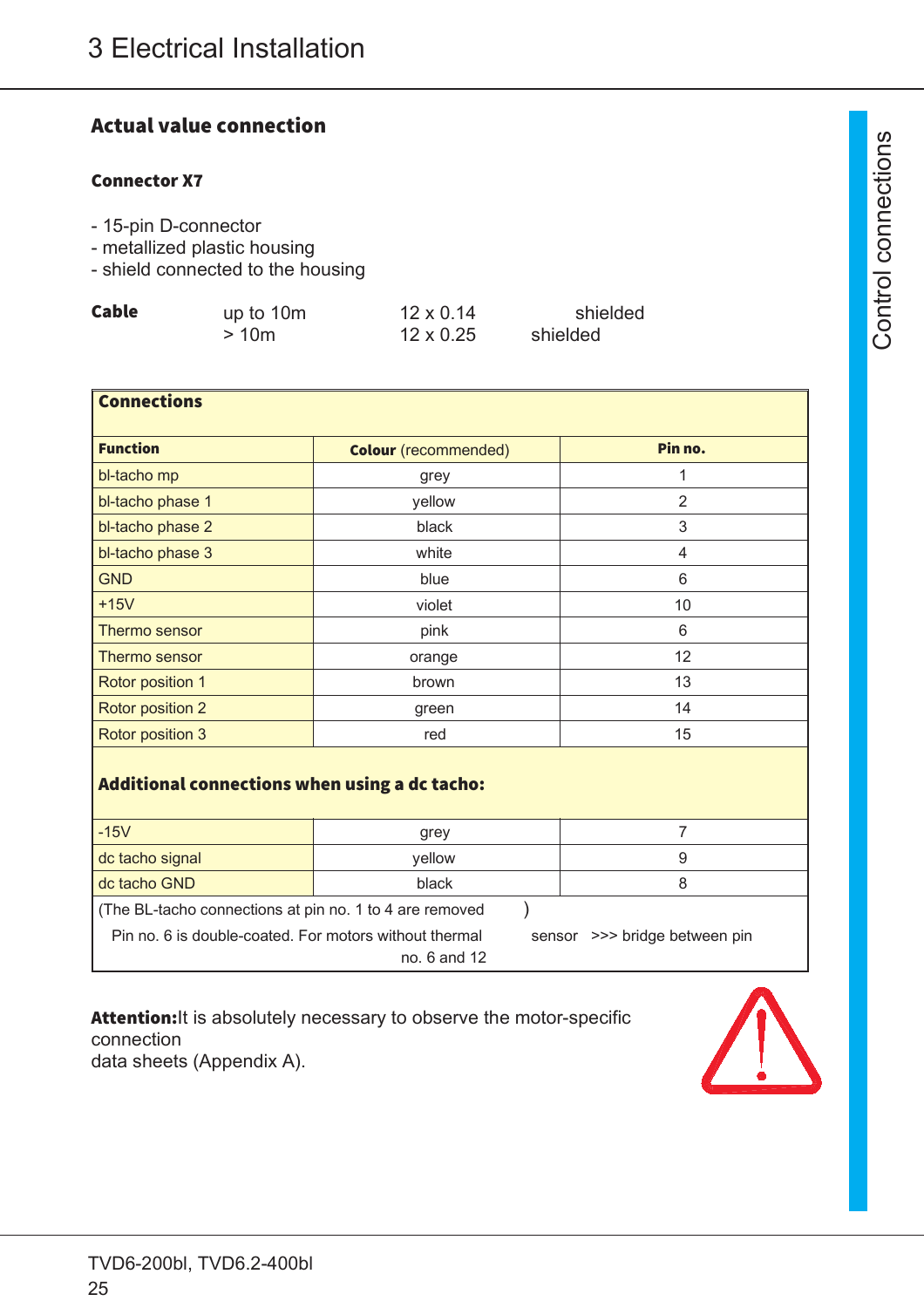#### Drive ready - BTB signal

#### Relay RL2

Signal contact X2:21 - X2:22 Switch rating max. 48V, 0.5A



The BTB contact signals to the PLC/CNC that the drive is functional. The BTB signals of several axes can be connected in series. Delay time after switching on the power supply >> max. 1sec.

| <b>Display</b>                                           |                                      |                |  |  |
|----------------------------------------------------------|--------------------------------------|----------------|--|--|
| <b>Drive ready</b>                                       | LED D1A bright                       | contact closed |  |  |
| <b>Error</b>                                             | LED D1A dark                         | contact open   |  |  |
|                                                          | <b>BTB contact drops in case of:</b> |                |  |  |
| <b>BTB LED D1A</b><br><b>LED display</b><br><b>Error</b> |                                      |                |  |  |
| Actual value error                                       | dark                                 | LED D2H bright |  |  |
| Over-temperature                                         | dark                                 | LED D2G bright |  |  |
| Short-circuit, short-circuit to earth                    | dark                                 | LED D2F bright |  |  |
| <b>Voltage error</b>                                     | dark                                 | LED D2B bright |  |  |
| <b>Bus error</b>                                         | dark                                 | LED D2A bright |  |  |

#### Attention:

In any case the BTB contact (drive ready) must always be used with the CNC/PLC!



| <b>Analog parameter measurement outputs</b>             |                                                      |                |  |
|---------------------------------------------------------|------------------------------------------------------|----------------|--|
| <b>Function</b><br><b>Motor current</b><br><b>Speed</b> |                                                      |                |  |
| Connector                                               | $X2:20 - X2:24$                                      | $X1:6 - X1:7$  |  |
| <b>Messwert</b>                                         | $2.5V =$ type current<br>Tacho voltage               |                |  |
|                                                         | $5.0V = peak current$<br>at the input of the divider |                |  |
|                                                         | unipolar positive                                    | bipolar        |  |
| output resistance                                       | 1 k $\Omega$                                         | 4.7 k $\Omega$ |  |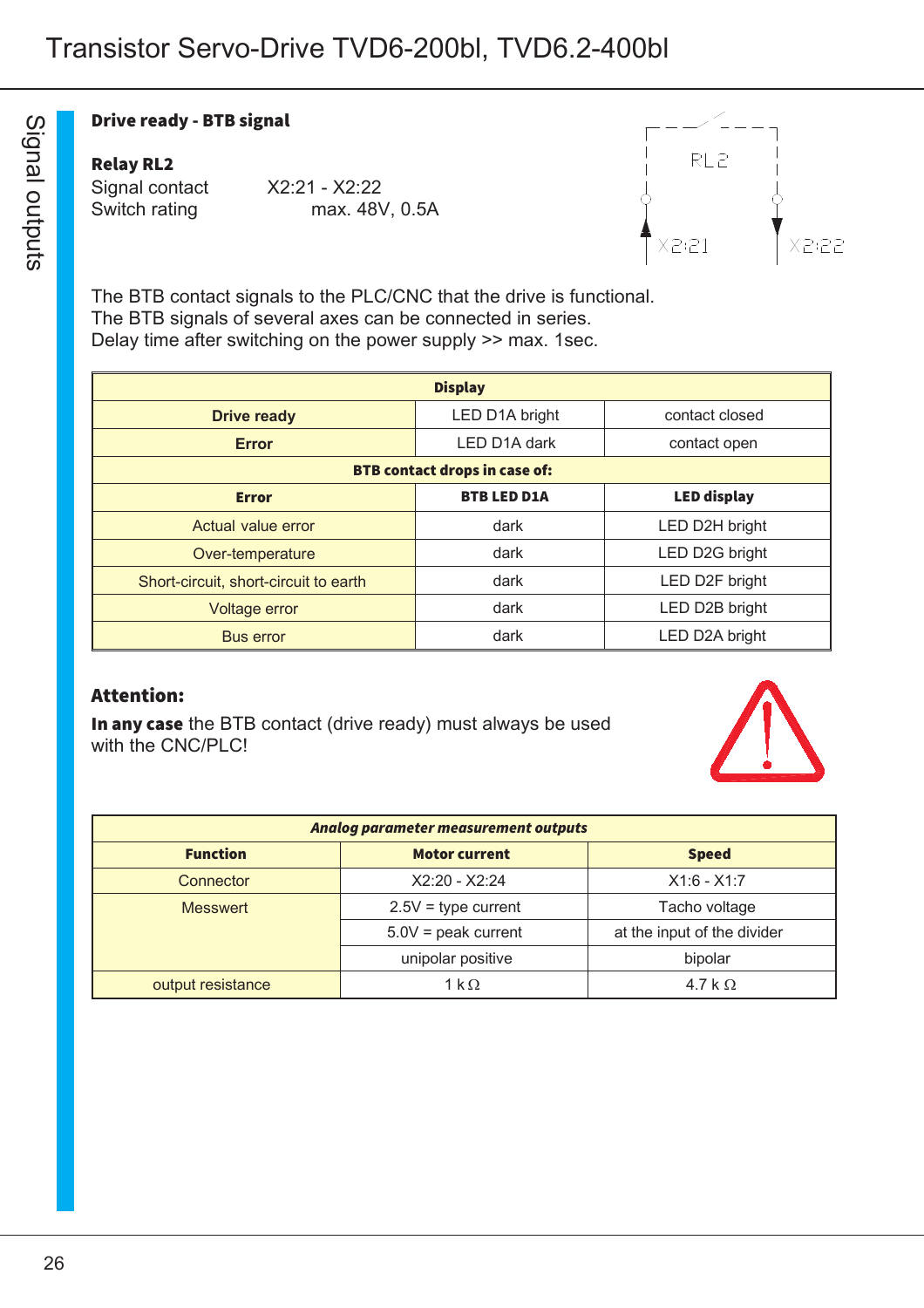### Output signals

Logic outputs with optocoupler<br>- wire-break proof

- 
- output voltage 10 to 30V=
- 
- output blocked in case of errors
- output current 5mA<br>- output resistance 1k $\Omega$ - output resistance

| <b>Output signals</b> |                                                             |       |                    |     |
|-----------------------|-------------------------------------------------------------|-------|--------------------|-----|
| <b>Signal</b>         | <b>Function</b><br><b>Display</b><br><b>Output</b><br>saved |       |                    |     |
| <b>Bus</b>            | mains module error                                          | X1:14 | LED <sub>2</sub> A | yes |
| Overload              | disable                                                     | X2:18 | LED <sub>1F</sub>  | no  |
| Stationary            | speed $< 1\%$                                               | X2:25 | LED <sub>1E</sub>  | no  |
| Over-temperature      | motor $>150^{\circ}$ C                                      | X2:26 |                    | no  |
|                       | heat sink $>75^{\circ}$ C                                   | X2:26 |                    | no  |
|                       | heat sink $>80^{\circ}$ C                                   | X2:26 | LED <sub>2G</sub>  | yes |
| Pre-warning           | motor, heat sink too hot                                    | X2:19 |                    | no  |
| Reference ground      | <b>GND</b>                                                  | X2:23 |                    |     |

#### Memory deletion

| Drive enable | off/on | Jumper S6 plugged-in (basic set-up) |  |
|--------------|--------|-------------------------------------|--|
|              |        |                                     |  |

Mains off/on Jumper S6 off

| X2:18                                | X2:19  | X2:25                          | X2:26 | X2:27                                           | X1:11       |
|--------------------------------------|--------|--------------------------------|-------|-------------------------------------------------|-------------|
|                                      |        |                                |       |                                                 |             |
| ヮ<br>0<br>O<br>warning<br>overl<br>៑ | tachoe | $\overline{5}$<br>ত<br>ăò<br>5 |       | SO <sub>V</sub><br>$\frac{0}{1}$<br><b>DEXI</b> | ш<br>a<br>S |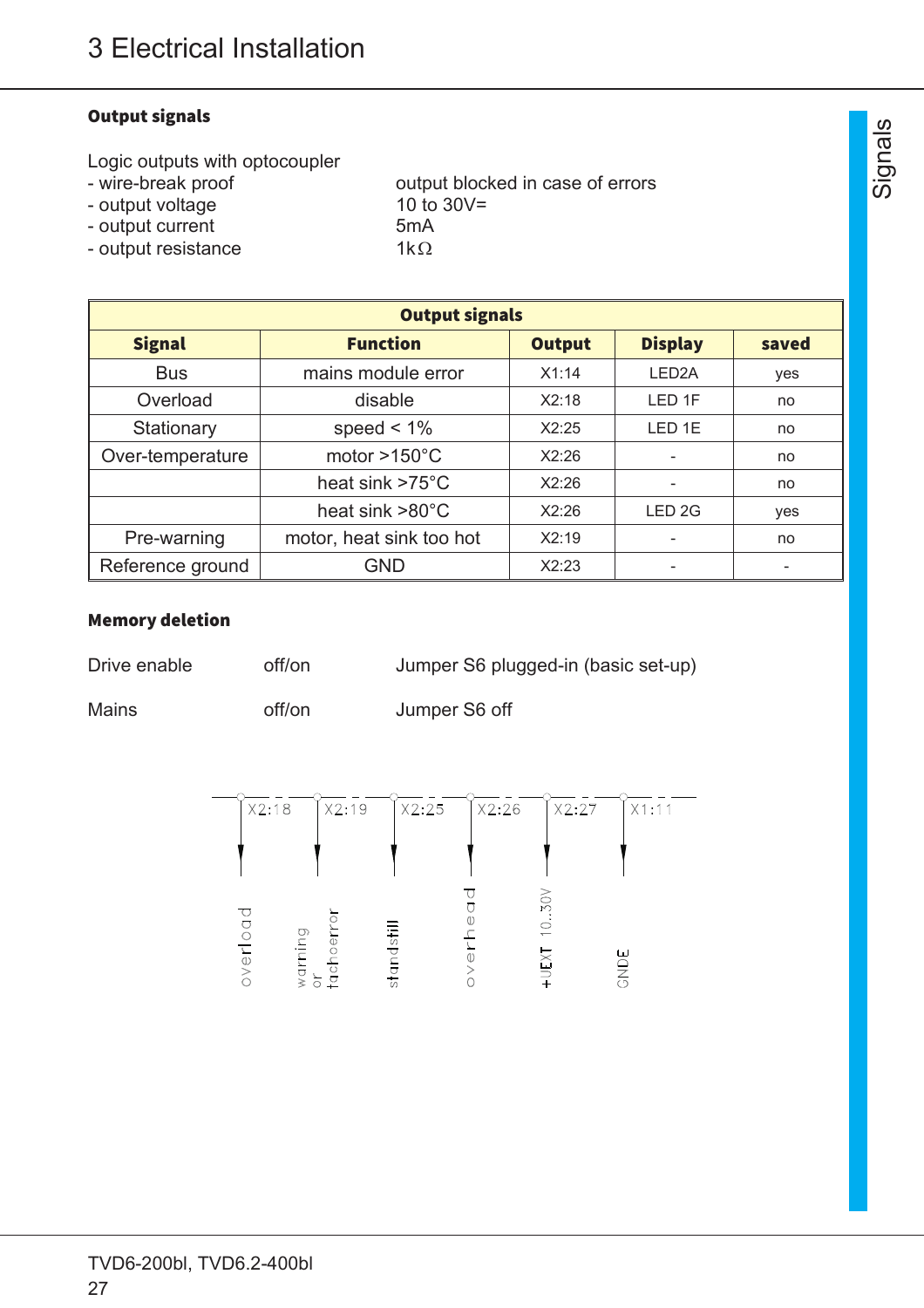| <b>Control connections X1, X2</b>            |                     |                      |
|----------------------------------------------|---------------------|----------------------|
| <b>Function</b>                              | <b>Terminal no.</b> | Connector no.        |
|                                              | (internal)          |                      |
| + 15 Volt (for enable)                       | X1:1                | X11: 32c             |
| Enable input( $+10$ to $+30$ Volt)           | X1:2                | X11: 30c             |
| + 10 Volt (for command value)                | X1:3                | X11: 28c             |
| Command value 1 - input (signal)             | X1:4                | X11: 26c             |
| - 10 Volt (for command value)                | X1:5                | X11: 24c             |
| DC tacho input (signal)                      | X1:6                | X11: 22c             |
| DC tacho input (AGND)                        | X1:7                | X11: 20c             |
| Command value 1 - input (AGND)               | X1:8                | X11: 18c             |
| Current limit 11 external                    | X1:9                | X11: 16c             |
| Current limit I2 external                    | X1:10               | X11: 14c             |
| external GNDE                                | X1:11               | X11: 12c             |
| -15V (external electronics)                  | X1:12               | X11: 10c             |
| Device zero GND                              | X1:13               | X11: 8c              |
| Bus error                                    | X1:14               | X11:6c               |
| <b>Amplification 1:1</b>                     | X1:15               | X11:4c               |
| Output stage switch -                        | X1:16               | X11: 2c              |
| Command value 2 - input (signal)             | X2:17               | X11: 32a             |
| Overload signal                              | X2:18               | X11: 30a             |
| Temperature signal without tacho faultX2: 19 |                     | X11: 28a             |
| Current (I act)                              | X2:20               | X11:26a              |
| Drive ready BTB                              | X2:21<br>X2:22      | X11: 24a<br>X11: 22a |
| Drive ready BTB<br>Device zero GND (ground)  | X2:23               | X11: 20a             |
| analog device zero (AGND)                    | X2:24               | X11: 18a             |
| Stationary signal                            | X2:25               | X11: 16a             |
| Over-temperature                             | X2:26               | X11: 14a             |
| external voltage UEXT                        | X2: 27              | X11: 12a             |
| Command value 2 input (AGND)                 | X2:28               | X11: 10a             |
| <b>Current command value</b>                 | X2: 29              | X11: 8a              |
| +15V (external electronics)                  | X2:30               | X11:6a               |
| Integral term disable                        | X2:31               | X11:4a               |
| Output stage switch +                        | X2:32               | X11: 2a              |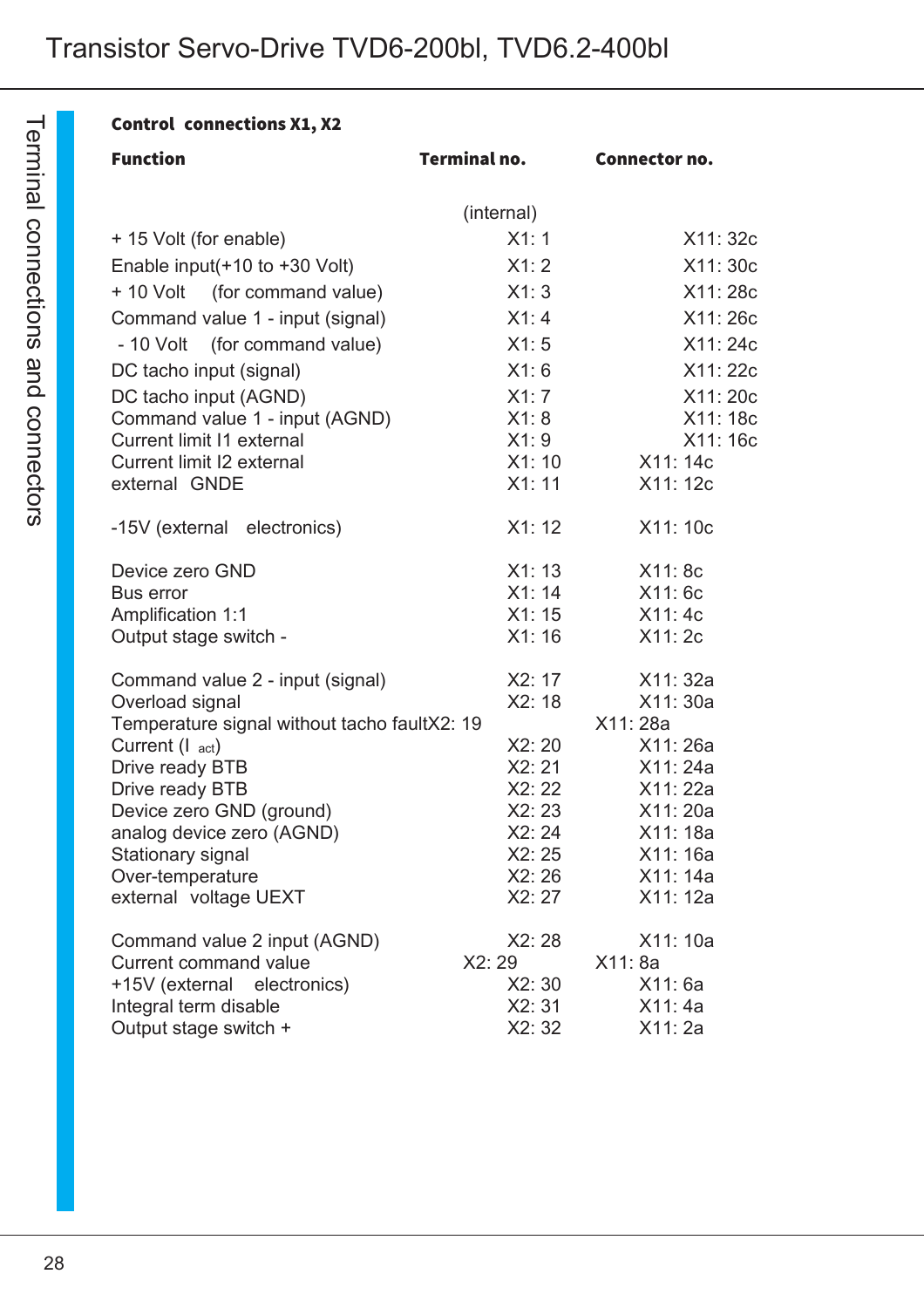Power connections X3

| <b>Function</b>  |                           | <b>Terminal no.</b> | Connector no.   |
|------------------|---------------------------|---------------------|-----------------|
| <b>Bus</b>       | external ballast resistor | X3:1                | X31: 18, 20 abc |
| <b>Bus</b>       | ÷.                        | X3:2                | X31: 14, 16 abc |
|                  | Mains L1 TVD6-200/230V~   | X3:3                | X31: 10, 12 abc |
|                  | TVD6.2-400/400V~          |                     |                 |
|                  | Mains L2 TVD6-200/230V~   | X3:4                | X31: 6, 8abc    |
| TVD6.2-400/400V~ |                           |                     |                 |
|                  | Mains L3 TVD6-200/230V~   | X3:5                | X31: 2, 4abc    |
|                  | TVD6.2-400/400V~          |                     |                 |
| <b>PE</b>        |                           | X3:6                |                 |
| Motor 1          |                           | X3:7                | X31: 22, 24 abe |
| Motor 2          |                           | X3:8                | X31: 26, 28 abe |
| Motor 3          |                           | X3:9                | X31: 30, 32 abe |

#### Encoder connector X7

| <b>Function</b>    | D-connector no. | Connector no. |
|--------------------|-----------------|---------------|
| bl-tacho mp        | X7:1            | X11:2b        |
| bl-tacho phase 1   | X7:2            | X11:6b        |
| bl-tacho phase 2   | X7:3            | X11: 10b      |
| bl-tacho phase 3   | X7:4            | X11: 14b      |
| free               | X7:5            |               |
| <b>GND</b>         | X7:6            | X11: 22b      |
| $-15V$             | X7:7            | X11: 26b      |
| DC tacho -         | X7:8            | X11:20c       |
| DC tacho +         | X7:9            | X11: 22c      |
| $+15V$             | X7:10           | X11: 24b      |
| free               | X7:11           |               |
| Temperature sensor | X7:12           | X11: 16b      |
| Rotor position 1   | X7:13           | X11: 12b      |
| Rotor position 2   | X7:14           | X11: 8b       |
| Rotor position 3   | X7:15           | X11:4b        |

### Test point connector, connection to the optional units X4

| <b>Function</b>                                                      | Connector no. |
|----------------------------------------------------------------------|---------------|
| 1 <sup>st</sup> n-command value at the output of the diff. amplifier | X4:1          |
| 2 <sup>nd</sup> n-command value at the output of the diff. amplifier |               |
| or integrator                                                        | X4:2          |
| I-command value                                                      | X4:3          |
| $+10V$                                                               | X4:4          |
| $-10V$                                                               | X4:5          |
| I-actual value                                                       | X4:6          |
| n-actual value (at the output of the divider)                        | X4:7          |
| Enable                                                               | X4:8          |
| Device ground GND                                                    | X4:9,10       |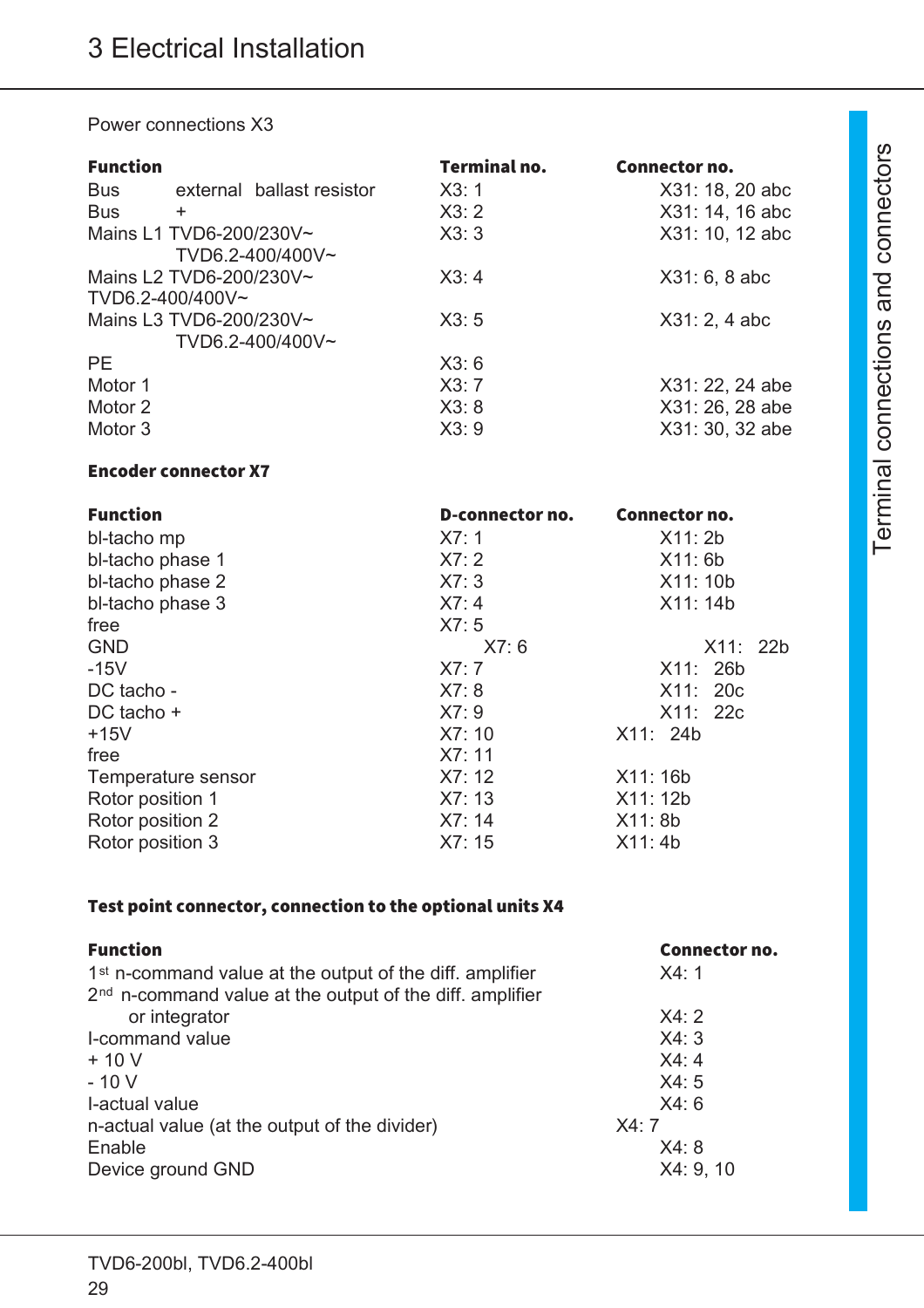# Transistor Servo-Drive TVD6-200bl, TVD6.2-400bl

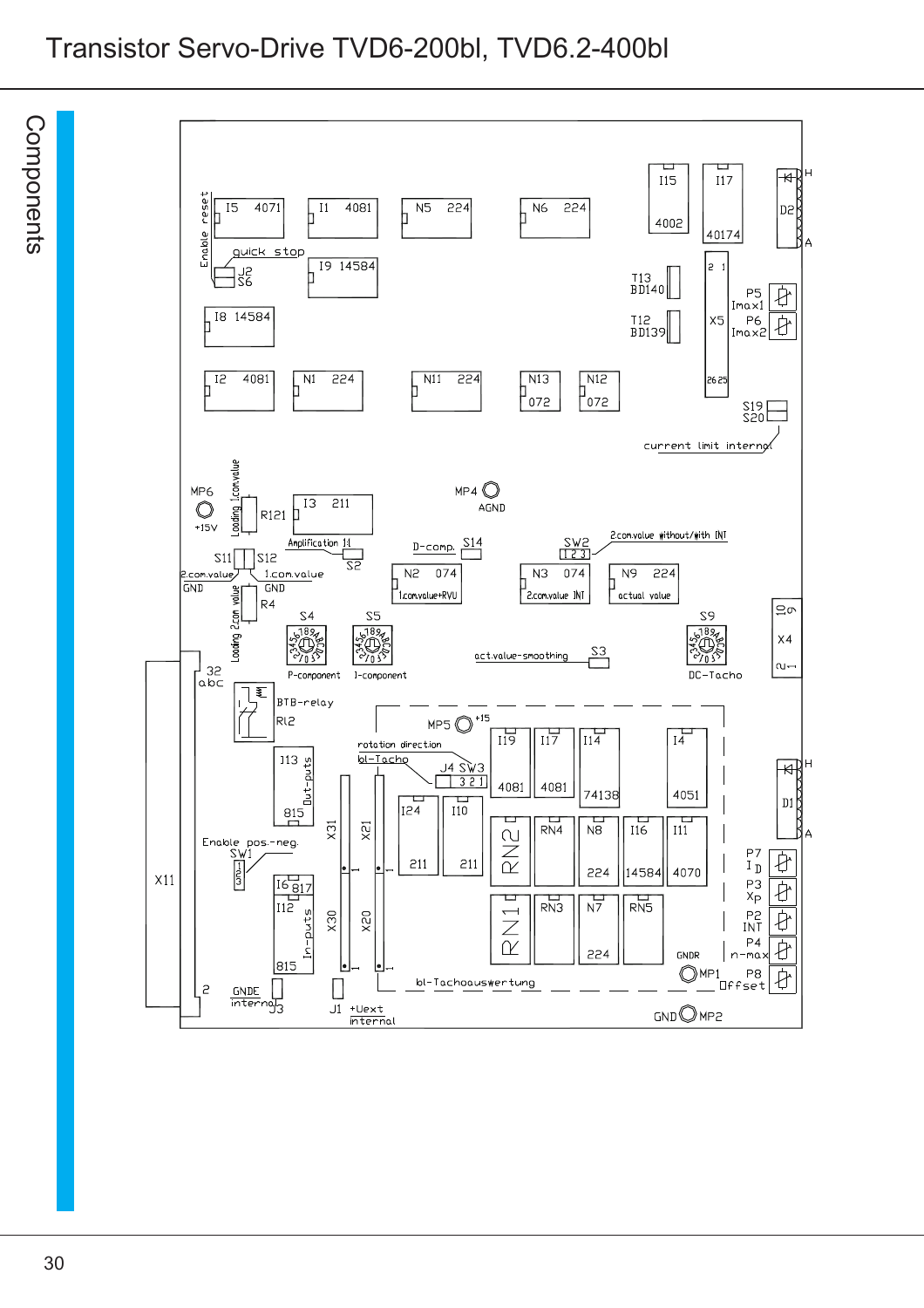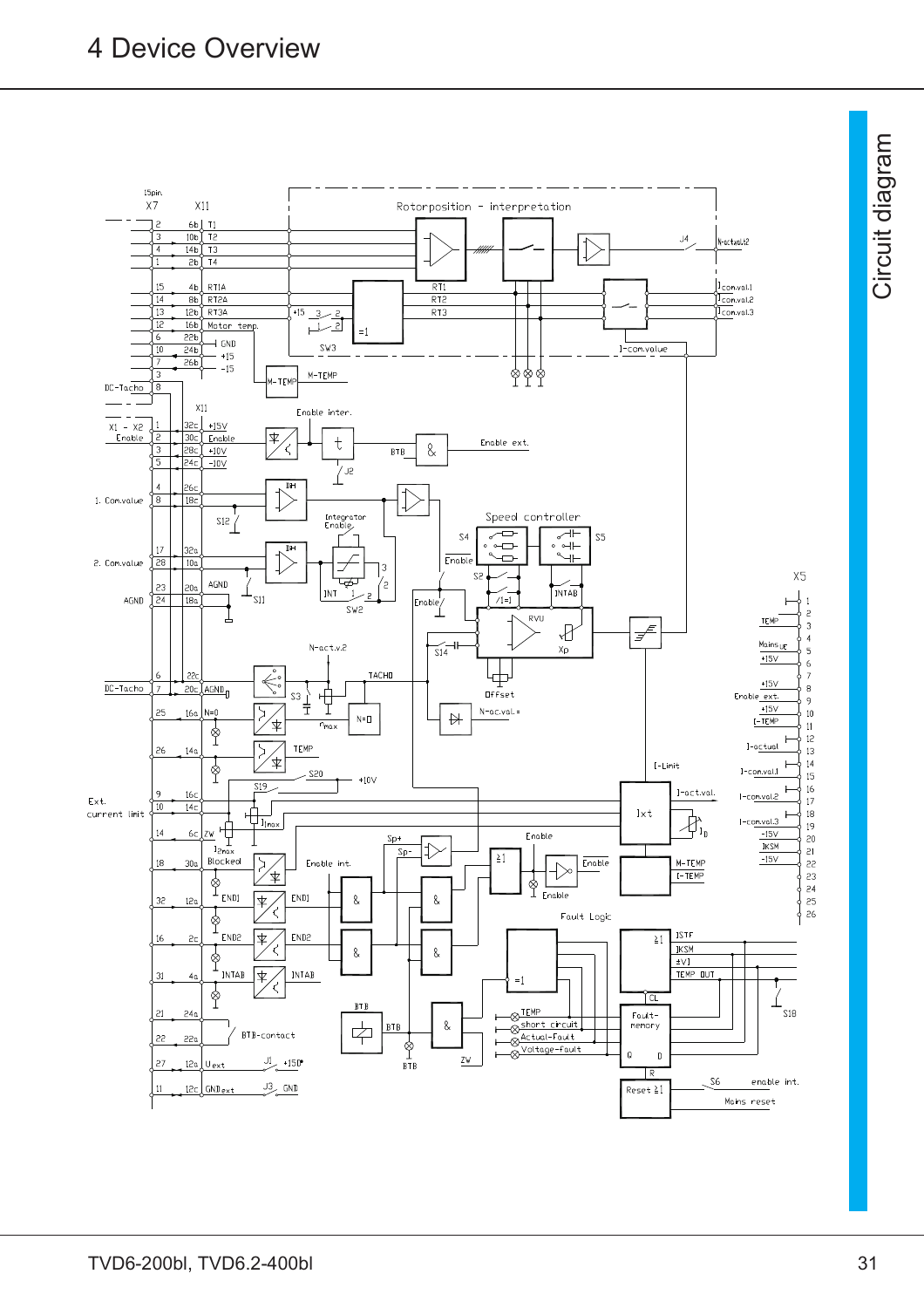ਸ<br>ਹ  $\Xi$ ರ  $\boldsymbol{\omega}$ コ  $\underline{\mathsf{D}}$ 

|                                                                                                                                                                                    | <b>LED</b> d<br>Actual<br>Temper                                                                                                                                                                                                                       |
|------------------------------------------------------------------------------------------------------------------------------------------------------------------------------------|--------------------------------------------------------------------------------------------------------------------------------------------------------------------------------------------------------------------------------------------------------|
| ACTUAL VALUE<br>TEMP<br>SHORT CIRCUIT<br>R3<br>R <sub>2</sub><br>R1<br>$\pm15\vee$<br>$DC-Link$                                                                                    | Short-ci<br>Rotor p<br>Rotor p<br>Rotor p<br>Voltage<br>Bus err                                                                                                                                                                                        |
| $-I_{max}$<br>$+I_{max}$                                                                                                                                                           | <b>Adjust</b><br>Current<br>Current                                                                                                                                                                                                                    |
| $\frac{10}{8}$                                                                                                                                                                     | Test p<br>$\overline{1}$<br>$\mathbf 1$<br>tł<br>$\overline{a}$<br>$\overline{2}$<br>the inte<br>3<br>C<br>$\overline{4}$<br>$\ddot{}$<br>5<br>÷,<br>6<br>$\mathsf{C}$<br>S<br>$\overline{7}$<br>8<br>E<br>f <sub>I</sub><br>9<br>10<br>$\overline{L}$ |
| 97531<br>$\frac{4}{2}$<br>LIMIT +<br>LIMIT -<br>MOTOR BLOCKED<br>STATIONARY                                                                                                        | <b>LED di</b><br>Output<br>Output<br>Overloa<br>Stationa<br>Current<br>Current<br>Enable                                                                                                                                                               |
| CURRENT -<br>CURRENT +<br>ENABLE<br>READY BTB<br>$\bigcirc$<br>$I_{\text{D}}$<br>$\bigcirc$<br>$X_{\mathsf{p}}$<br>$\overline{O}$<br>INT<br>$\bigcirc$<br>$n_{max}$<br>Offset<br>0 | Drive re<br><b>Adjust</b><br>ID<br>$X_{P}$<br><b>INT</b><br>$n_{max}$<br><b>Offset</b>                                                                                                                                                                 |
|                                                                                                                                                                                    |                                                                                                                                                                                                                                                        |
|                                                                                                                                                                                    |                                                                                                                                                                                                                                                        |

#### lisplays 2x

value error rature error ircuit osition 3 osition 2 osition 1 error or

#### tment potentiometers

 $limit I$  max limit  $l$  max  $+$ 

#### oint connector X4

- 1 1 st command value at the output of he differential amplifier
- 2 2 <sup>nd</sup> command value at the output of grator
- **Surrent command value**
- $-10V$
- $10V$
- Current actual value
- Speed actual value
- **Enable**
- ree
- Device zero GND

#### isplays 1x

stage switch  $+$ stage switch ad - disabled ary direction direction + ady BTB

#### tment potentiometers

| In               | Continuous current limit |
|------------------|--------------------------|
| $X_P$            | Amplification            |
| <b>INT</b>       | Integrator time          |
| $n_{\text{max}}$ | Speed                    |
| <b>Offset</b>    | zero point               |
|                  |                          |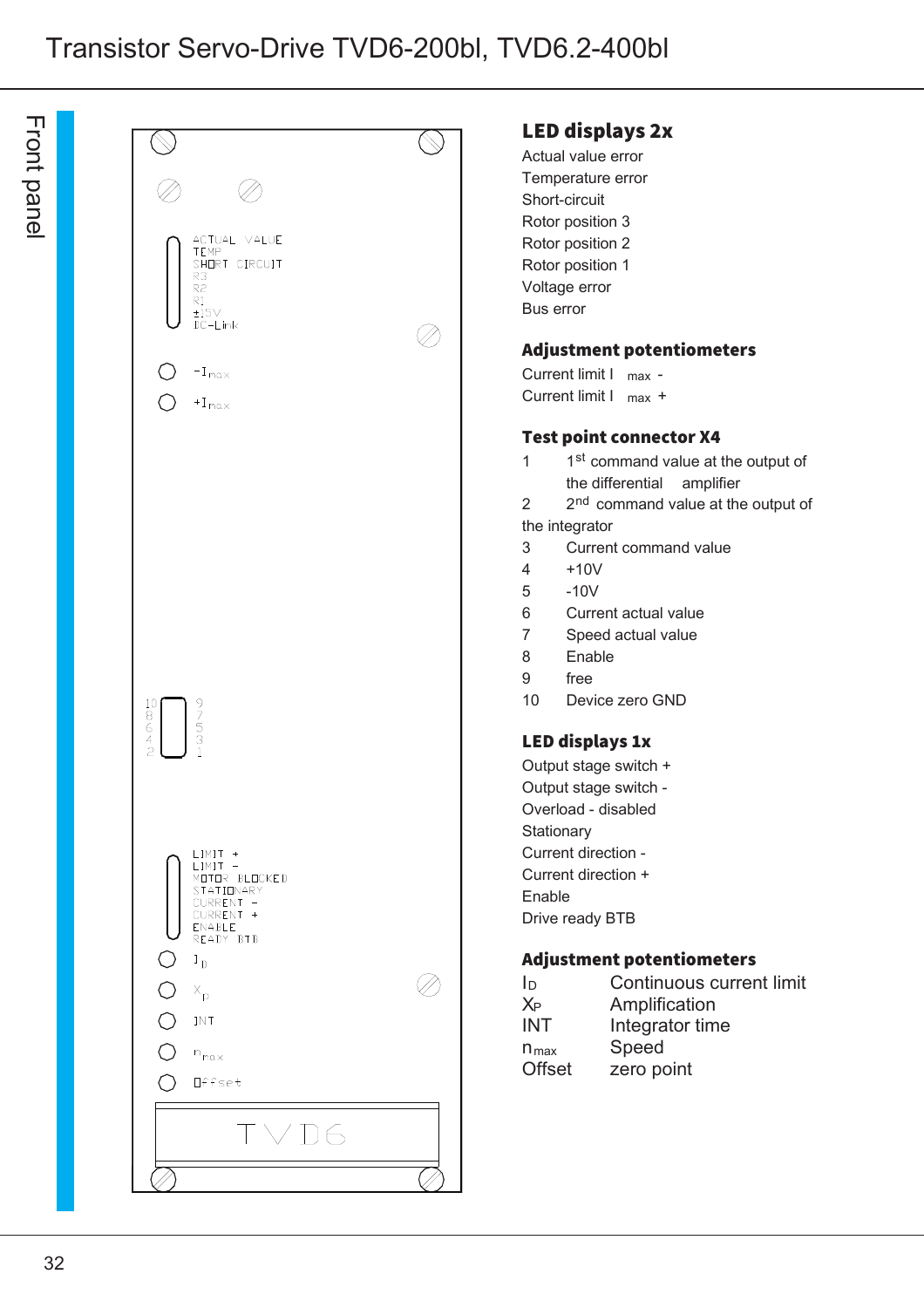# Adjustments

| <b>Function</b>                          | Component                                                         |
|------------------------------------------|-------------------------------------------------------------------|
| Actual value adjustment bl-tacho         | Poti P4 $(n_{max})$                                               |
| Actual value adjustment, option dc tacho | Binary switch S9 + Poti P4                                        |
| Internal current limit                   | Jumper S19, S20<br>Poti P5 (I max1), S19<br>Poti P6 (I max2), S20 |
| <b>External current limit</b>            | Poti P5 $(I_{max1})$<br>Poti P5 $(I_{max2})$                      |
| Continuous current                       | Poti P7 $(\vert_{D})$                                             |
| Integrator                               | Jumper SW2 (2-3)<br>Poti P2 (INT)                                 |
| <b>Amplification P-term</b>              | <b>Binary switch S4</b><br>Poti P3 $(X_P)$                        |
| Amplification I-term                     | Binary switch S5                                                  |
| Offset                                   | Poti P8                                                           |

# Plug-in jumpers

| <b>Function</b>                                | Jumper no.      |
|------------------------------------------------|-----------------|
| 1 <sup>st</sup> command value input, ref. zero | S <sub>12</sub> |
| 2 <sup>nd</sup> command value input, ref. zero | S <sub>11</sub> |
| Ramps 2 <sup>nd</sup> command value on/off     | SW2 2-3/1-2     |
| Actual value differentiation                   | S <sub>14</sub> |
| Actual value smoothing                         | S <sub>3</sub>  |
| Current limit 2, internal                      | S <sub>19</sub> |
| Current limit 1, internal                      | <b>S20</b>      |
| Amplification 1=1                              | S <sub>2</sub>  |
| ext. $+UL = int. +15V$                         | J1              |
| $ext. GND = int. GND$                          | J3              |
| <b>Emergency stop</b>                          |                 |
| (delay - blocked control<br>loop)              | J <sub>2</sub>  |
| Actual value bl-tacho                          | J4              |
| Enable - reset                                 | S <sub>6</sub>  |
| Enable - pos./neg. logic                       | SW1 2-3/1-2     |

# $\triangleleft$ dju stm ወ nt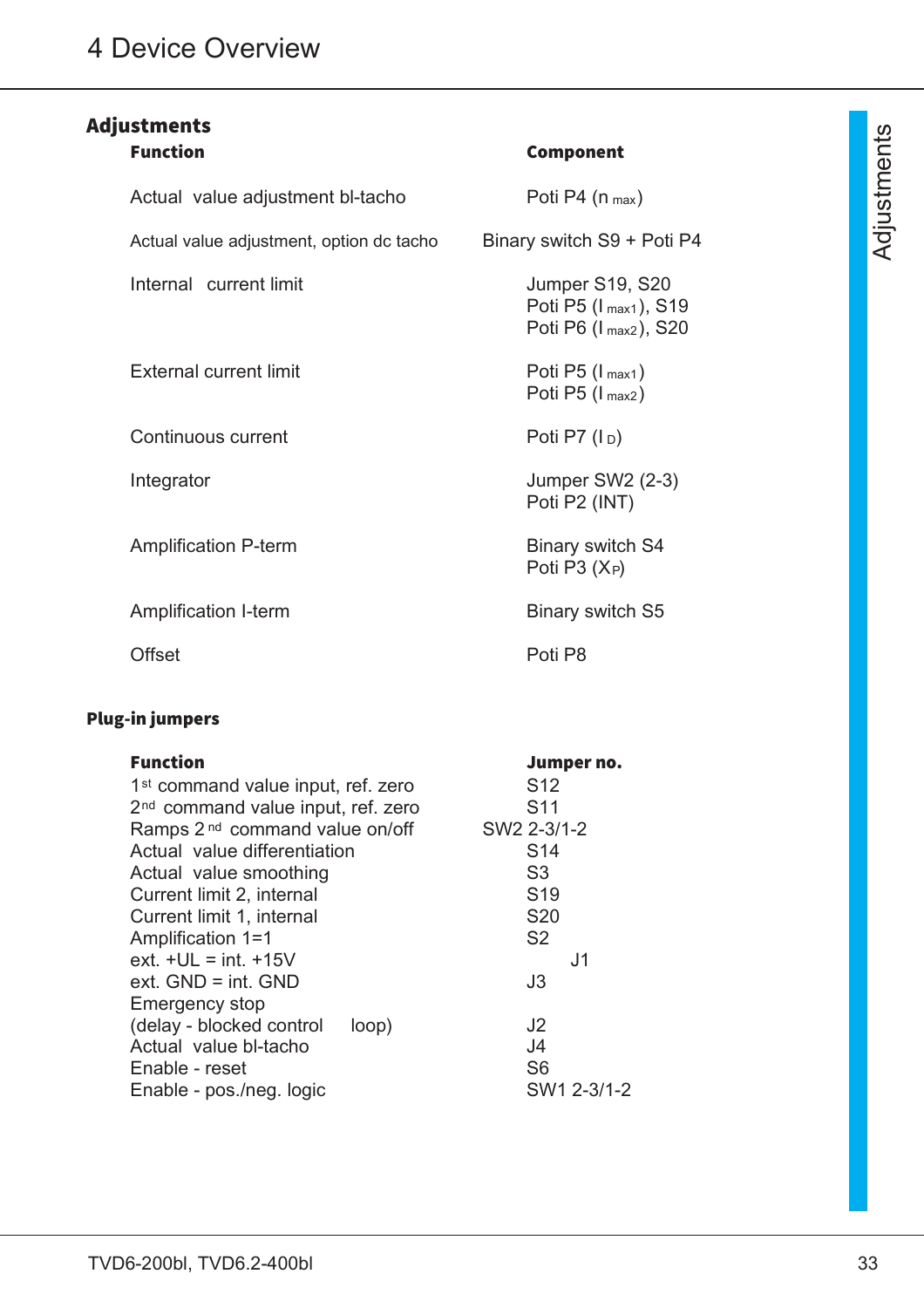# LED signals

| <b>Function</b>                                                                                                                                                           |                            | LED no.                                                                         |
|---------------------------------------------------------------------------------------------------------------------------------------------------------------------------|----------------------------|---------------------------------------------------------------------------------|
| Control electronics                                                                                                                                                       |                            | <b>LED D1x</b>                                                                  |
| Output stage switch +<br>Output stage switch -<br><b>Disabled</b><br>Stationary<br>Speed loop output<br>Speed loop output<br>÷<br>Command value enable<br>Drive ready BTB | LED B                      | LED H<br><b>LED G</b><br>LED F<br>LED E<br>I ED D<br>LED <sub>C</sub><br>I FD A |
| <b>Power section</b>                                                                                                                                                      |                            | <b>LED D2x</b>                                                                  |
| Actual value error<br>Temperature<br>Short-circuit<br>Rotor position 3<br>Rotor position 2<br>Rotor position 1                                                            | saved<br>optional<br>saved | I ED H<br><b>LED G</b><br>LED F<br>I FD F<br>LED D<br>I ED C                    |
| Voltage error<br><b>Bus error</b>                                                                                                                                         | saved<br>not savedLED A    | I FD B                                                                          |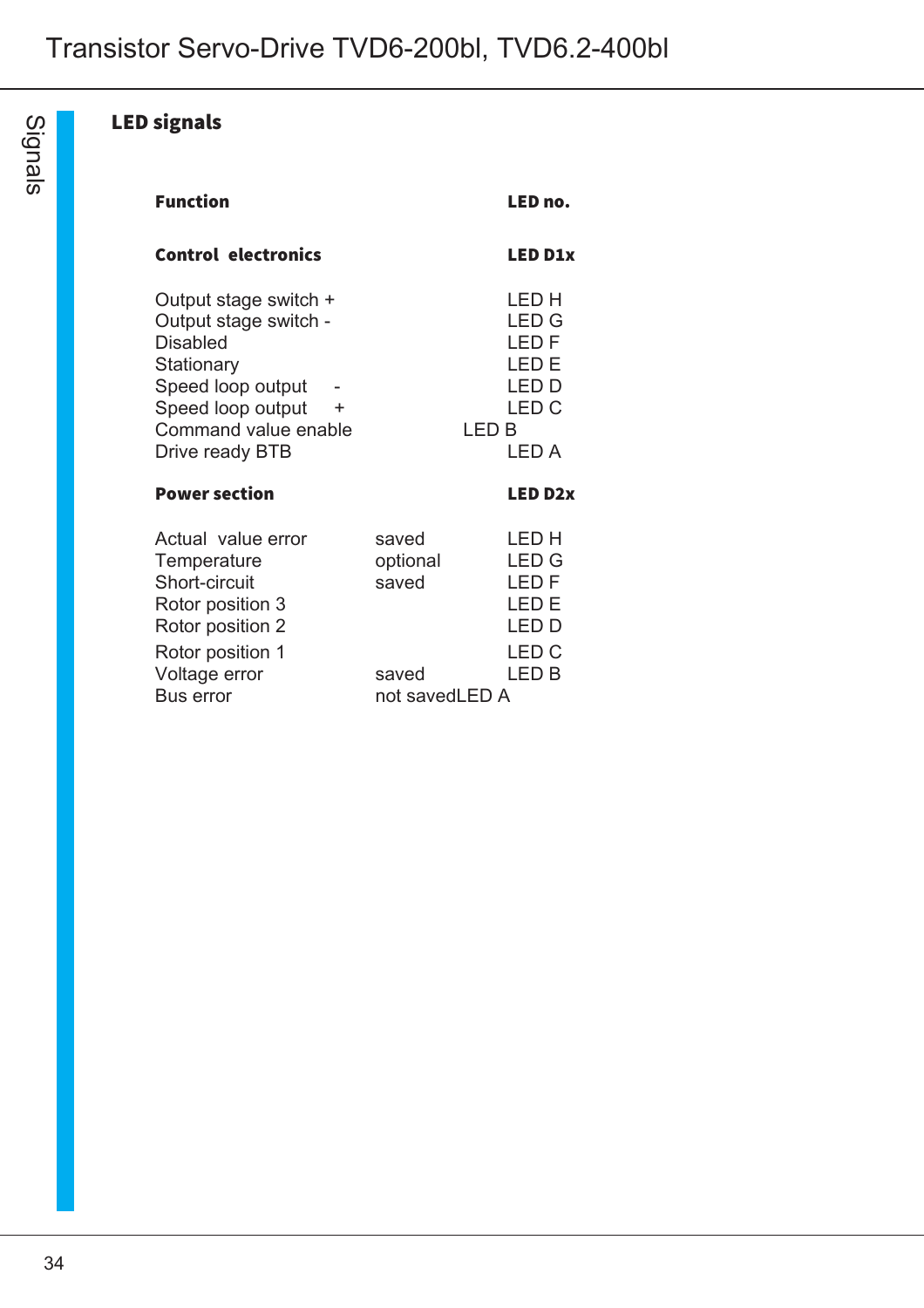### Adjustments

Pre-setting

**Optimisation** 

- to be carried out only by qualified personnel

Actual value adjustment nmax adjustment

Current limits **Imax, ID adjustment** 

Zero point **Zero** point **CERC CERC CERC CERC CERC CERC CERC CERC CERC CERC CERC CERC** 

Speed controller **P-I switch, Xp adjustment** 

Path/position controller in the CNC\PLC control

Actual value **>>>** jumper

Command value inputs >>> jumper, differential input

P-I parameter switch  $\rightarrow \rightarrow \rightarrow$  jumper, switch

logic inputs/outputs **>>>** jumper, internal/external supply

Current controller adjusted in the factory (P or PI control loop)

- Observe all safety regulations
- Follow the correct adjustment sequence



| -<br>-<br>- | -<br>-<br>-<br>- |
|-------------|------------------|

Attention: Always optimise beginning with the innermost control loop and work out. Sequence: current controller>speed controller>position controller (CNC\PLC)

Slope limiting device (integrator) INT adjustment (only command value 2)

#### Test points

Test point connector X4

| max. value | <b>Connector</b> |
|------------|------------------|
|            |                  |
| ±10V       | X4.1             |
|            |                  |
| ±10V       | X4.2             |
|            |                  |
|            | X4:3             |
| ±5V        | X4:6             |
|            |                  |
| $+51$      | X4.7             |
|            |                  |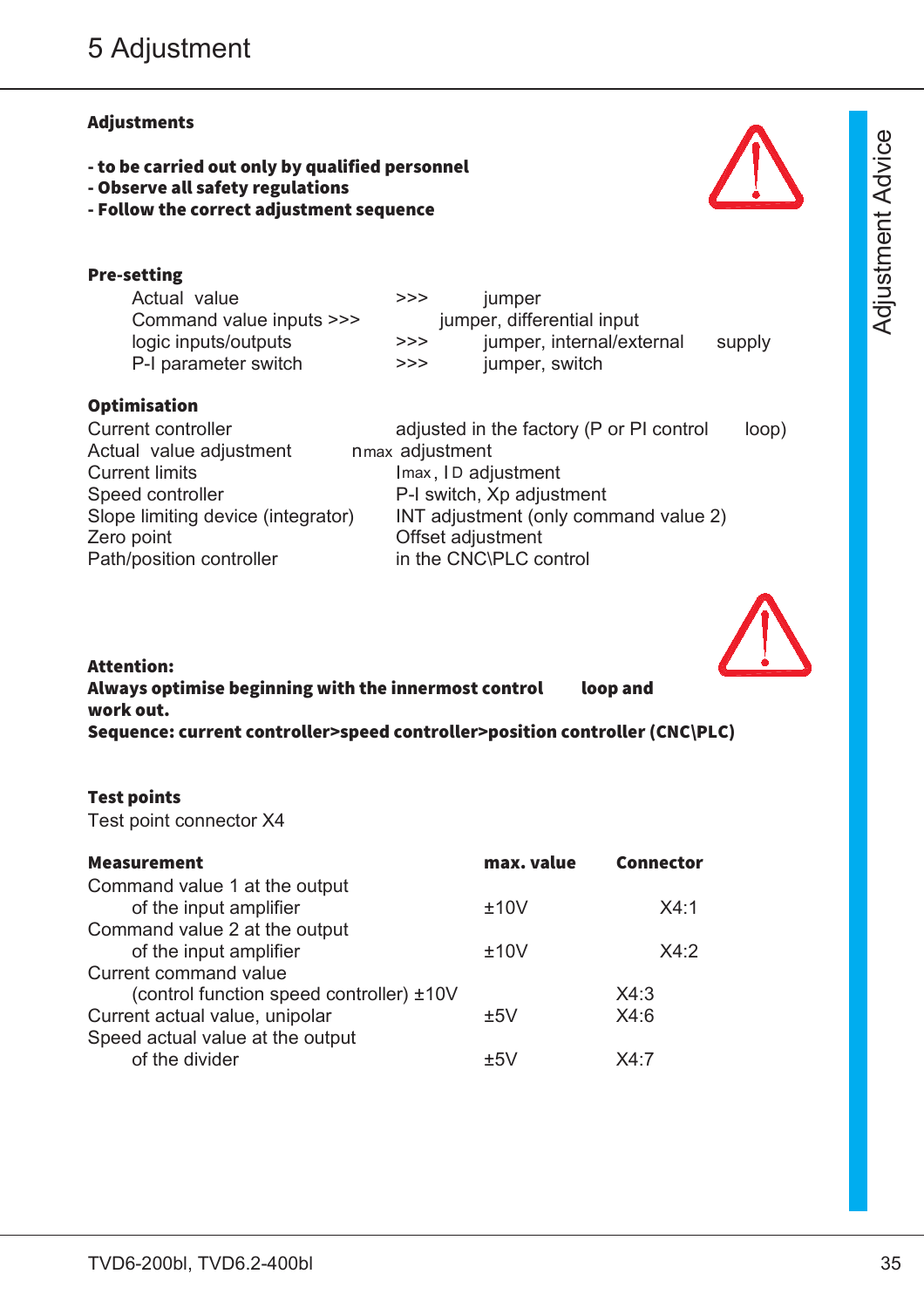#### Command Value

| <b>Function</b>                 | <b>Command value1</b> | <b>Command value2</b> |
|---------------------------------|-----------------------|-----------------------|
| Input amplification<br>fixed    | 1                     |                       |
| Input voltage<br>max.           | $±10V=$               | $±10V=$               |
| Differential input<br>jumper    | S <sub>12</sub> open  | S <sub>11</sub> open  |
| Input referred to GND<br>jumper | S12 plugged-in        | S11 plugged-in        |
| Input signal                    | X1:4                  | X2:17                 |
| Input GND                       | X1:8                  | X2:28                 |
| Test point connector            | X4:1                  | X4:2                  |
| Measured value<br>max.          | $±10V=$               | $±10V=$               |
| Integrator function             | not existing          | jumper SW2            |

| <b>Input referred to GND</b>      | <b>Differential input</b>             |
|-----------------------------------|---------------------------------------|
| for a potentiometer command value | for a command value from the PLC/CNC  |
| with internal voltage supply      | external command value                |
| Jumper S11, S12 plugged-in        | Jumper S11, S12 open                  |
| Check the GND connection          | The signal and GND connections can be |
|                                   | swapped. (Basic set-up)               |

#### Both command values connected:

- The command values 1 and 2 are added internally.
- Check the signs.
- The sum of the command values must not be superior to ±10V.

| Only with the command value 2                                          |              |         |                 |  |
|------------------------------------------------------------------------|--------------|---------|-----------------|--|
| - acceleration and braking ramp -<br>linear integrator                 |              |         |                 |  |
| <b>Poti</b><br><b>Command value 2</b><br><b>Jumper</b><br><b>Range</b> |              |         |                 |  |
| without integrator                                                     | SW2 Pos. 1-2 |         |                 |  |
| with integrator                                                        | SW2 Pos. 2-3 | INT(P2) | 0.1 to 4.5 sec. |  |
| without command value 2                                                | SW2 open     |         |                 |  |

### Command value current

Command value from an external current source 0 to ±20mA. Internal load resistors for 0 to max. ±10V.

| Command value 1 | <b>Resistor R121</b> |
|-----------------|----------------------|
|                 |                      |

Command value 2 Resistor R4

Resistance values  $\lceil \Omega \rceil$  = command value voltage/command value current (max. 500  $\Omega$ )

#### Attention: Do not use the command value current of 4 to 20mA.

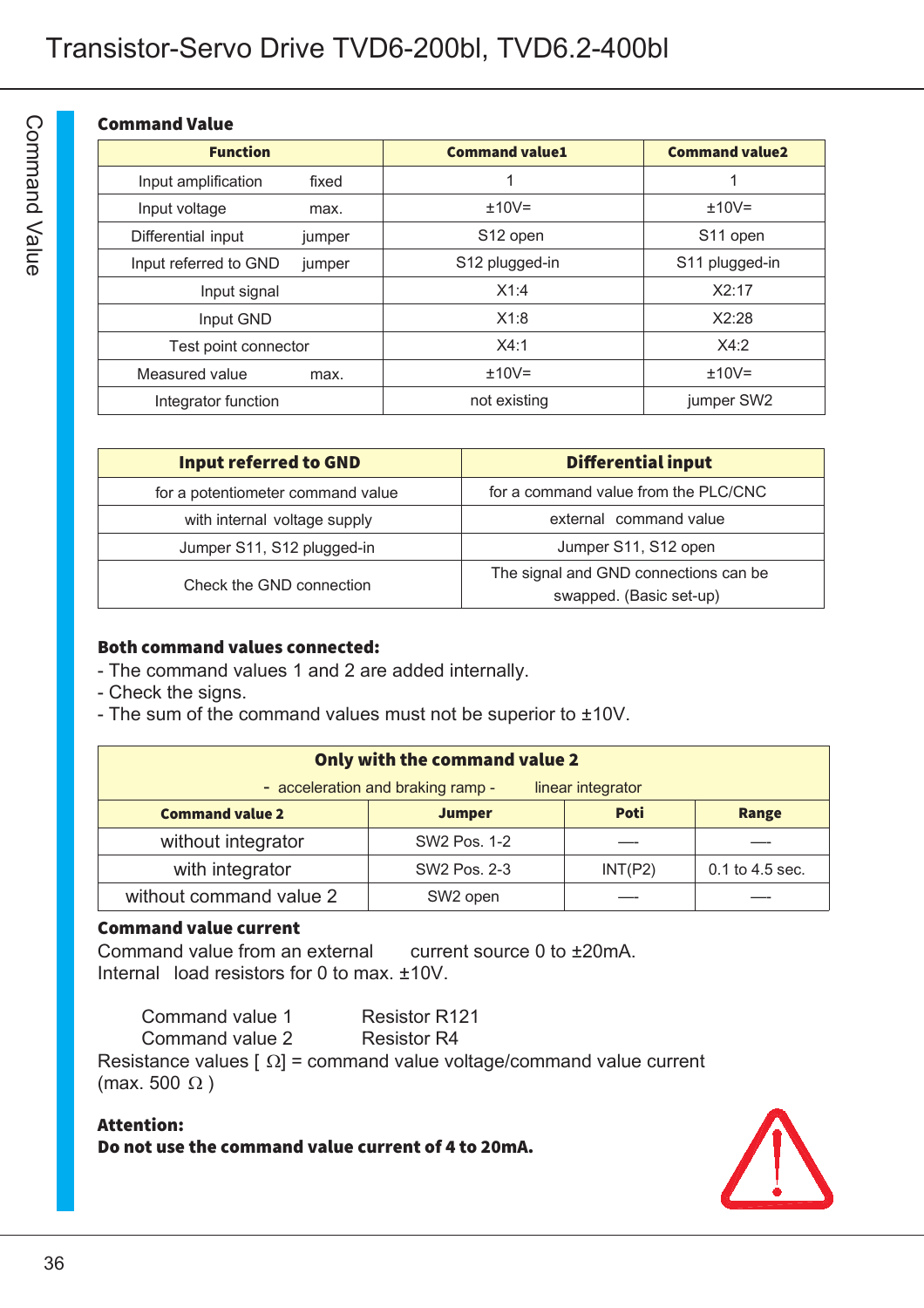# Speed actual value

Attention: Observe in any case the motor-specific connection data sheets (see appendix A).

### Actual value bl-tacho with rotor position encoder

#### Connection test:

Motor turning anti-clockwise (looking onto the rear side of the motor acc. to DIN) There is only one correct connector configuration. Rotor position encoder

LED signal sequence R1>R1+R2>R2>R2+R3>R3>R3+R1>R1>R1+R2 etc.

#### Tacho signal X4:7

>uniform speed-proportional voltage, no saw-tooth voltage

#### Pre-settings with the resistance network RN1, RN2

- Resistance value (Ohm) = tacho voltage x max. speed
- Basic set-up for 3000 min <sup>-1</sup>
- for further max. speeds: pls indicate on order

#### **Fine adjustment** with potentiometer n  $_{max}$  (P4)

Command value from the potentiometer:

- with a 1V command value: adjust the speed to 10% of the maximum required
- with a 10V command value: make fine adjustment to achieve 100% (max speed)

Command value from a CNC/PLC:

- with a 0.8V command value: adjust the speed to10% of the maximum required

| <b>Sense of rotation</b> (seen on the rear panel of the motor, DIN) |                          |                 |                 |  |
|---------------------------------------------------------------------|--------------------------|-----------------|-----------------|--|
| <b>Command value</b>                                                | <b>Sense of rotation</b> | <b>Jumper</b>   | <b>Position</b> |  |
| positive                                                            | clockwise                | SW <sub>3</sub> | Pos. 1-2        |  |
| positive                                                            | anti-clockwise           | SW <sub>3</sub> | Pos. 2-3        |  |

**Option dc tacho** for motors with dc tacho or rotor position encoder

- fine adjustment see 'bl-tacho'

|                 |                       |  |  |  | <b>Switch S9</b> |  |  |       |           |
|-----------------|-----------------------|--|--|--|------------------|--|--|-------|-----------|
|                 | Rough tach adjustment |  |  |  |                  |  |  |       |           |
| <b>Stellung</b> |                       |  |  |  |                  |  |  | 9 bis | $n_{max}$ |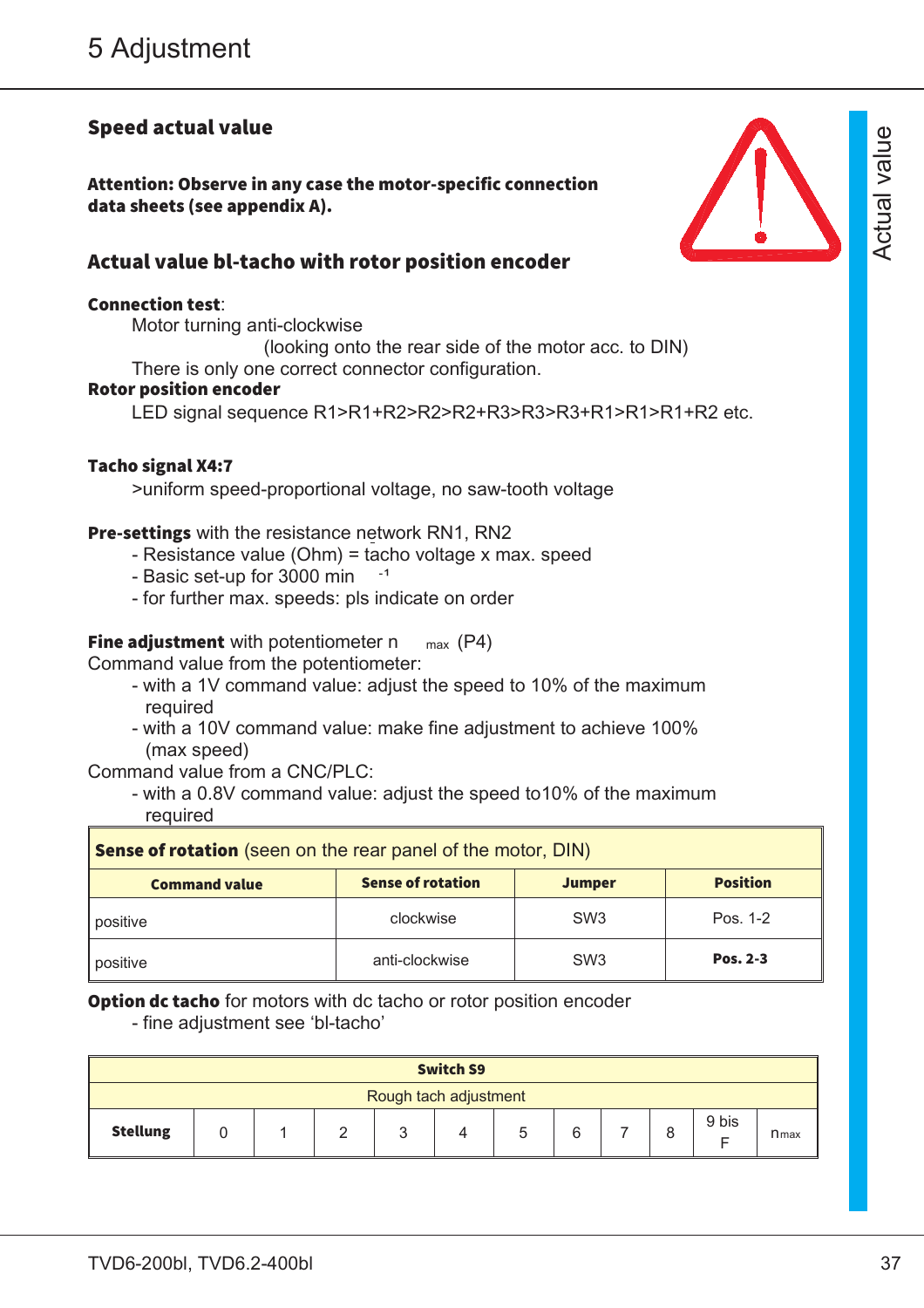#### Current limiting

| Peak current       | range 0 to 200% rated current | Poti P5/P6 |
|--------------------|-------------------------------|------------|
|                    | maximum reset time 5sec.      |            |
| Continuous current | range 5 to 100% rated current | Poti P7    |

| <b>Internally resetting current limits</b> |                 |                    |  |  |
|--------------------------------------------|-----------------|--------------------|--|--|
| <b>Current limit</b>                       | <b>Function</b> | Limit              |  |  |
| Overload                                   | Time            | Continuous current |  |  |
| Heat sink                                  | Temperature     | 50% rated current  |  |  |
| Motor                                      | Temperature     | 50% rated current  |  |  |
| The lowest current limit is effective!     |                 |                    |  |  |

#### Peak current

| <b>Internal current limit (Basic set-up)</b> |                            |               |  |  |
|----------------------------------------------|----------------------------|---------------|--|--|
| Adjustment                                   | Jumper                     | Potentiometer |  |  |
| Imax1                                        | S <sub>19</sub> plugged-in | $Imax1$ (P5)  |  |  |
| Imax2                                        | S20 plugged-in             | $Imax2$ (P6)  |  |  |

| <b>External current limit</b>                                                               |              |             |                      |              |                      |  |
|---------------------------------------------------------------------------------------------|--------------|-------------|----------------------|--------------|----------------------|--|
| <b>Adjustment</b>                                                                           | <b>Input</b> |             | <b>Jumper</b>        |              | <b>Potentiometer</b> |  |
| Imax1                                                                                       | X1:9         | 0 to $+10V$ | S <sub>19</sub> open | $Imax1$ (P5) |                      |  |
| Imax2                                                                                       | X1:10        | 0 to $+10V$ | S <sub>20</sub> open | $Imax1$ (P6) |                      |  |
| The external current limiting voltage can be reduced internally by means of the potentiome- |              |             |                      |              |                      |  |
| ter I max.                                                                                  |              |             |                      |              |                      |  |

#### Continuous current

The motor protection for both torque directions is adjusted to motor rated current by means of the potentiometer  $I_{\text{D}}$  (P6)

#### Measuring adjusted values:

- Do not connect the motor
- Preset the command value and enable > switch on/off
- The value to be measured applies across the test point connector X4:3 (5V=rated current)

| <b>Command value</b> | <b>Measured value I</b> (2 sec.) | <b>Measured value I</b> |
|----------------------|----------------------------------|-------------------------|
| $+5V$                | 0 to max. $10V$                  | $0.25$ to max, 5V       |
| - 5V                 | 0 to max. $10V$                  | $0.25$ to max, 5V       |

#### Current actual values

Measured value at the test point connector  $X4:6$   $\longrightarrow$   $\longrightarrow$  Imax = 0 to +5V

 $In = 0.12$  to  $+2.5V$ 

#### Note: for an exact torque control :

- the device is adjusted to from P- to PI-control in the factory
- please indicate on order

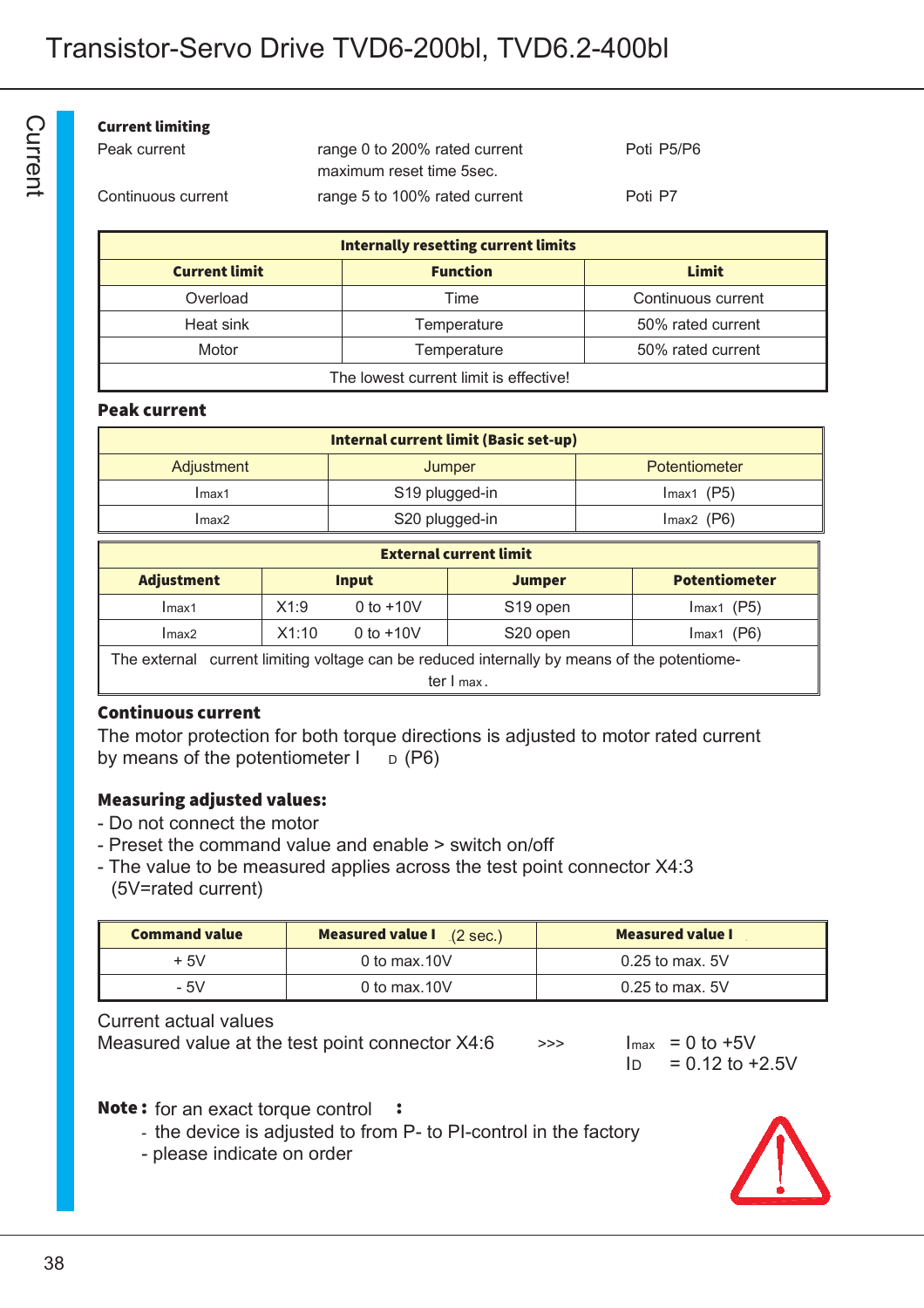### Speed control loop circuit

- two 16-position binary switches S4, S5
- amplification potentiometer P3  $(X P)$
- D-term with jumper S14

#### Take over the adjusted values when the device is exchanged.

#### Basic set-up

- binary switches S4 and S5 in position 4
- amplification poti Xp to 50%
- no D-term, jumper S14 open
- suits the majority of drives



| Adjustment of the proportional term by means of the binary switch S4 |      |     |               |     |     |     |     |     |
|----------------------------------------------------------------------|------|-----|---------------|-----|-----|-----|-----|-----|
| <b>Switch S4</b>                                                     |      |     |               |     |     |     |     |     |
| Position                                                             |      |     | $\mathcal{P}$ | 3   | 4   | 5   | 6   |     |
| R-Value kW                                                           | 1000 | 450 | 280           | 209 | 180 | 148 | 123 | 107 |
| Position                                                             | 8    | 9   | A             | В   | C   | D   | F   |     |
| R-Value kW                                                           | 90   | 82  | 73            | 67  | 64  | 59  | 55  | 52  |



| Adjustment of the proportional term by means of the binary switch S5 |      |      |      |                  |      |      |     |      |
|----------------------------------------------------------------------|------|------|------|------------------|------|------|-----|------|
|                                                                      |      |      |      | <b>Switch S5</b> |      |      |     |      |
| Poition                                                              | 0    | 1    | 2    | 3                | 4    | 5    | 6   |      |
| C-Value µF                                                           | 0,01 | 0.02 | 0.03 | 0.04             | 0.08 | 0.09 | 0.1 | 0.11 |
| Position                                                             | 8    | 9    | A    | В                | C    | D    | F   |      |
| C-Value µF                                                           | 0.11 | 0.12 | 0.13 | 0.14             | 0.18 | 0.19 | 0.2 | 0,21 |



#### Note:

The integral term can be switched off through the use of the input INTAB (X2:31)

ഗ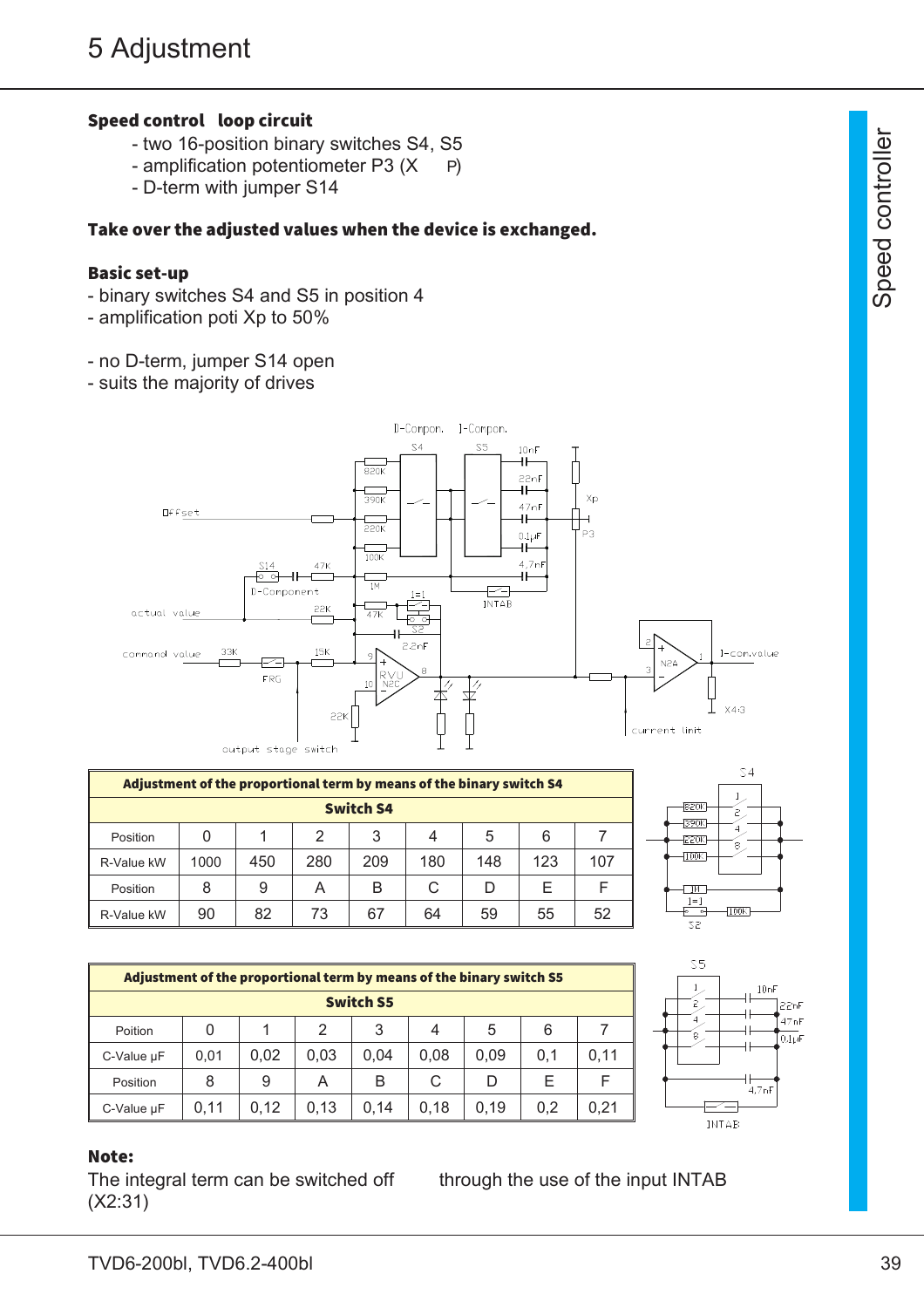



Proportional amplification =  $X$  P x FxP

#### Adjustment by means of an oscilloscope



- Command value jump ±0.5V Command value X4:1
- Input INTAB X2:31 activated Controller response

#### Effect D-term

- Actual value differentiation
- Jumper S14 plugged-in

#### Attention:

Do not use the D-term for the position control (CNC/PLC)!

#### Adjustment Measured value

Current command valueX4:3

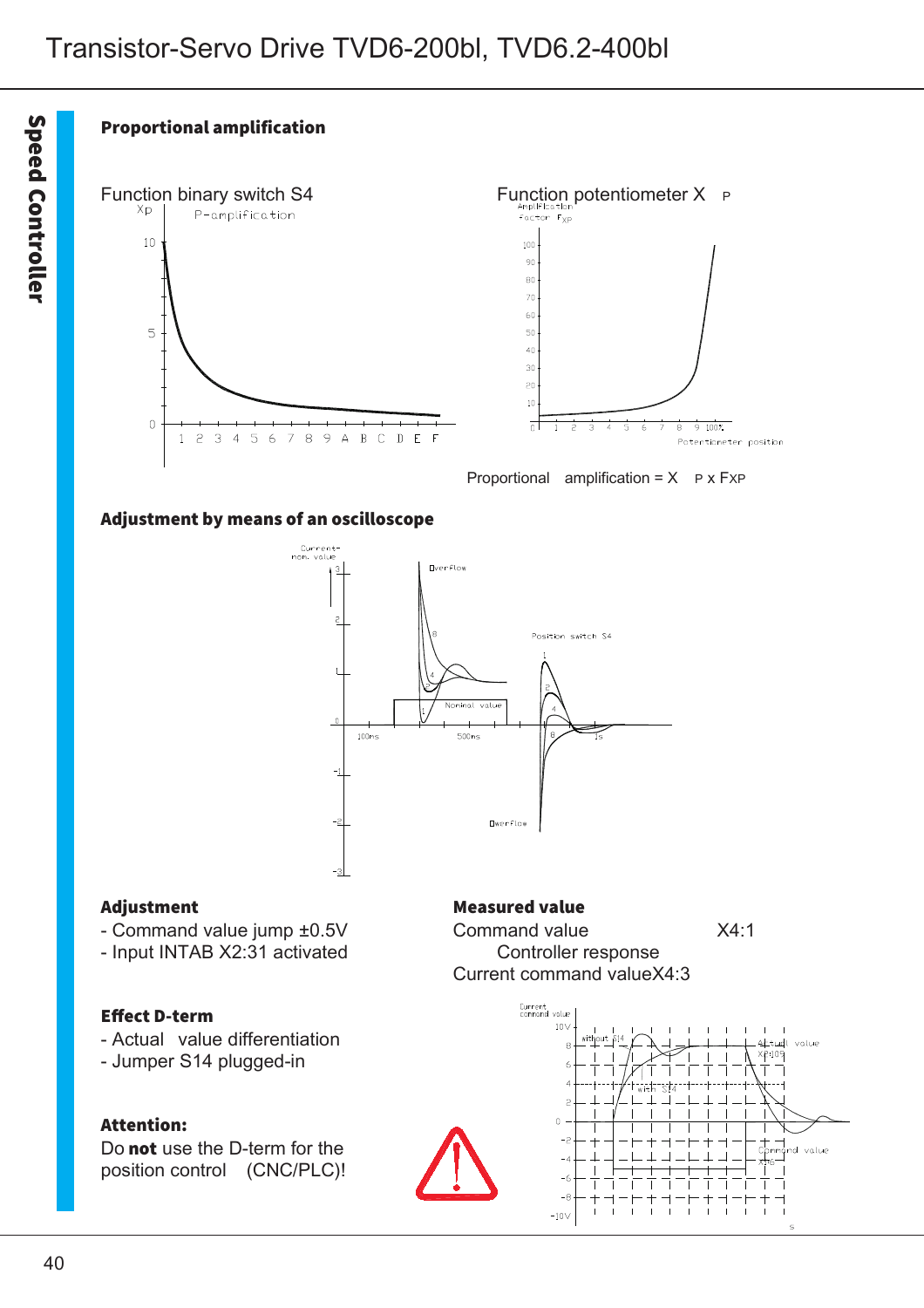#### Adjustment without measurement equipment

| Connect the motor, |                                                                           |
|--------------------|---------------------------------------------------------------------------|
| command value      | $= 0$                                                                     |
| XP                 | $= 50%$                                                                   |
| switch S4          | $=$ position 4                                                            |
| switch S5          | $=$ position 4                                                            |
| enable the drive,  |                                                                           |
|                    | turn the potentiometer $X$ P clockwise until the axis begins to oscilate. |

If the axis does not oscillate

- reset the switch S4 to a lower value.
- Adjust by means of the potentiometer  $X$  P until the oscillations begin.
- Turn the potentiometer  $X$  P anticlockwise until the oscillation disappears.
- Turn poti X P back another 2 clicks.

Adjust the switch S5 in such a way, that when a command value jump of 50 % occurs, the drive runs smoothly after approx. two oscillations.

| <b>Drive behaviour:</b>         |                                           |  |
|---------------------------------|-------------------------------------------|--|
| <b>Amplification too low</b>    | <b>Amplification too high</b>             |  |
| Large overshoots                | vibrates > during acceleration            |  |
| Overshoots destination position | vibrates > during braking and in position |  |

#### Attention:

Drives connected to CNC\PLC controllers:

for the maximum speed output from the controller, adjust the speed command value to between 8 and 9V.

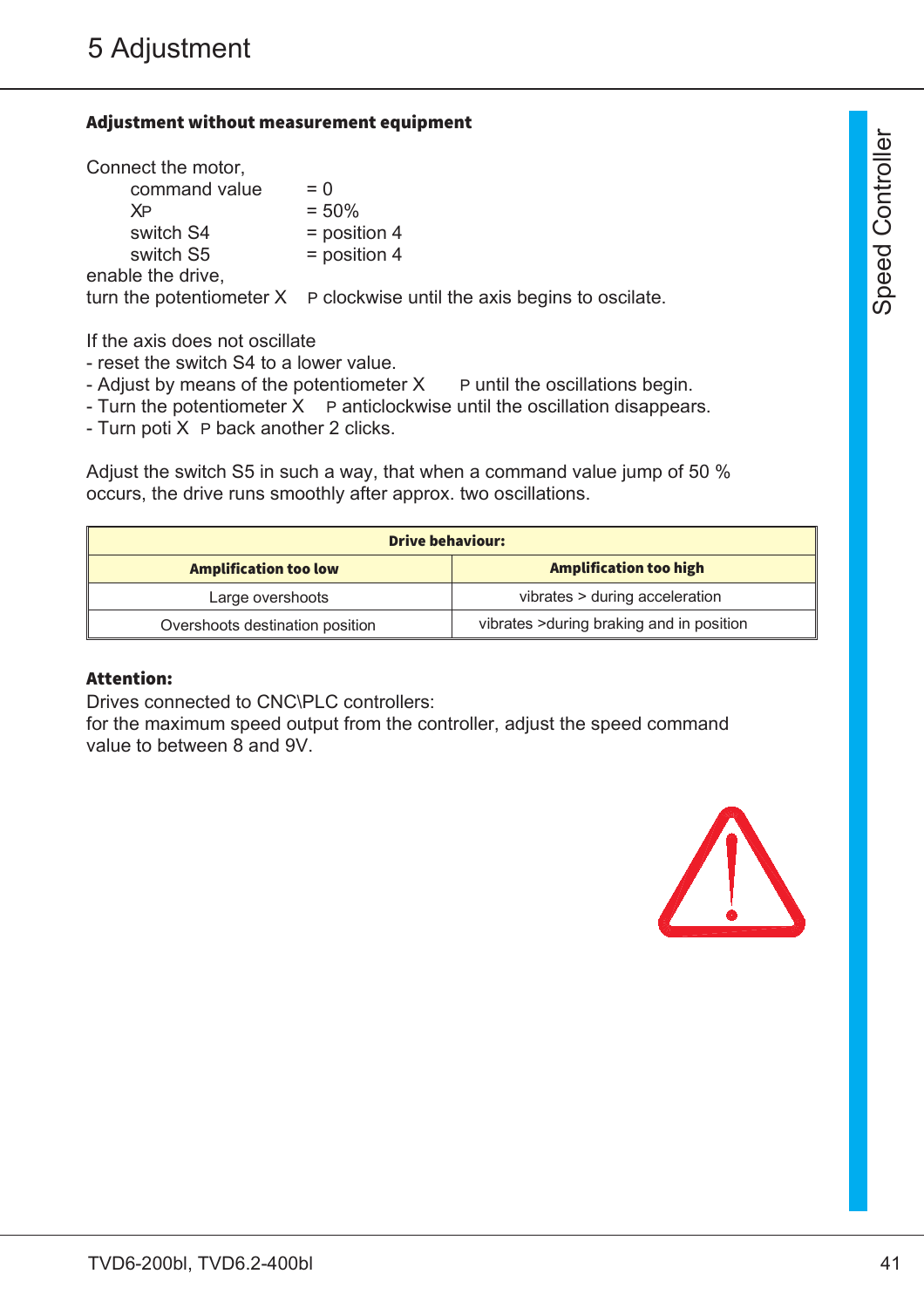#### Standard set-up

### Before commissioning check the following connections

- Nominal power supply terminals no. X3:3, X3:4, X3:5

max. 230V~ (TVD6-200) max. 460V~ (TVD6.2-400)

- Protection earth earthing screw on the housing
- Motor connection terminals X3:7, X3:8, X3:9
- Motor earth connection terminal X3:6
- Option
- external ballast resistance terminals no. X3:1 and X3:2
- Fuse type, fuse value



(Please observe the connection advice, page 12)

| <b>Encoder connection X7</b> | observe the motor-specific connection data |
|------------------------------|--------------------------------------------|
|                              | sheets (see appendix A)                    |

#### Power connections

- Protective earth

| - Mains              | 1x or $3x 230V \sim$ (for TVD6-200bl)              |
|----------------------|----------------------------------------------------|
|                      | 1x or $3x\,400V$ $\sim$ (for TVD6.2-400bl)         |
| - Motor              | 3 x motor conductors + protect. conductor + shield |
| - Encoder connection | observe the motor-specific connection data sheets  |
|                      |                                                    |

#### Control connections

| - Enable              | contact between $X1:1$ and $X1:2$          |
|-----------------------|--------------------------------------------|
| - Command value       | signal $X1:4$ , GND $X1:8$                 |
| - Output stage switch | output stage switch across X1:16 and X2:32 |
|                       | or bridge between X2:27 and X1:16, X2:32   |

#### Basic set-up for the first commissioning

| S4             | P amplification    | position 4      |
|----------------|--------------------|-----------------|
| S <sub>5</sub> | I-term             | position 4      |
| Imax1          | peak current       | 10%             |
| Imax2          | peak current       | 10%             |
| ID             | continuous current | 100%            |
| XP             | amplification      | 50%             |
| <b>INT</b>     | integrator         | left full scale |
| <b>n</b> max   | speed              | left full scale |
|                |                    |                 |

| Jumper | open | plugged-in |
|--------|------|------------|
|        |      |            |

| S <sub>2</sub> , S <sub>14</sub> | J1, J2, J3, J4             |
|----------------------------------|----------------------------|
|                                  | S3, S6, S11, S12, S19, S20 |
| SW1 pos. 1-2                     | SW1 pos. 2-3               |
| SW2 pos. 1-2                     | SW2 pos. 2-3               |
|                                  |                            |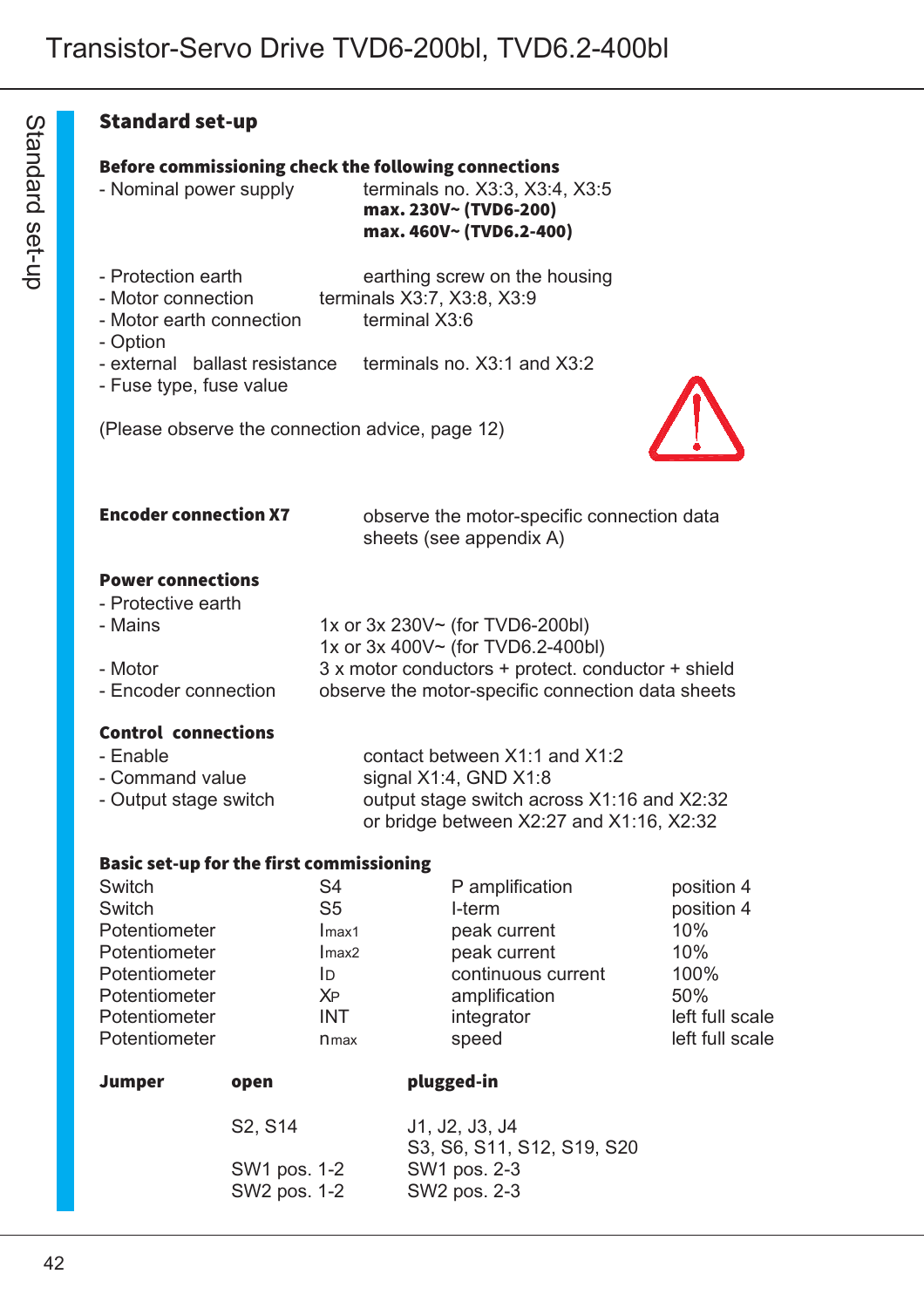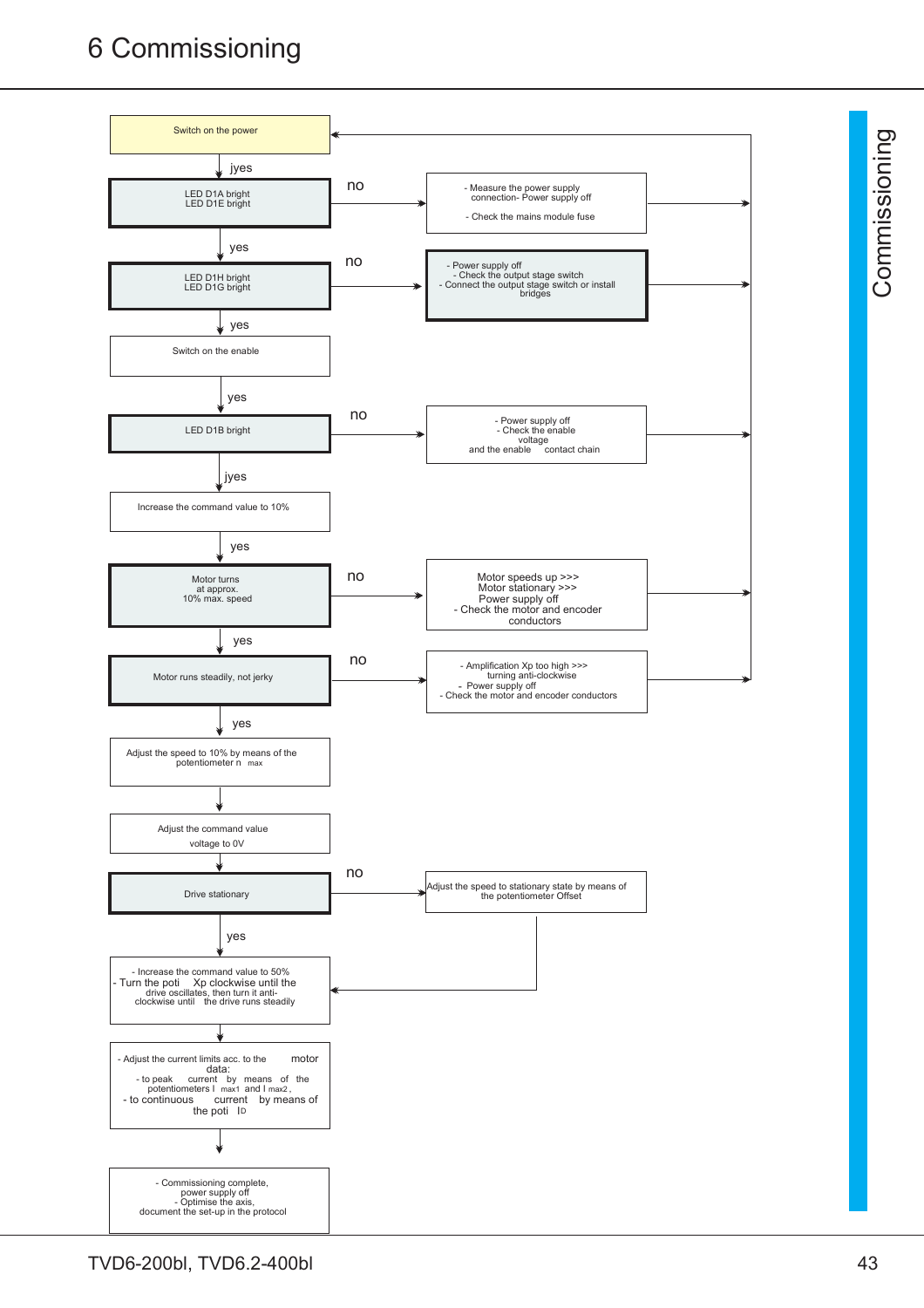



 $\overline{\phantom{1}}$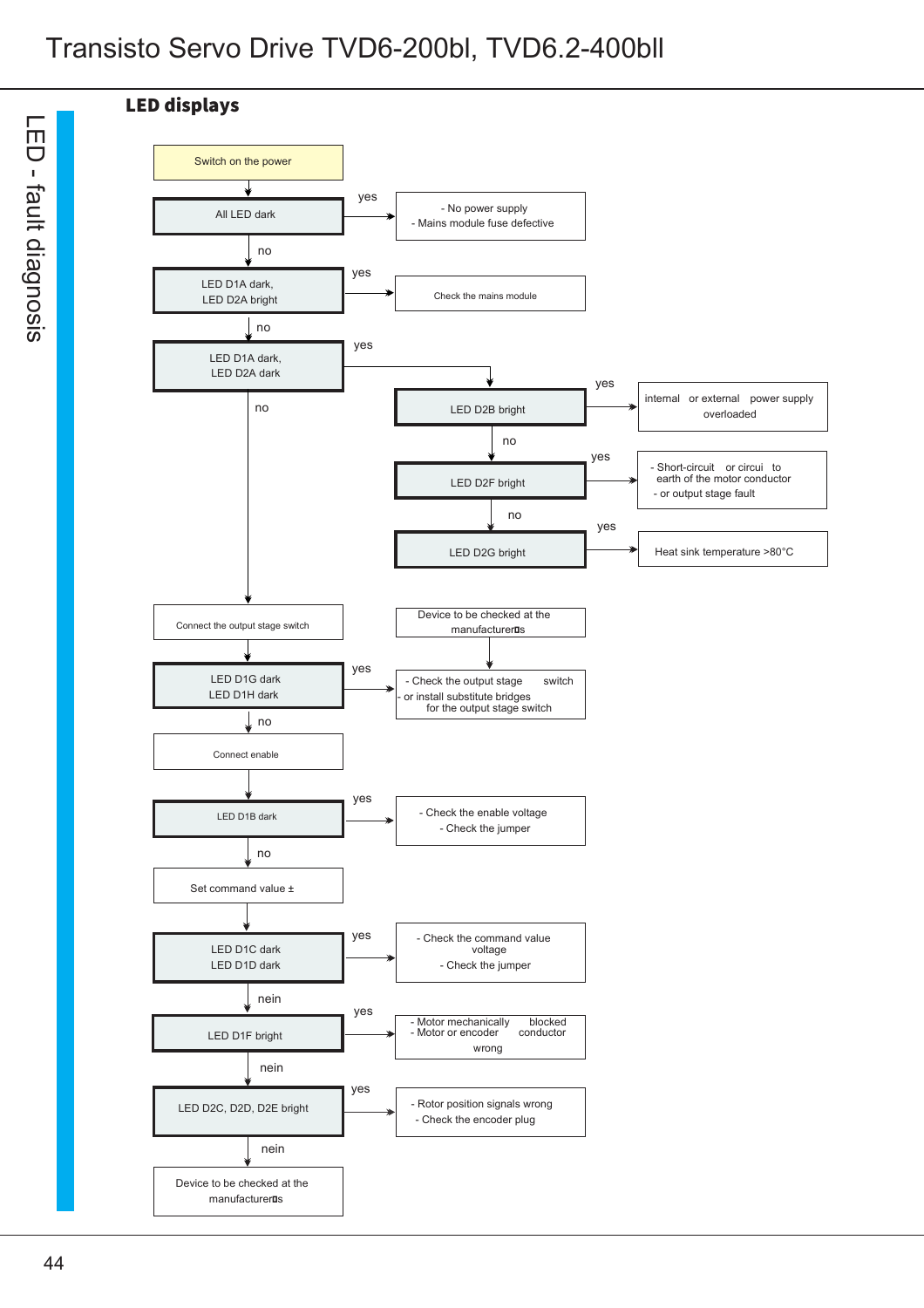# Fault diagnosis

| <b>Fault</b>                                                                  | <b>Causes</b>                                                                                                   |
|-------------------------------------------------------------------------------|-----------------------------------------------------------------------------------------------------------------|
| Motor stands in one position,<br>runs jerky or oscillates in one position     | - Encoder or motor conductor cores<br>mixed<br>up or interrupted                                                |
| Motor speeds up                                                               | - Motor or rotor position conductor<br>cores leading or lagging by 120°<br>in the rotating field                |
| Motor runs unsteadily                                                         | - Tacho conductor cores mixed up or<br>interrupted<br>- Amplification too high<br>- Command value faults        |
| Mains module switches to failure du-<br>ring braking,<br>LED D2A bright       | - Braking energy too high                                                                                       |
| Mains module switches to failure<br>when being switched on,<br>LED D2A bright | - No connecting phase<br>- or the power supply voltage is too<br>low                                            |
| Amplifier switches to failure                                                 | - Over-temperature<br>- Phase short-circuit or short-circuit to<br>earth<br>- BTB fault<br>- Output stage fault |
| Speed cannot be adjusted with poti<br>$n_{max}$                               | - Resistance network RN1, RN2 wrong                                                                             |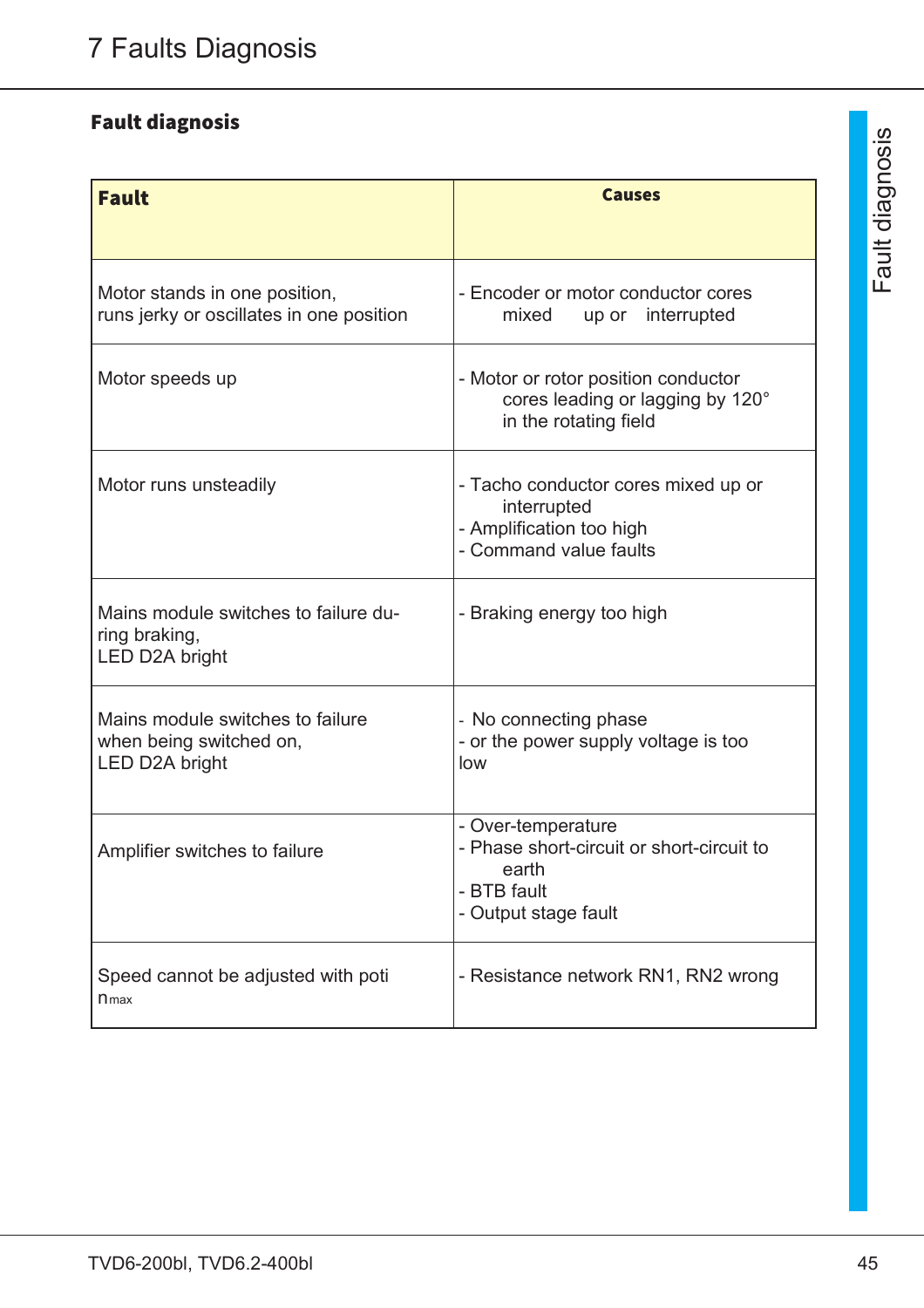Functional diagram - test point connector

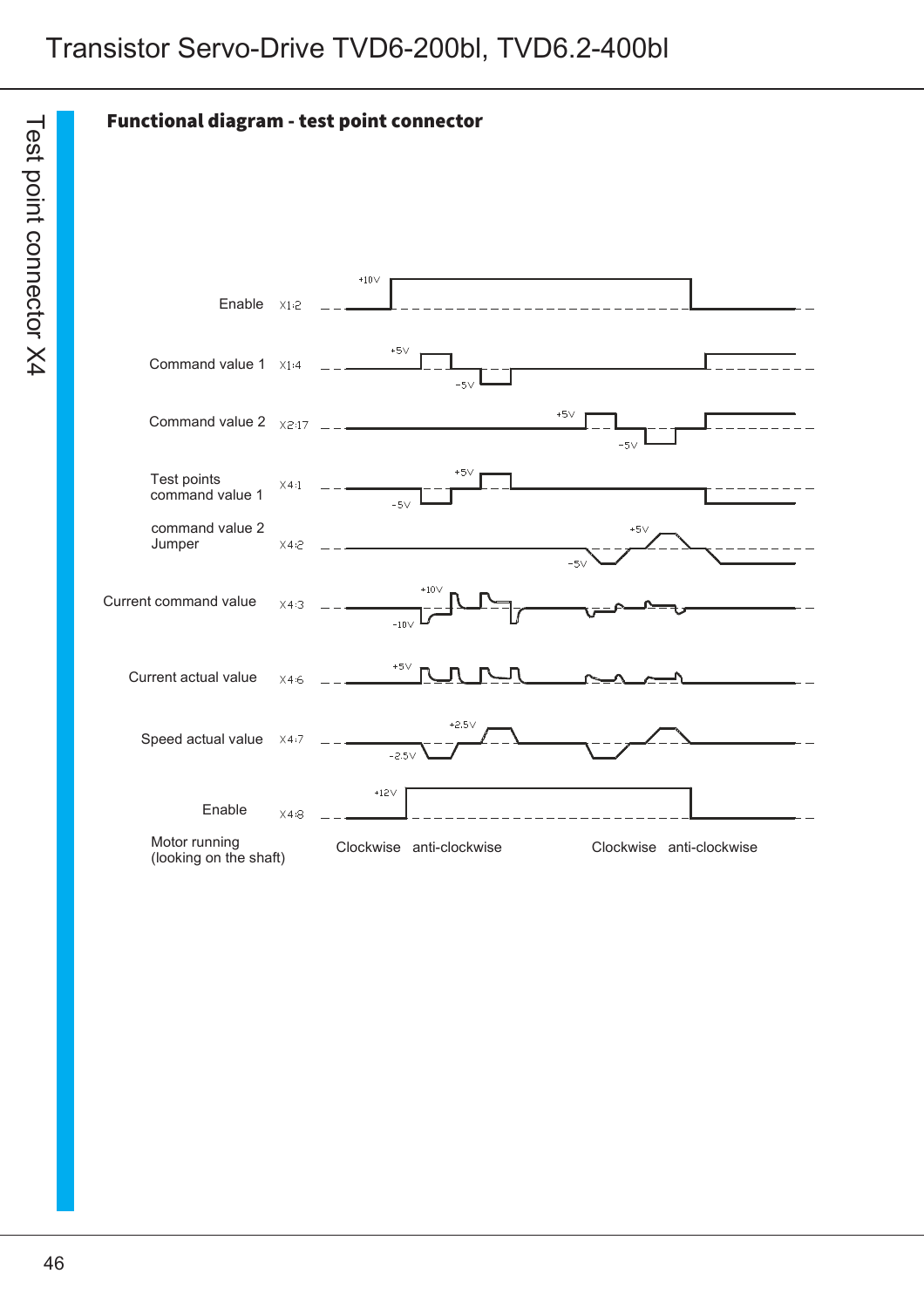

 $\sqcup$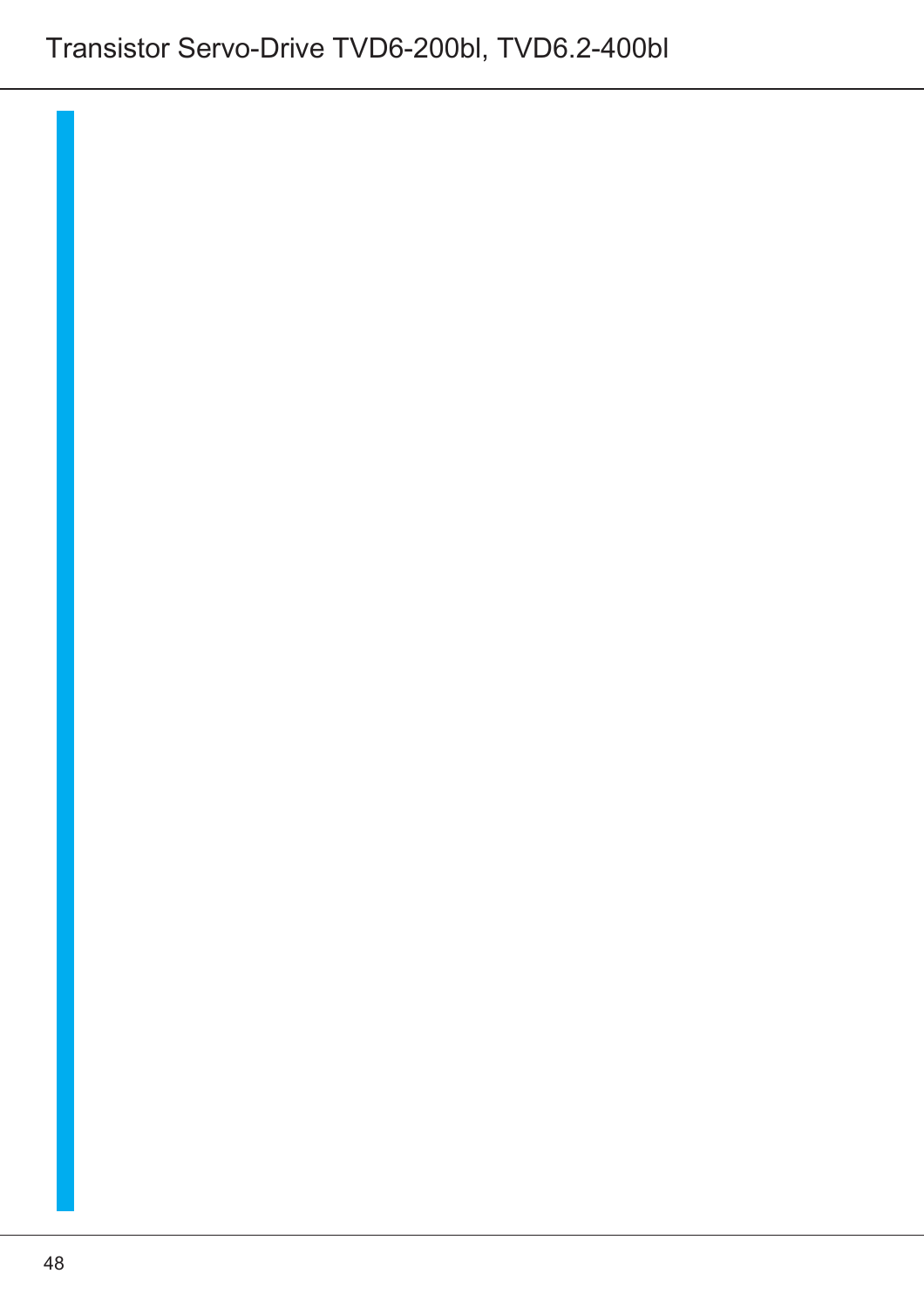| Customer                                                                                                                             |                                                                                      |                | <b>Machine No. .</b>                                                                               |                                                                                  |                | Protoco |
|--------------------------------------------------------------------------------------------------------------------------------------|--------------------------------------------------------------------------------------|----------------|----------------------------------------------------------------------------------------------------|----------------------------------------------------------------------------------|----------------|---------|
|                                                                                                                                      |                                                                                      |                |                                                                                                    |                                                                                  | Serial No      |         |
| Supply voltage $[V=, V^{\sim}]$                                                                                                      |                                                                                      |                |                                                                                                    |                                                                                  |                |         |
| <b>Inputs</b>                                                                                                                        |                                                                                      |                |                                                                                                    |                                                                                  |                |         |
| Enable                                                                                                                               |                                                                                      |                |                                                                                                    | contact?                                                                         | voltage [V=]   |         |
| Command value 1                                                                                                                      |                                                                                      |                | type                                                                                               |                                                                                  | voltage $[V=]$ |         |
| Command value 2 additional                                                                                                           |                                                                                      | type           |                                                                                                    |                                                                                  | voltage $[V=]$ |         |
| Current command value I max1 external                                                                                                |                                                                                      |                |                                                                                                    |                                                                                  | voltage $[V=]$ |         |
| Current command value I max2 external                                                                                                |                                                                                      |                |                                                                                                    |                                                                                  | voltage $[V=]$ |         |
| <b>Speed controller settings</b>                                                                                                     |                                                                                      |                |                                                                                                    |                                                                                  |                |         |
| Actual value - rough adjustment<br>DC tacho                                                                                          |                                                                                      | S <sub>9</sub> | Position                                                                                           |                                                                                  |                |         |
| <b>Switches</b><br>P-term<br>I-term                                                                                                  |                                                                                      |                | S <sub>4</sub><br>S <sub>5</sub>                                                                   | Position<br>Position                                                             |                |         |
| <b>Potentiometers</b><br>Speed<br>Peak current<br>Peak current<br>Continuous current<br>Integrator<br>Amplification<br><b>Offset</b> | nmax<br>Imax1<br>Imax <sub>2</sub><br>ID<br><b>INT</b><br><b>XP</b><br><b>Offset</b> |                | P4<br>P <sub>5</sub><br>P <sub>6</sub><br>P7<br>P <sub>1</sub><br>P <sub>3</sub><br>P <sub>8</sub> | Position<br>Position<br>Position<br>Position<br>Position<br>Position<br>Position |                |         |
| Iumner (Plug-in bridges) soldered jumners                                                                                            |                                                                                      |                |                                                                                                    |                                                                                  |                |         |

**Jumper** (Plug-in bridges) soldered jumpers

plugged-in no. . . . . . . . . . . open no. . . . . . . . . . .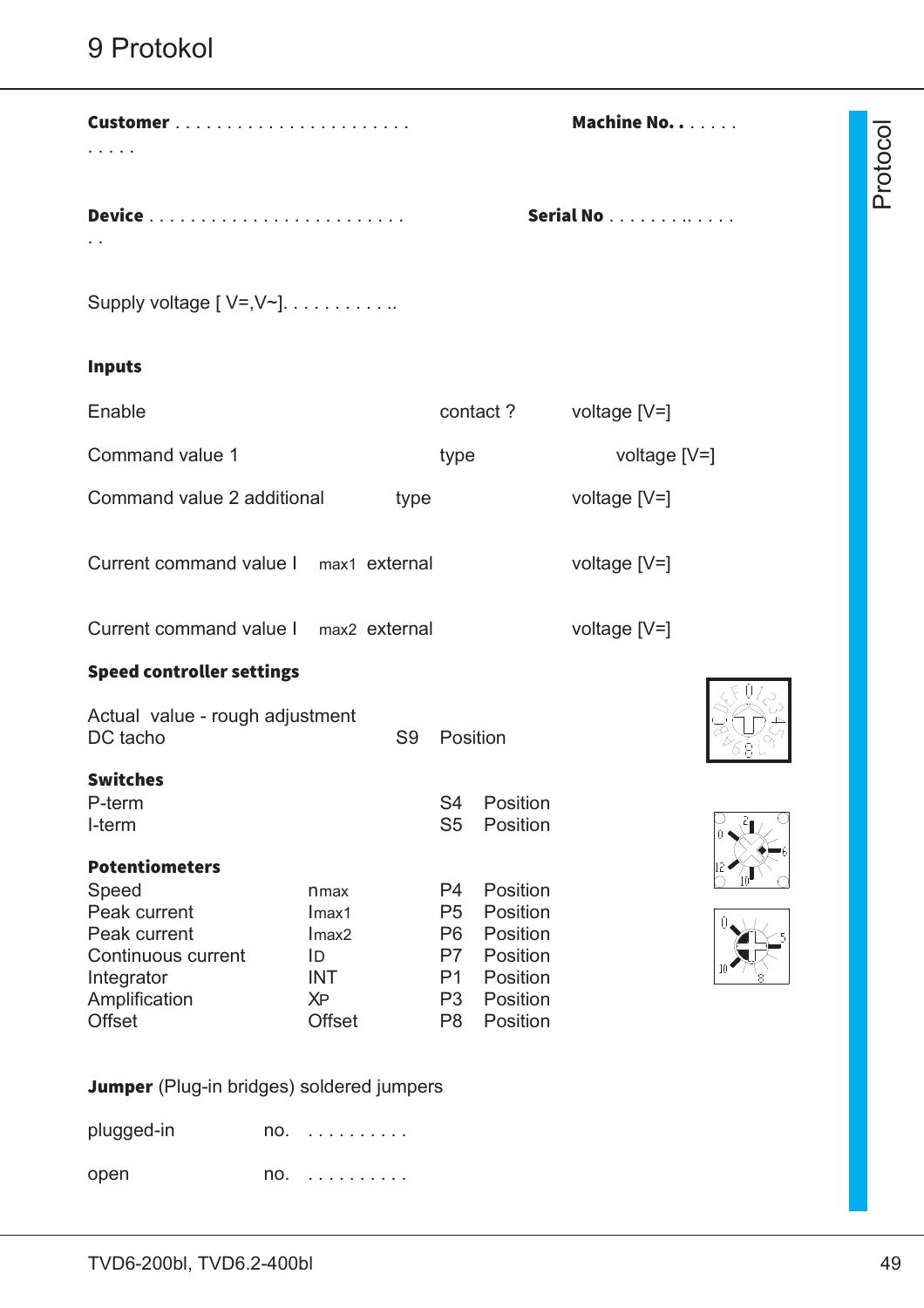# Adjustments - power section

P r oto

 $\mathsf{\Omega}$  $\underline{\circ}$ 

#### Current control loop amplification

| Resistances - current control |      | loop       |              | $(k\Omega)$ |           |                               |
|-------------------------------|------|------------|--------------|-------------|-----------|-------------------------------|
| <b>Measured data</b>          |      |            |              |             |           |                               |
| Motor voltage                 | max. |            | $[V\sim]$ 3x |             |           |                               |
| Motor current                 |      | peak       |              |             | $[A~]$ 3x |                               |
| Motor current                 |      | continuous |              |             | $[A~]$ 3x |                               |
| DC tacho voltage              |      | max.       |              | $[V=]$      |           |                               |
| Acceleration                  |      |            |              |             | [V/ms]    |                               |
| <b>Braking</b>                |      |            |              |             | [V/ms]    |                               |
| <b>Motor Data</b>             |      |            |              |             |           |                               |
|                               |      |            |              |             |           |                               |
| $\sim 100$ $\mu$              |      |            |              |             |           | Serial number                 |
| Motor voltage $[V^{\sim}]$    |      |            |              |             |           | Motor current $[[A~] \dots$ . |
|                               |      |            |              |             |           | $Fan[V]$                      |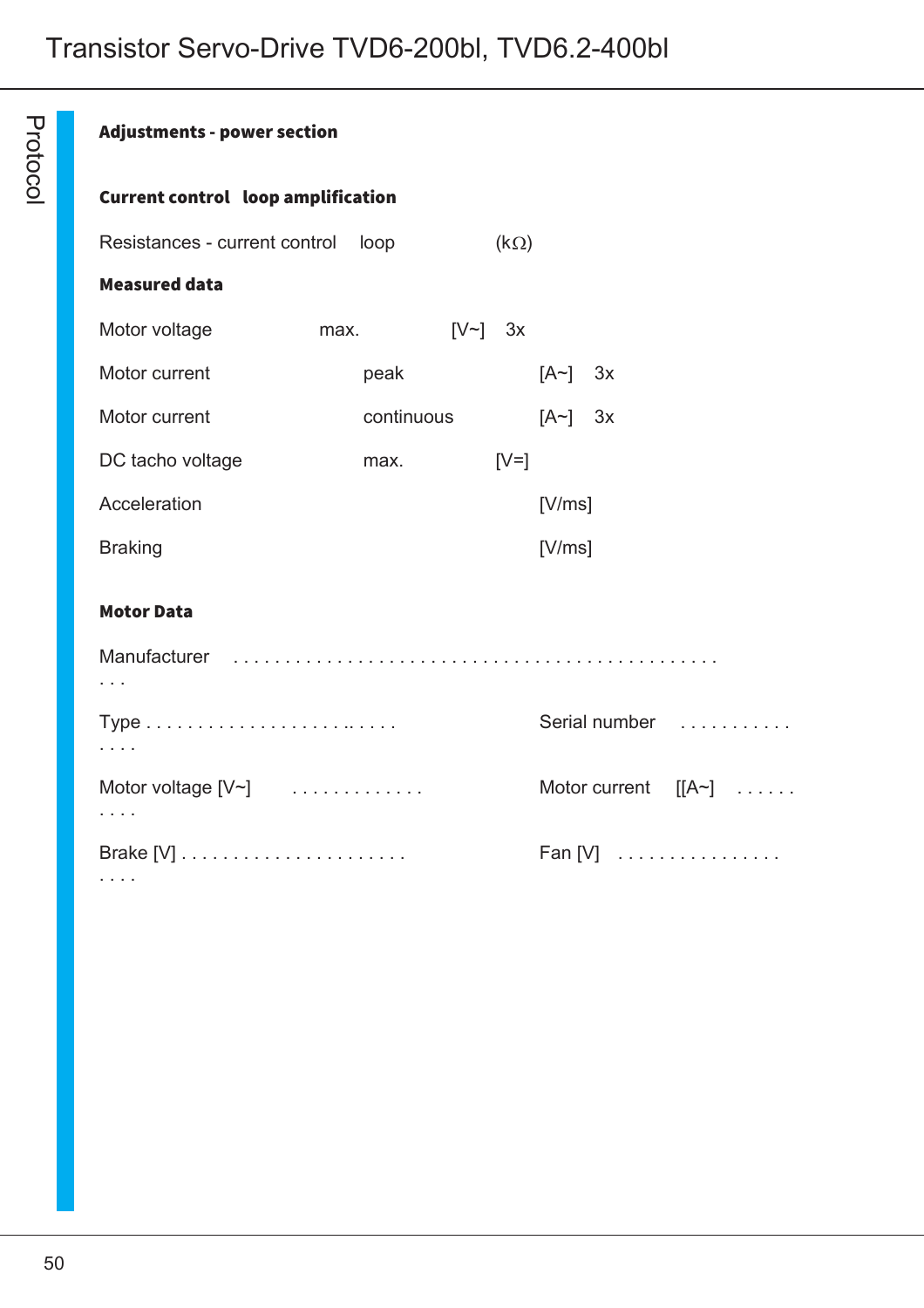